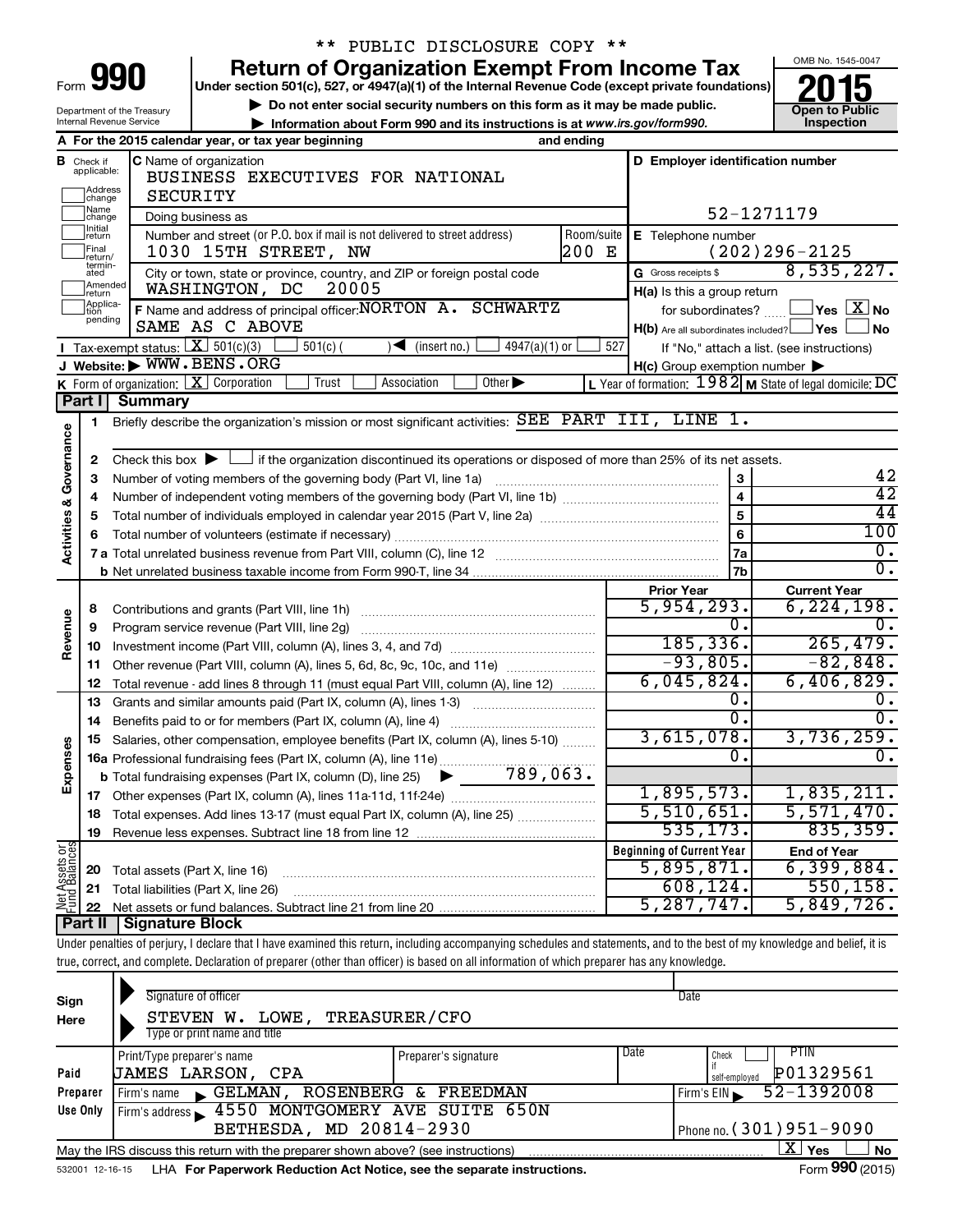|                | BUSINESS EXECUTIVES FOR NATIONAL<br>52-1271179<br><b>SECURITY</b><br>Page 2<br>Form 990 (2015)                                                                                                                                                                                       |
|----------------|--------------------------------------------------------------------------------------------------------------------------------------------------------------------------------------------------------------------------------------------------------------------------------------|
|                | Part III<br><b>Statement of Program Service Accomplishments</b>                                                                                                                                                                                                                      |
|                |                                                                                                                                                                                                                                                                                      |
| 1              | Briefly describe the organization's mission:<br>TO APPLY BEST BUSINESS PRACTICES TO DEVELOP, FOR GOVERNMENT OFFICIALS,<br>SOLUTIONS TO OUR NATION'S MOST CHALLENGING PROBLEMS IN NATIONAL                                                                                            |
|                | SECURITY, PRIMARILY IN DEFENSE AND HOMELAND SECURITY.                                                                                                                                                                                                                                |
| 2              | Did the organization undertake any significant program services during the year which were not listed on                                                                                                                                                                             |
|                | $\overline{\ }$ Yes $\overline{\rm{X}}$ No<br>the prior Form 990 or 990-EZ?<br>If "Yes," describe these new services on Schedule O.                                                                                                                                                  |
| 3              | $\overline{\ }$ Yes $\overline{\ \ \ }$ No<br>Did the organization cease conducting, or make significant changes in how it conducts, any program services?<br>If "Yes," describe these changes on Schedule O.                                                                        |
| 4              | Describe the organization's program service accomplishments for each of its three largest program services, as measured by expenses.<br>Section 501(c)(3) and 501(c)(4) organizations are required to report the amount of grants and allocations to others, the total expenses, and |
| 4a             | revenue, if any, for each program service reported.<br>2,180,950.<br>including grants of \$<br>(Code:<br>) (Expenses \$<br>) (Revenue \$                                                                                                                                             |
|                | MEETINGS PROGRAM - EVENTS AND MEETINGS HELD TO STIMULATE MEMBER<br>ENGAGEMENT, EDUCATE OUR CLIENTS, AND ASSIST IN EXPANDING OUR PROJECTS.                                                                                                                                            |
|                |                                                                                                                                                                                                                                                                                      |
|                |                                                                                                                                                                                                                                                                                      |
|                |                                                                                                                                                                                                                                                                                      |
|                |                                                                                                                                                                                                                                                                                      |
|                |                                                                                                                                                                                                                                                                                      |
|                |                                                                                                                                                                                                                                                                                      |
|                |                                                                                                                                                                                                                                                                                      |
|                |                                                                                                                                                                                                                                                                                      |
|                |                                                                                                                                                                                                                                                                                      |
| 4b             | 1,946,796.<br>including grants of \$<br>) (Revenue \$<br>(Code:<br>(Expenses \$<br>POLICY DEVELOPMENT AND IMPLEMENTATION - PROMOTING INITIATIVES THAT WILL                                                                                                                           |
|                | MAKE OUR COUNTRY MORE SECURE THROUGH NON-PARTISAN EDUCATION EFFORTS.                                                                                                                                                                                                                 |
|                |                                                                                                                                                                                                                                                                                      |
|                |                                                                                                                                                                                                                                                                                      |
|                |                                                                                                                                                                                                                                                                                      |
|                |                                                                                                                                                                                                                                                                                      |
|                |                                                                                                                                                                                                                                                                                      |
|                |                                                                                                                                                                                                                                                                                      |
|                |                                                                                                                                                                                                                                                                                      |
|                |                                                                                                                                                                                                                                                                                      |
|                |                                                                                                                                                                                                                                                                                      |
| 4с             | $\left(\text{Code:} \right)$ $\left(\text{Expenses $}\right)$<br>including grants of \$<br>) (Revenue \$                                                                                                                                                                             |
|                |                                                                                                                                                                                                                                                                                      |
|                |                                                                                                                                                                                                                                                                                      |
|                |                                                                                                                                                                                                                                                                                      |
|                |                                                                                                                                                                                                                                                                                      |
|                |                                                                                                                                                                                                                                                                                      |
|                |                                                                                                                                                                                                                                                                                      |
|                |                                                                                                                                                                                                                                                                                      |
|                |                                                                                                                                                                                                                                                                                      |
|                |                                                                                                                                                                                                                                                                                      |
|                |                                                                                                                                                                                                                                                                                      |
|                | 4d Other program services (Describe in Schedule O.)<br>Expenses \$<br>Revenue \$<br>including grants of \$                                                                                                                                                                           |
|                | 4,127,746.<br><b>4e</b> Total program service expenses $\blacktriangleright$                                                                                                                                                                                                         |
| 532002         | Form 990 (2015)                                                                                                                                                                                                                                                                      |
| $12 - 16 - 15$ |                                                                                                                                                                                                                                                                                      |
|                | 2<br>14040512 745960 03755<br>2015.03040 BUSINESS EXECUTIVES FOR NAT 03755                                                                                                                                                                                                           |
|                |                                                                                                                                                                                                                                                                                      |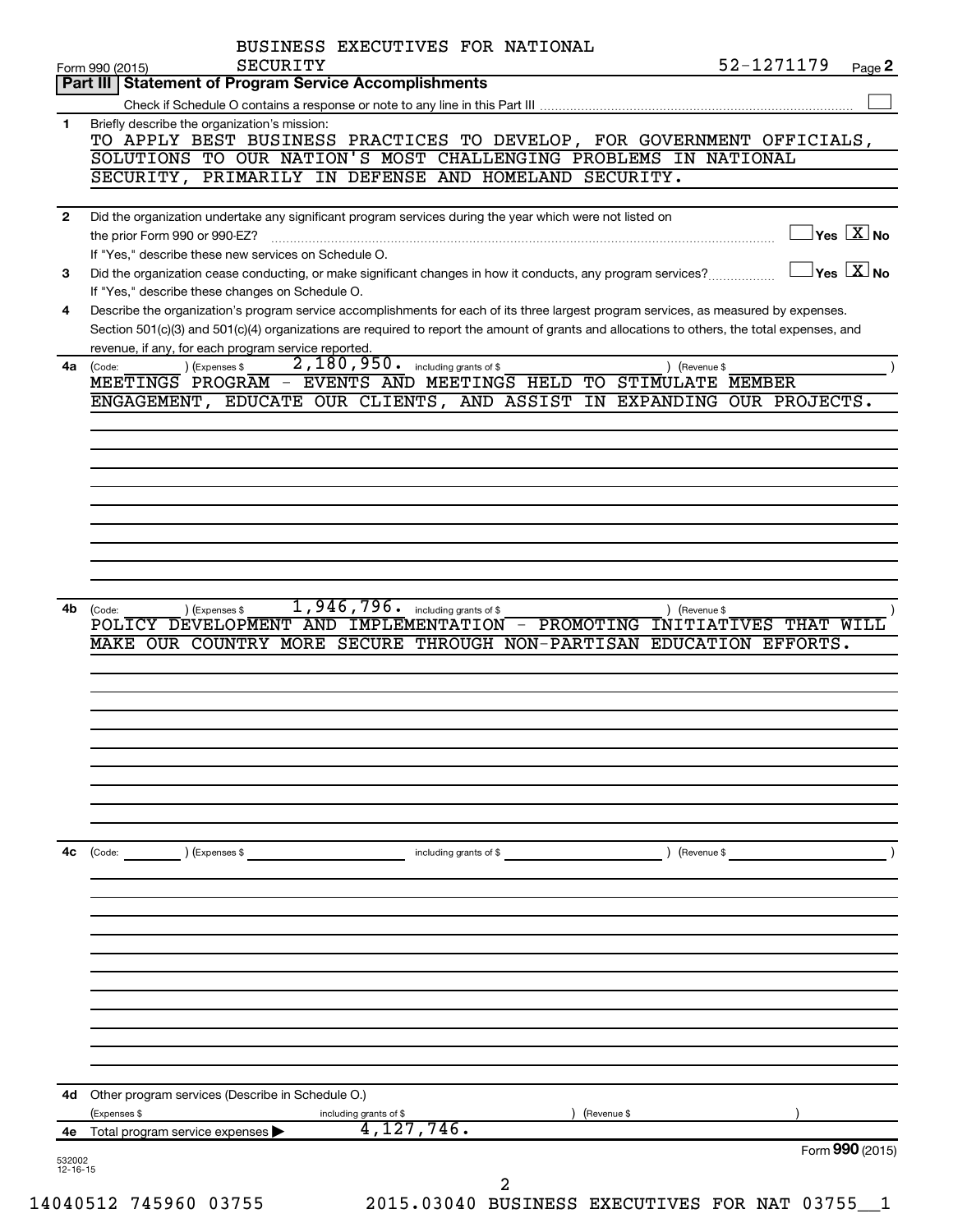|    | Part IV   Checklist of Required Schedules                                                                                                                                                                                           |                 |                       |                         |
|----|-------------------------------------------------------------------------------------------------------------------------------------------------------------------------------------------------------------------------------------|-----------------|-----------------------|-------------------------|
|    |                                                                                                                                                                                                                                     |                 | Yes                   | No                      |
| 1  | Is the organization described in section $501(c)(3)$ or $4947(a)(1)$ (other than a private foundation)?                                                                                                                             |                 |                       |                         |
|    |                                                                                                                                                                                                                                     | 1               | х                     |                         |
| 2  |                                                                                                                                                                                                                                     | $\overline{2}$  | $\overline{\text{x}}$ |                         |
| З  | Did the organization engage in direct or indirect political campaign activities on behalf of or in opposition to candidates for                                                                                                     |                 |                       |                         |
|    |                                                                                                                                                                                                                                     | 3               |                       | x                       |
| 4  | Section 501(c)(3) organizations. Did the organization engage in lobbying activities, or have a section 501(h) election in effect                                                                                                    |                 |                       |                         |
|    |                                                                                                                                                                                                                                     | 4               |                       | X                       |
| 5  | Is the organization a section 501(c)(4), 501(c)(5), or 501(c)(6) organization that receives membership dues, assessments, or                                                                                                        |                 |                       |                         |
|    |                                                                                                                                                                                                                                     | 5               |                       | X                       |
| 6  | Did the organization maintain any donor advised funds or any similar funds or accounts for which donors have the right to                                                                                                           |                 |                       |                         |
|    | provide advice on the distribution or investment of amounts in such funds or accounts? If "Yes," complete Schedule D, Part I                                                                                                        | 6               |                       | X                       |
| 7  | Did the organization receive or hold a conservation easement, including easements to preserve open space,                                                                                                                           |                 |                       |                         |
|    |                                                                                                                                                                                                                                     | $\overline{7}$  |                       | X                       |
| 8  | Did the organization maintain collections of works of art, historical treasures, or other similar assets? If "Yes," complete                                                                                                        |                 |                       |                         |
|    | Schedule D, Part III <b>Marting Communities</b> and the contract of the contract of the contract of the contract of the contract of the contract of the contract of the contract of the contract of the contract of the contract of | 8               |                       | X                       |
| 9  | Did the organization report an amount in Part X, line 21, for escrow or custodial account liability, serve as a custodian for                                                                                                       |                 |                       |                         |
|    | amounts not listed in Part X; or provide credit counseling, debt management, credit repair, or debt negotiation services?                                                                                                           |                 |                       |                         |
|    | If "Yes," complete Schedule D, Part IV                                                                                                                                                                                              | 9               |                       | X                       |
| 10 | Did the organization, directly or through a related organization, hold assets in temporarily restricted endowments, permanent                                                                                                       |                 |                       |                         |
|    |                                                                                                                                                                                                                                     | 10              |                       | x                       |
| 11 | If the organization's answer to any of the following questions is "Yes," then complete Schedule D, Parts VI, VII, VIII, IX, or X                                                                                                    |                 |                       |                         |
|    | as applicable.                                                                                                                                                                                                                      |                 |                       |                         |
|    | a Did the organization report an amount for land, buildings, and equipment in Part X, line 10? If "Yes," complete Schedule D,                                                                                                       |                 |                       |                         |
|    | Part VI                                                                                                                                                                                                                             | 11a             | х                     |                         |
|    | <b>b</b> Did the organization report an amount for investments - other securities in Part X, line 12 that is 5% or more of its total                                                                                                |                 |                       |                         |
|    |                                                                                                                                                                                                                                     | 11 <sub>b</sub> |                       | x                       |
|    | c Did the organization report an amount for investments - program related in Part X, line 13 that is 5% or more of its total                                                                                                        |                 |                       |                         |
|    |                                                                                                                                                                                                                                     | 11c             |                       | x                       |
|    | d Did the organization report an amount for other assets in Part X, line 15 that is 5% or more of its total assets reported in                                                                                                      |                 |                       |                         |
|    |                                                                                                                                                                                                                                     | 11d             |                       | х                       |
|    | e Did the organization report an amount for other liabilities in Part X, line 25? If "Yes," complete Schedule D, Part X                                                                                                             | 11e             | X                     |                         |
| f  | Did the organization's separate or consolidated financial statements for the tax year include a footnote that addresses                                                                                                             |                 |                       |                         |
|    | the organization's liability for uncertain tax positions under FIN 48 (ASC 740)? If "Yes," complete Schedule D, Part X                                                                                                              | 11f             | х                     |                         |
|    | 12a Did the organization obtain separate, independent audited financial statements for the tax year? If "Yes," complete                                                                                                             |                 |                       |                         |
|    | Schedule D, Parts XI and XII <b>continuum continuum continuum continuum continuum continuum continuum continuum</b> continuum continuum continuum continuum continuum continuum continuum continuum continuum continuum continuum c | 12a             | х                     |                         |
|    | b Was the organization included in consolidated, independent audited financial statements for the tax year?                                                                                                                         |                 |                       |                         |
|    | If "Yes," and if the organization answered "No" to line 12a, then completing Schedule D, Parts XI and XII is optional                                                                                                               | 12 <sub>b</sub> |                       | х                       |
| 13 |                                                                                                                                                                                                                                     | 13              |                       | $\overline{\textbf{X}}$ |
|    |                                                                                                                                                                                                                                     | 14a             |                       | X                       |
|    | <b>b</b> Did the organization have aggregate revenues or expenses of more than \$10,000 from grantmaking, fundraising, business,                                                                                                    |                 |                       |                         |
|    | investment, and program service activities outside the United States, or aggregate foreign investments valued at \$100,000                                                                                                          |                 |                       |                         |
|    |                                                                                                                                                                                                                                     | 14b             |                       | x                       |
| 15 | Did the organization report on Part IX, column (A), line 3, more than \$5,000 of grants or other assistance to or for any                                                                                                           |                 |                       |                         |
|    |                                                                                                                                                                                                                                     | 15              |                       | х                       |
| 16 | Did the organization report on Part IX, column (A), line 3, more than \$5,000 of aggregate grants or other assistance to                                                                                                            |                 |                       |                         |
|    |                                                                                                                                                                                                                                     | 16              |                       | х                       |
| 17 | Did the organization report a total of more than \$15,000 of expenses for professional fundraising services on Part IX,                                                                                                             |                 |                       |                         |
|    |                                                                                                                                                                                                                                     | 17              |                       | x                       |
| 18 | Did the organization report more than \$15,000 total of fundraising event gross income and contributions on Part VIII, lines                                                                                                        |                 |                       |                         |
|    |                                                                                                                                                                                                                                     | 18              | х                     |                         |
| 19 | Did the organization report more than \$15,000 of gross income from gaming activities on Part VIII, line 9a? If "Yes,"                                                                                                              |                 |                       |                         |
|    |                                                                                                                                                                                                                                     | 19              |                       | x                       |

Form **990** (2015)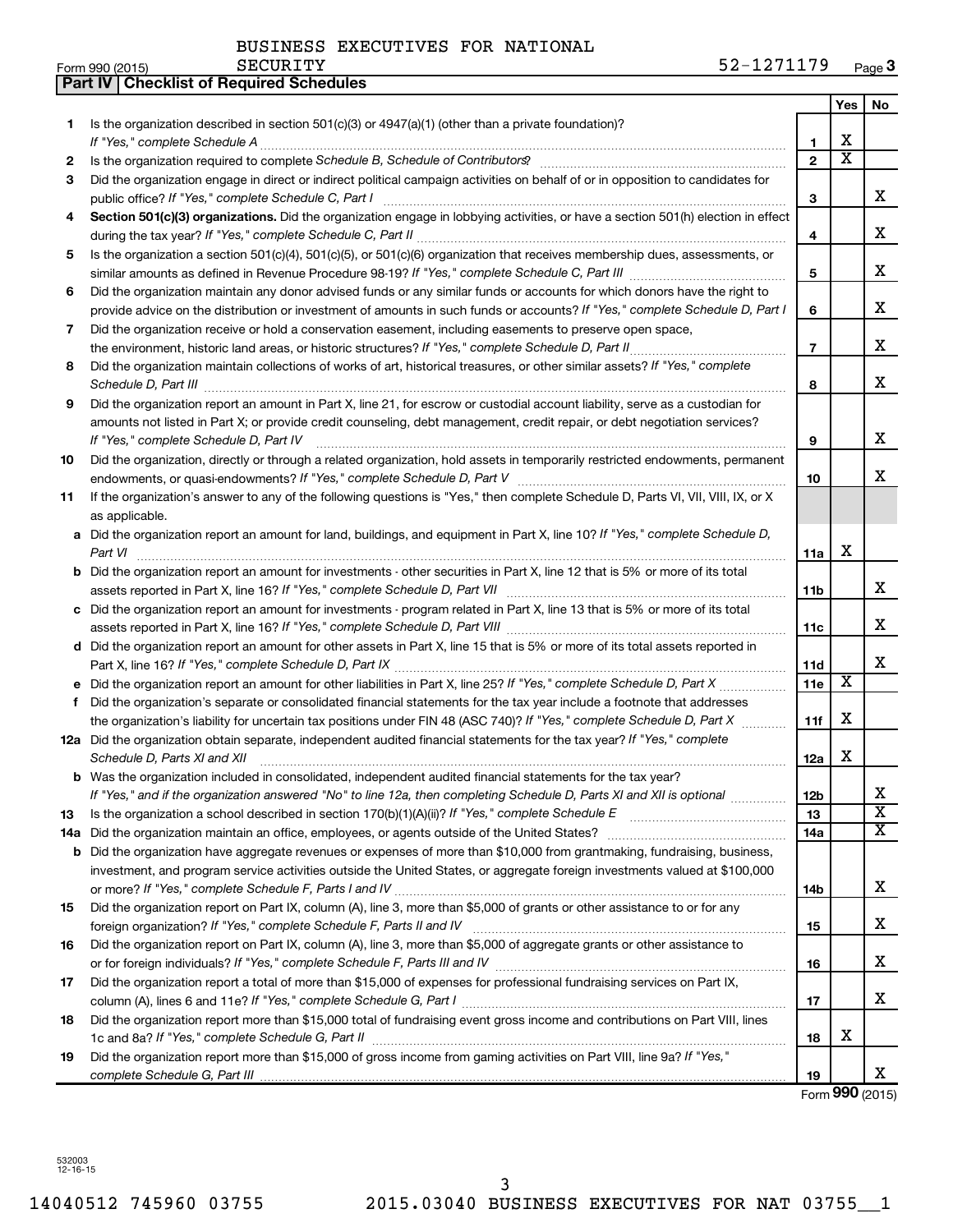| -<br>Form 990 (2015) | <b>CECIID THV</b><br><b>DECURITI</b> | $\begin{array}{c} \n\bullet \bullet \bullet \bullet \bullet \bullet \bullet \end{array}$<br>Door:<br>$\mathbf{z}$<br><b>A</b><br>auc |
|----------------------|--------------------------------------|--------------------------------------------------------------------------------------------------------------------------------------|
|----------------------|--------------------------------------|--------------------------------------------------------------------------------------------------------------------------------------|

|    | <b>Part IV   Checklist of Required Schedules (continued)</b>                                                                        |                 |                         |                         |
|----|-------------------------------------------------------------------------------------------------------------------------------------|-----------------|-------------------------|-------------------------|
|    |                                                                                                                                     |                 | Yes                     | No                      |
|    | 20a Did the organization operate one or more hospital facilities? If "Yes," complete Schedule H                                     | 20a             |                         | x                       |
|    |                                                                                                                                     | 20 <sub>b</sub> |                         |                         |
| 21 | Did the organization report more than \$5,000 of grants or other assistance to any domestic organization or                         |                 |                         |                         |
|    |                                                                                                                                     | 21              |                         | х                       |
| 22 | Did the organization report more than \$5,000 of grants or other assistance to or for domestic individuals on                       |                 |                         |                         |
|    |                                                                                                                                     | 22              |                         | x                       |
| 23 | Did the organization answer "Yes" to Part VII, Section A, line 3, 4, or 5 about compensation of the organization's current          |                 |                         |                         |
|    | and former officers, directors, trustees, key employees, and highest compensated employees? If "Yes," complete                      |                 |                         |                         |
|    | Schedule J <b>Execute Schedule J Execute Schedule J</b>                                                                             | 23              | X                       |                         |
|    | 24a Did the organization have a tax-exempt bond issue with an outstanding principal amount of more than \$100,000 as of the         |                 |                         |                         |
|    | last day of the year, that was issued after December 31, 2002? If "Yes," answer lines 24b through 24d and complete                  |                 |                         |                         |
|    | Schedule K. If "No", go to line 25a                                                                                                 | 24a             |                         | x                       |
| b  |                                                                                                                                     | 24 <sub>b</sub> |                         |                         |
|    | Did the organization maintain an escrow account other than a refunding escrow at any time during the year to defease                |                 |                         |                         |
|    |                                                                                                                                     | 24c             |                         |                         |
|    |                                                                                                                                     | 24d             |                         |                         |
|    | 25a Section 501(c)(3), 501(c)(4), and 501(c)(29) organizations. Did the organization engage in an excess benefit                    |                 |                         |                         |
|    |                                                                                                                                     | 25a             |                         | x                       |
|    | <b>b</b> Is the organization aware that it engaged in an excess benefit transaction with a disqualified person in a prior year, and |                 |                         |                         |
|    | that the transaction has not been reported on any of the organization's prior Forms 990 or 990-EZ? If "Yes," complete               |                 |                         |                         |
|    | Schedule L, Part I                                                                                                                  | 25b             |                         | х                       |
| 26 | Did the organization report any amount on Part X, line 5, 6, or 22 for receivables from or payables to any current or               |                 |                         |                         |
|    | former officers, directors, trustees, key employees, highest compensated employees, or disqualified persons? If "Yes,"              |                 |                         |                         |
|    | complete Schedule L, Part II                                                                                                        | 26              |                         | х                       |
| 27 | Did the organization provide a grant or other assistance to an officer, director, trustee, key employee, substantial                |                 |                         |                         |
|    | contributor or employee thereof, a grant selection committee member, or to a 35% controlled entity or family member                 |                 |                         |                         |
|    |                                                                                                                                     | 27              |                         | х                       |
| 28 | Was the organization a party to a business transaction with one of the following parties (see Schedule L, Part IV                   |                 |                         |                         |
|    | instructions for applicable filing thresholds, conditions, and exceptions):                                                         |                 |                         |                         |
| а  | A current or former officer, director, trustee, or key employee? If "Yes," complete Schedule L, Part IV                             | 28a             |                         | x                       |
| b  | A family member of a current or former officer, director, trustee, or key employee? If "Yes," complete Schedule L, Part IV          | 28b             |                         | $\overline{\textbf{X}}$ |
|    | c An entity of which a current or former officer, director, trustee, or key employee (or a family member thereof) was an officer,   |                 |                         |                         |
|    | director, trustee, or direct or indirect owner? If "Yes," complete Schedule L, Part IV                                              | 28c             |                         | х                       |
| 29 |                                                                                                                                     | 29              | $\overline{\textbf{x}}$ |                         |
| 30 | Did the organization receive contributions of art, historical treasures, or other similar assets, or qualified conservation         |                 |                         |                         |
|    |                                                                                                                                     | 30              |                         | ▵                       |
| 31 | Did the organization liquidate, terminate, or dissolve and cease operations?                                                        |                 |                         |                         |
|    |                                                                                                                                     | 31              |                         | X.                      |
| 32 | Did the organization sell, exchange, dispose of, or transfer more than 25% of its net assets? If "Yes," complete                    |                 |                         |                         |
|    |                                                                                                                                     | 32              |                         | х                       |
| 33 | Did the organization own 100% of an entity disregarded as separate from the organization under Regulations                          |                 |                         |                         |
|    |                                                                                                                                     | 33              |                         | x                       |
| 34 | Was the organization related to any tax-exempt or taxable entity? If "Yes," complete Schedule R, Part II, III, or IV, and           |                 |                         |                         |
|    | Part V, line 1                                                                                                                      | 34              |                         | х                       |
|    |                                                                                                                                     | <b>35a</b>      |                         | X                       |
|    | b If "Yes" to line 35a, did the organization receive any payment from or engage in any transaction with a controlled entity         |                 |                         |                         |
|    |                                                                                                                                     | 35b             |                         |                         |
| 36 | Section 501(c)(3) organizations. Did the organization make any transfers to an exempt non-charitable related organization?          |                 |                         |                         |
|    |                                                                                                                                     | 36              |                         | x                       |
| 37 | Did the organization conduct more than 5% of its activities through an entity that is not a related organization                    |                 |                         |                         |
|    |                                                                                                                                     | 37              |                         | x                       |
| 38 | Did the organization complete Schedule O and provide explanations in Schedule O for Part VI, lines 11b and 19?                      |                 |                         |                         |
|    |                                                                                                                                     | 38              | X                       |                         |

Form **990** (2015)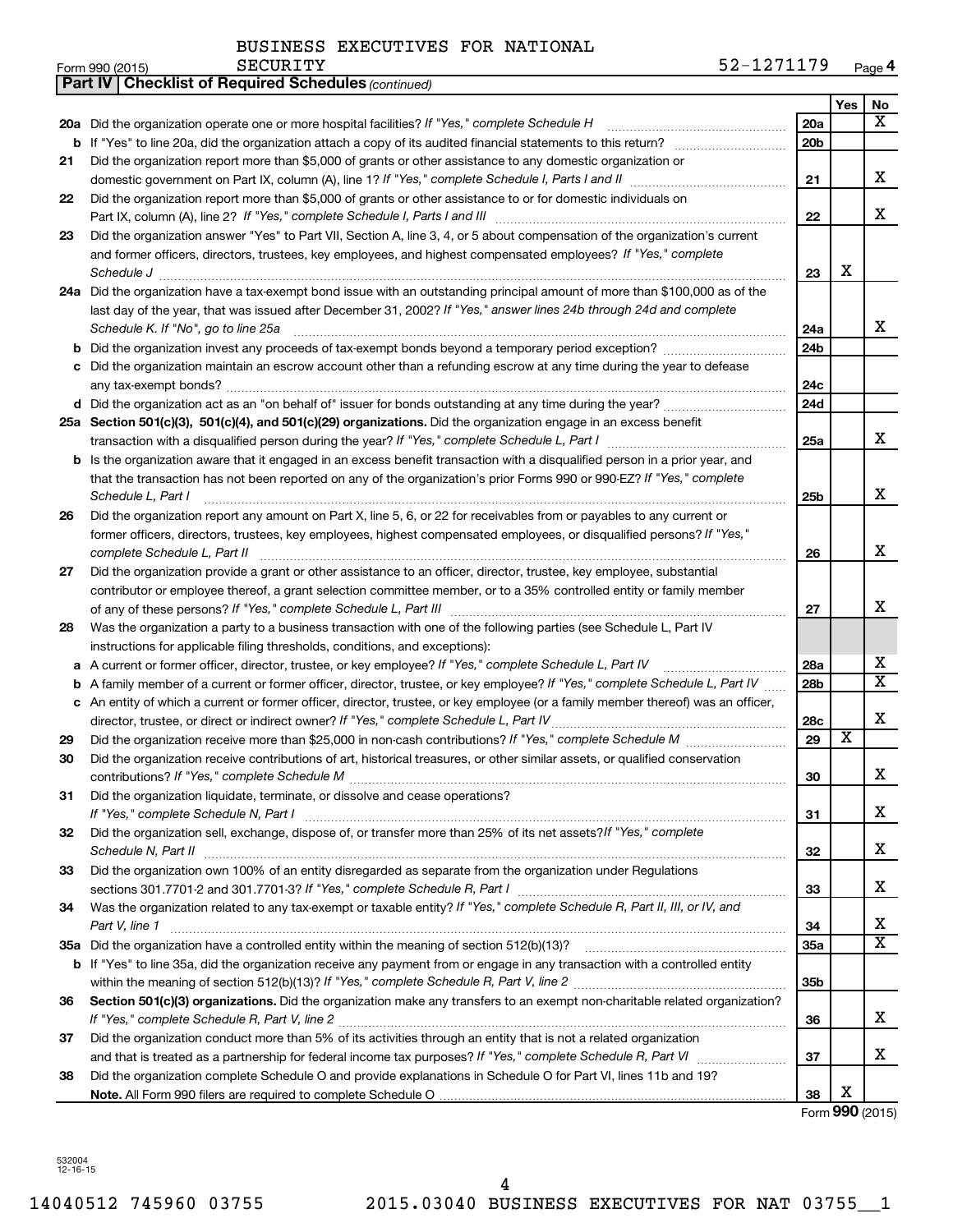| BUSINESS EXECUTIVES FOR NATIONAL |  |
|----------------------------------|--|
|                                  |  |

| <b>Part V</b> | <b>Statements Regarding Other IRS Filings and Tax Compliance</b>                                                                                                                                                                 |                 |     |                |                         |                              |
|---------------|----------------------------------------------------------------------------------------------------------------------------------------------------------------------------------------------------------------------------------|-----------------|-----|----------------|-------------------------|------------------------------|
|               | Check if Schedule O contains a response or note to any line in this Part V                                                                                                                                                       |                 |     |                |                         |                              |
|               |                                                                                                                                                                                                                                  |                 |     |                | Yes                     | No                           |
|               |                                                                                                                                                                                                                                  | 1a              | 26  |                |                         |                              |
|               | <b>b</b> Enter the number of Forms W-2G included in line 1a. Enter -0- if not applicable <i>manumumum</i>                                                                                                                        | 1b              |     |                |                         |                              |
|               | c Did the organization comply with backup withholding rules for reportable payments to vendors and reportable gaming                                                                                                             |                 |     |                |                         |                              |
|               |                                                                                                                                                                                                                                  |                 |     | 1c             | X                       |                              |
|               | 2a Enter the number of employees reported on Form W-3, Transmittal of Wage and Tax Statements,                                                                                                                                   |                 |     |                |                         |                              |
|               | filed for the calendar year ending with or within the year covered by this return                                                                                                                                                | 2a              | 44  |                |                         |                              |
|               | <b>b</b> If at least one is reported on line 2a, did the organization file all required federal employment tax returns?                                                                                                          |                 |     | 2 <sub>b</sub> | x                       |                              |
|               | <b>Note.</b> If the sum of lines 1a and 2a is greater than 250, you may be required to e-file (see instructions)                                                                                                                 |                 |     |                |                         |                              |
|               | 3a Did the organization have unrelated business gross income of \$1,000 or more during the year?                                                                                                                                 |                 |     | 3a             |                         | х                            |
|               | <b>b</b> If "Yes," has it filed a Form 990-T for this year? If "No," to line 3b, provide an explanation in Schedule O                                                                                                            |                 |     | 3 <sub>b</sub> |                         |                              |
|               | 4a At any time during the calendar year, did the organization have an interest in, or a signature or other authority over, a                                                                                                     |                 |     |                |                         |                              |
|               | financial account in a foreign country (such as a bank account, securities account, or other financial account)?                                                                                                                 |                 |     | 4a             |                         | х                            |
|               | <b>b</b> If "Yes," enter the name of the foreign country: $\blacktriangleright$                                                                                                                                                  |                 |     |                |                         |                              |
|               | See instructions for filing requirements for FinCEN Form 114, Report of Foreign Bank and Financial Accounts (FBAR).                                                                                                              |                 |     |                |                         |                              |
|               |                                                                                                                                                                                                                                  |                 |     | 5a             |                         | х<br>$\overline{\mathtt{x}}$ |
|               |                                                                                                                                                                                                                                  |                 |     | 5b             |                         |                              |
|               |                                                                                                                                                                                                                                  |                 |     | 5c             |                         |                              |
|               | 6a Does the organization have annual gross receipts that are normally greater than \$100,000, and did the organization solicit                                                                                                   |                 |     |                |                         | X                            |
|               | any contributions that were not tax deductible as charitable contributions?                                                                                                                                                      |                 |     | 6a             |                         |                              |
|               | b If "Yes," did the organization include with every solicitation an express statement that such contributions or gifts                                                                                                           |                 |     |                |                         |                              |
|               | were not tax deductible?                                                                                                                                                                                                         |                 |     | 6b             |                         |                              |
| 7             | Organizations that may receive deductible contributions under section 170(c).<br>Did the organization receive a payment in excess of \$75 made partly as a contribution and partly for goods and services provided to the payor? |                 |     |                | х                       |                              |
| a             | <b>b</b> If "Yes," did the organization notify the donor of the value of the goods or services provided?                                                                                                                         |                 |     | 7a<br>7b       | $\overline{\textbf{x}}$ |                              |
|               | c Did the organization sell, exchange, or otherwise dispose of tangible personal property for which it was required                                                                                                              |                 |     |                |                         |                              |
|               | to file Form 8282?                                                                                                                                                                                                               |                 |     |                |                         | х                            |
|               | d If "Yes," indicate the number of Forms 8282 filed during the year manufacture intervent in the set of Holman                                                                                                                   | 7d              |     | 7с             |                         |                              |
|               | e Did the organization receive any funds, directly or indirectly, to pay premiums on a personal benefit contract?                                                                                                                |                 |     | 7e             |                         | х                            |
| Ť.            | Did the organization, during the year, pay premiums, directly or indirectly, on a personal benefit contract?                                                                                                                     |                 |     | 7f             |                         | $\overline{\mathbf{x}}$      |
| g             | If the organization received a contribution of qualified intellectual property, did the organization file Form 8899 as required?                                                                                                 |                 |     | 7g             |                         |                              |
|               | h If the organization received a contribution of cars, boats, airplanes, or other vehicles, did the organization file a Form 1098-C?                                                                                             |                 |     | 7h             |                         |                              |
| 8             | Sponsoring organizations maintaining donor advised funds. Did a donor advised fund maintained by the                                                                                                                             |                 | N/A |                |                         |                              |
|               | sponsoring organization have excess business holdings at any time during the year?                                                                                                                                               |                 |     | 8              |                         |                              |
| 9             | Sponsoring organizations maintaining donor advised funds.                                                                                                                                                                        |                 |     |                |                         |                              |
|               | a Did the sponsoring organization make any taxable distributions under section 4966?                                                                                                                                             |                 | N/A | 9а             |                         |                              |
|               |                                                                                                                                                                                                                                  |                 | N/A | 9b             |                         |                              |
| 10            | Section 501(c)(7) organizations. Enter:                                                                                                                                                                                          |                 |     |                |                         |                              |
| а             |                                                                                                                                                                                                                                  | 10a             |     |                |                         |                              |
| b             | Gross receipts, included on Form 990, Part VIII, line 12, for public use of club facilities                                                                                                                                      | 10 <sub>b</sub> |     |                |                         |                              |
| 11            | Section 501(c)(12) organizations. Enter:                                                                                                                                                                                         |                 |     |                |                         |                              |
|               | N/A                                                                                                                                                                                                                              | 11a             |     |                |                         |                              |
|               | b Gross income from other sources (Do not net amounts due or paid to other sources against                                                                                                                                       |                 |     |                |                         |                              |
|               |                                                                                                                                                                                                                                  | 11 <sub>b</sub> |     |                |                         |                              |
|               | 12a Section 4947(a)(1) non-exempt charitable trusts. Is the organization filing Form 990 in lieu of Form 1041?                                                                                                                   |                 |     | 12a            |                         |                              |
|               | <b>b</b> If "Yes," enter the amount of tax-exempt interest received or accrued during the year $\ldots$ $\mathbf{N}/\mathbf{A}$ .                                                                                                | 12b             |     |                |                         |                              |
| 13            | Section 501(c)(29) qualified nonprofit health insurance issuers.                                                                                                                                                                 |                 |     |                |                         |                              |
|               |                                                                                                                                                                                                                                  |                 | N/A | 13a            |                         |                              |
|               | <b>Note.</b> See the instructions for additional information the organization must report on Schedule O.                                                                                                                         |                 |     |                |                         |                              |
|               | <b>b</b> Enter the amount of reserves the organization is required to maintain by the states in which the                                                                                                                        |                 |     |                |                         |                              |
|               |                                                                                                                                                                                                                                  | 13 <sub>b</sub> |     |                |                         |                              |
|               |                                                                                                                                                                                                                                  | 13 <sub>c</sub> |     |                |                         |                              |
|               | 14a Did the organization receive any payments for indoor tanning services during the tax year?                                                                                                                                   |                 |     | 14a            |                         | X                            |
|               |                                                                                                                                                                                                                                  |                 |     | 14b            |                         |                              |

| Form 990 (2015) |  |  |  |
|-----------------|--|--|--|
|-----------------|--|--|--|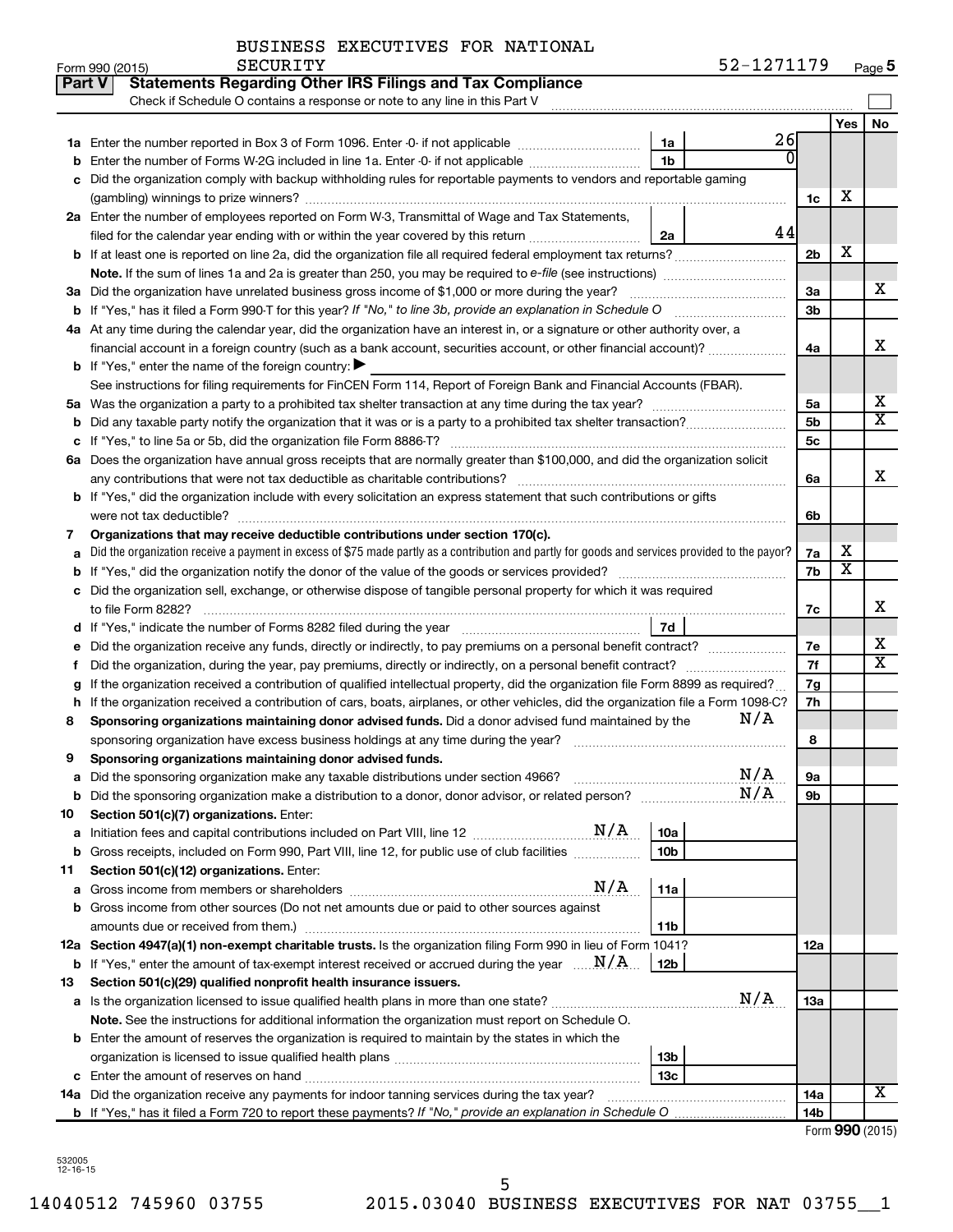| Form 990 (2015) | SECURITY | 52-1271179                                                                                                                         | Pag |
|-----------------|----------|------------------------------------------------------------------------------------------------------------------------------------|-----|
|                 |          | <b>Part VI Governance, Management, and Disclosure</b> For each "Yes" response to lines 2 through 7b below, and for a "No" response |     |
|                 |          | to line 8a, 8b, or 10b below, describe the circumstances, processes, or changes in Schedule O. See instructions.                   |     |

|     | <b>Section A. Governing Body and Management</b>                                                                                           |                               |    |                         |                         |    |
|-----|-------------------------------------------------------------------------------------------------------------------------------------------|-------------------------------|----|-------------------------|-------------------------|----|
|     |                                                                                                                                           |                               |    |                         | Yes                     | No |
|     | 1a Enter the number of voting members of the governing body at the end of the tax year                                                    | 1a                            | 42 |                         |                         |    |
|     | If there are material differences in voting rights among members of the governing body, or if the governing                               |                               |    |                         |                         |    |
|     | body delegated broad authority to an executive committee or similar committee, explain in Schedule O.                                     |                               |    |                         |                         |    |
|     | <b>b</b> Enter the number of voting members included in line 1a, above, who are independent <i>manumum</i>                                | 1b                            | 42 |                         |                         |    |
| 2   | Did any officer, director, trustee, or key employee have a family relationship or a business relationship with any other                  |                               |    |                         |                         |    |
|     | officer, director, trustee, or key employee?                                                                                              |                               |    | $\mathbf{2}$            |                         |    |
| 3   | Did the organization delegate control over management duties customarily performed by or under the direct supervision                     |                               |    |                         |                         |    |
|     |                                                                                                                                           |                               |    | 3                       |                         |    |
| 4   | Did the organization make any significant changes to its governing documents since the prior Form 990 was filed?                          |                               |    | $\overline{\mathbf{4}}$ |                         |    |
| 5   |                                                                                                                                           |                               |    | 5                       |                         |    |
| 6   |                                                                                                                                           |                               |    | 6                       |                         |    |
| 7a  | Did the organization have members, stockholders, or other persons who had the power to elect or appoint one or                            |                               |    |                         |                         |    |
|     |                                                                                                                                           |                               |    | 7a                      |                         |    |
|     | <b>b</b> Are any governance decisions of the organization reserved to (or subject to approval by) members, stockholders, or               |                               |    |                         |                         |    |
|     | persons other than the governing body?                                                                                                    |                               |    | 7b                      |                         |    |
| 8   | Did the organization contemporaneously document the meetings held or written actions undertaken during the year by the following:         |                               |    |                         |                         |    |
|     |                                                                                                                                           |                               |    | 8а                      | х                       |    |
|     |                                                                                                                                           |                               |    | 8b                      | $\overline{\mathtt{x}}$ |    |
| 9   | Is there any officer, director, trustee, or key employee listed in Part VII, Section A, who cannot be reached at the                      |                               |    |                         |                         |    |
|     | organization's mailing address? If "Yes," provide the names and addresses in Schedule O manumerrormanamentalism                           |                               |    | 9                       |                         |    |
|     | Section B. Policies (This Section B requests information about policies not required by the Internal Revenue Code.)                       |                               |    |                         |                         |    |
|     |                                                                                                                                           |                               |    |                         | Yes                     |    |
|     |                                                                                                                                           |                               |    | 10a                     |                         |    |
|     | b If "Yes," did the organization have written policies and procedures governing the activities of such chapters, affiliates,              |                               |    |                         |                         |    |
|     | and branches to ensure their operations are consistent with the organization's exempt purposes?                                           |                               |    | 10b                     |                         |    |
|     | 11a Has the organization provided a complete copy of this Form 990 to all members of its governing body before filing the form?           |                               |    | 11a                     | $\overline{\mathbf{X}}$ |    |
|     | <b>b</b> Describe in Schedule O the process, if any, used by the organization to review this Form 990.                                    |                               |    |                         |                         |    |
| 12a | Did the organization have a written conflict of interest policy? If "No," go to line 13                                                   |                               |    | 12a                     | х                       |    |
|     |                                                                                                                                           |                               |    | 12b                     | $\overline{\textbf{x}}$ |    |
|     | c Did the organization regularly and consistently monitor and enforce compliance with the policy? If "Yes," describe                      |                               |    |                         |                         |    |
|     |                                                                                                                                           |                               |    |                         | х                       |    |
|     | in Schedule O how this was done manufactured and continuum and contact the way to have a set of the state of t                            |                               |    | 12c                     | $\overline{\textbf{x}}$ |    |
| 13  |                                                                                                                                           |                               |    | 13                      | $\overline{\textbf{x}}$ |    |
| 14  |                                                                                                                                           |                               |    | 14                      |                         |    |
| 15  | Did the process for determining compensation of the following persons include a review and approval by independent                        |                               |    |                         |                         |    |
|     | persons, comparability data, and contemporaneous substantiation of the deliberation and decision?                                         |                               |    |                         |                         |    |
|     |                                                                                                                                           |                               |    | 15a                     | х                       |    |
|     |                                                                                                                                           |                               |    | 15 <sub>b</sub>         |                         |    |
|     | If "Yes" to line 15a or 15b, describe the process in Schedule O (see instructions).                                                       |                               |    |                         |                         |    |
|     | 16a Did the organization invest in, contribute assets to, or participate in a joint venture or similar arrangement with a                 |                               |    |                         |                         |    |
|     | taxable entity during the year?                                                                                                           |                               |    | 16a                     |                         |    |
|     | b If "Yes," did the organization follow a written policy or procedure requiring the organization to evaluate its participation            |                               |    |                         |                         |    |
|     | in joint venture arrangements under applicable federal tax law, and take steps to safeguard the organization's                            |                               |    |                         |                         |    |
|     | exempt status with respect to such arrangements?                                                                                          |                               |    | 16b                     |                         |    |
|     | <b>Section C. Disclosure</b>                                                                                                              |                               |    |                         |                         |    |
| 17  | List the states with which a copy of this Form 990 is required to be filed $\blacktriangleright$ SEE SCHEDULE O                           |                               |    |                         |                         |    |
| 18  | Section 6104 requires an organization to make its Forms 1023 (or 1024 if applicable), 990, and 990-T (Section 501(c)(3)s only) available  |                               |    |                         |                         |    |
|     | for public inspection. Indicate how you made these available. Check all that apply.                                                       |                               |    |                         |                         |    |
|     | X Own website<br>$\lfloor x \rfloor$ Upon request<br>Another's website                                                                    | Other (explain in Schedule O) |    |                         |                         |    |
| 19  | Describe in Schedule O whether (and if so, how) the organization made its governing documents, conflict of interest policy, and financial |                               |    |                         |                         |    |
|     | statements available to the public during the tax year.                                                                                   |                               |    |                         |                         |    |
| 20  | State the name, address, and telephone number of the person who possesses the organization's books and records:                           |                               |    |                         |                         |    |
|     | STEVEN W. LOWE - (202)296-2125                                                                                                            |                               |    |                         |                         |    |
|     |                                                                                                                                           |                               |    |                         |                         |    |
|     | 1030 15TH STREET, SUITE 200E, WASHINGTON, DC<br>20005                                                                                     |                               |    |                         |                         |    |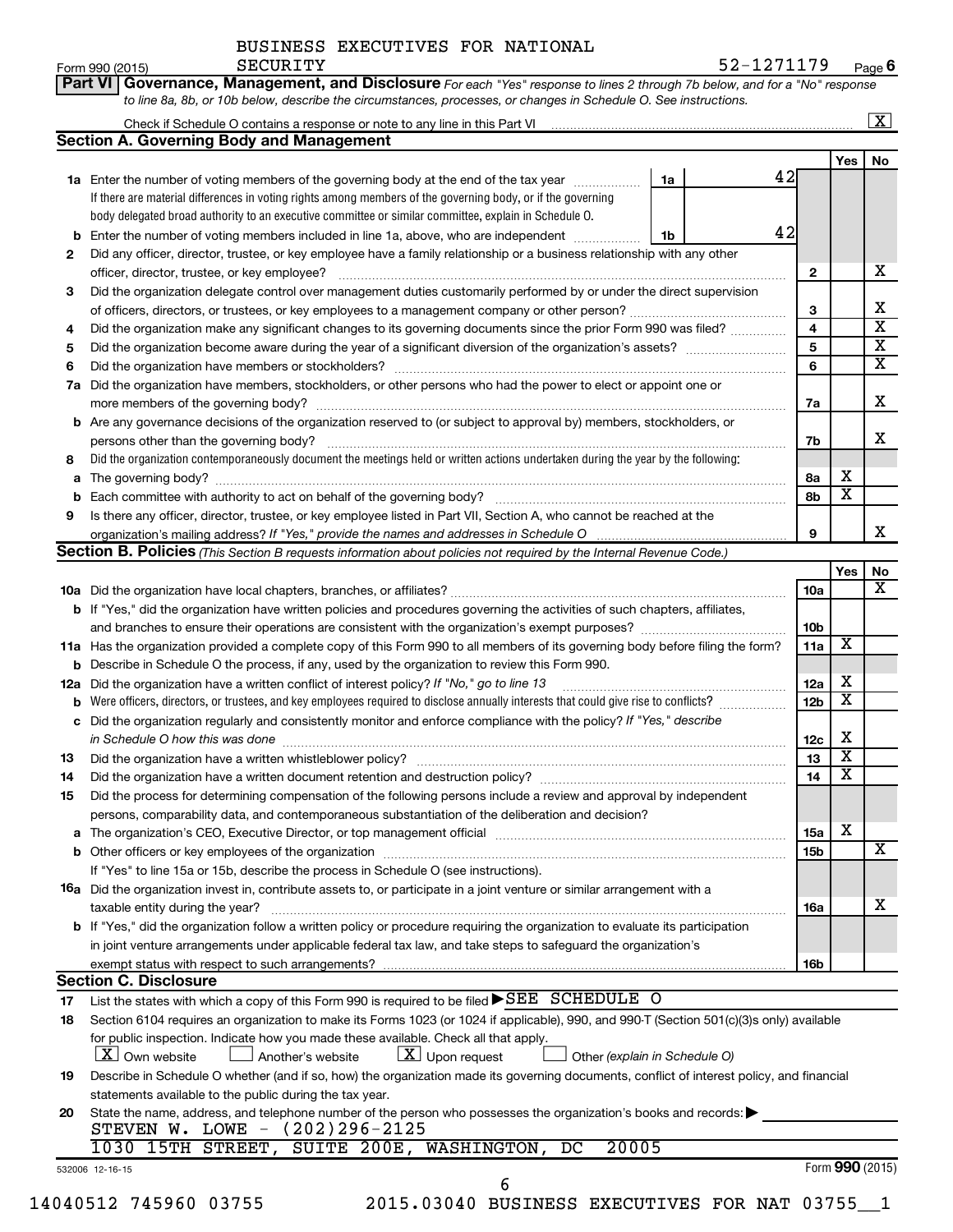$\Box$ 

| Part VII Compensation of Officers, Directors, Trustees, Key Employees, Highest Compensated |  |
|--------------------------------------------------------------------------------------------|--|
| <b>Employees, and Independent Contractors</b>                                              |  |

Check if Schedule O contains a response or note to any line in this Part VII

**Section A. Officers, Directors, Trustees, Key Employees, and Highest Compensated Employees**

**1a**  Complete this table for all persons required to be listed. Report compensation for the calendar year ending with or within the organization's tax year.

**•** List all of the organization's current officers, directors, trustees (whether individuals or organizations), regardless of amount of compensation. Enter -0- in columns  $(D)$ ,  $(E)$ , and  $(F)$  if no compensation was paid.

**•** List all of the organization's **current** key employees, if any. See instructions for definition of "key employee."

**•** List the organization's five current highest compensated employees (other than an officer, director, trustee, or key employee) who received reportable compensation (Box 5 of Form W-2 and/or Box 7 of Form 1099-MISC) of more than \$100,000 from the organization and any related organizations.

**•** List all of the organization's former officers, key employees, and highest compensated employees who received more than \$100,000 of reportable compensation from the organization and any related organizations.

**•** List all of the organization's former directors or trustees that received, in the capacity as a former director or trustee of the organization, more than \$10,000 of reportable compensation from the organization and any related organizations.

List persons in the following order: individual trustees or directors; institutional trustees; officers; key employees; highest compensated employees; and former such persons.

Check this box if neither the organization nor any related organization compensated any current officer, director, or trustee.  $\Box$ 

| (A)                       | (B)                  |                                |                                                                  | (C)         |              |                                   |        | (D)                             | (E)             | (F)                      |
|---------------------------|----------------------|--------------------------------|------------------------------------------------------------------|-------------|--------------|-----------------------------------|--------|---------------------------------|-----------------|--------------------------|
| Name and Title            | Average              |                                | (do not check more than one                                      |             | Position     |                                   |        | Reportable                      | Reportable      | Estimated                |
|                           | hours per            |                                | box, unless person is both an<br>officer and a director/trustee) |             |              |                                   |        | compensation                    | compensation    | amount of                |
|                           | week                 |                                |                                                                  |             |              |                                   |        | from                            | from related    | other                    |
|                           | (list any            | Individual trustee or director |                                                                  |             |              |                                   |        | the                             | organizations   | compensation             |
|                           | hours for<br>related |                                |                                                                  |             |              |                                   |        | organization<br>(W-2/1099-MISC) | (W-2/1099-MISC) | from the<br>organization |
|                           | organizations        |                                |                                                                  |             |              |                                   |        |                                 |                 | and related              |
|                           | below                |                                | nstitutional trustee                                             |             | Key employee |                                   |        |                                 |                 | organizations            |
|                           | line)                |                                |                                                                  | Officer     |              | Highest compensated<br>  employee | Former |                                 |                 |                          |
| BRUCE E. MOSLER<br>(1)    | 2.00                 |                                |                                                                  |             |              |                                   |        |                                 |                 |                          |
| CHAIRMAN OF BOARD         |                      | $\mathbf X$                    |                                                                  | $\mathbf X$ |              |                                   |        | 0.                              | $\mathbf 0$ .   | $\mathbf 0$ .            |
| RAPHAEL BENAROYA<br>(2)   | 0.20                 |                                |                                                                  |             |              |                                   |        |                                 |                 |                          |
| VICE CHAIRMAN             |                      | $\mathbf X$                    |                                                                  | $\mathbf X$ |              |                                   |        | $\mathbf 0$ .                   | $\mathbf 0$ .   | $\mathbf 0$ .            |
| MARY M. BOIES<br>(3)      | 0.20                 |                                |                                                                  |             |              |                                   |        |                                 |                 |                          |
| VICE CHAIRMAN             |                      | X                              |                                                                  | X           |              |                                   |        | $\mathbf 0$ .                   | 0.              | 0.                       |
| DENIS A. BOVIN<br>(4)     | 0.20                 |                                |                                                                  |             |              |                                   |        |                                 |                 |                          |
| VICE CHAIRMAN             |                      | $\mathbf X$                    |                                                                  | X           |              |                                   |        | $\mathbf 0$ .                   | $\mathbf 0$ .   | $\mathbf 0$ .            |
| RAMON P. MARKS<br>(5)     | 0.20                 |                                |                                                                  |             |              |                                   |        |                                 |                 |                          |
| VICE CHAIRMAN             |                      | $\mathbf X$                    |                                                                  | X           |              |                                   |        | $\mathbf 0$ .                   | $\mathbf 0$ .   | $\mathbf 0$ .            |
| WILLIAM F. MURDY<br>(6)   | 0.20                 |                                |                                                                  |             |              |                                   |        |                                 |                 |                          |
| VICE CHAIRMAN             |                      | $\mathbf X$                    |                                                                  | $\mathbf X$ |              |                                   |        | $\mathbf 0$ .                   | $\mathbf 0$ .   | $\mathbf 0$ .            |
| PATRICIA C. BARRON<br>(7) | 0.20                 |                                |                                                                  |             |              |                                   |        |                                 |                 |                          |
| BOARD MEMBER              |                      | X                              |                                                                  |             |              |                                   |        | $\mathbf 0$ .                   | $\mathbf 0$ .   | $\mathbf 0$ .            |
| ALFRED R. BERKELEY<br>(8) | 0.20                 |                                |                                                                  |             |              |                                   |        |                                 |                 |                          |
| <b>BOARD MEMBER</b>       |                      | X                              |                                                                  |             |              |                                   |        | $\mathbf 0$ .                   | $\mathbf 0$ .   | $\mathbf 0$ .            |
| NORMAN C. CHAMBERS<br>(9) | 0.20                 |                                |                                                                  |             |              |                                   |        |                                 |                 |                          |
| <b>BOARD MEMBER</b>       |                      | $\mathbf X$                    |                                                                  |             |              |                                   |        | $\mathbf 0$ .                   | $\mathbf 0$ .   | $\mathbf 0$ .            |
| (10) HOWARD E. COX        | 0.20                 |                                |                                                                  |             |              |                                   |        |                                 |                 |                          |
| <b>BOARD MEMBER</b>       |                      | $\mathbf X$                    |                                                                  |             |              |                                   |        | $\mathbf 0$ .                   | О.              | 0.                       |
| (11) JOSEPH M. DEPINTO    | 0.20                 |                                |                                                                  |             |              |                                   |        |                                 |                 |                          |
| <b>BOARD MEMBER</b>       |                      | X                              |                                                                  |             |              |                                   |        | 0.                              | $\mathbf 0$ .   | $\mathbf 0$ .            |
| (12) HARRIS DIAMOND       | 0.20                 |                                |                                                                  |             |              |                                   |        |                                 |                 |                          |
| <b>BOARD MEMBER</b>       |                      | $\mathbf X$                    |                                                                  |             |              |                                   |        | $\mathbf 0$ .                   | $\mathbf 0$ .   | $\mathbf 0$ .            |
| (13) DONALD R. DIXON      | 0.20                 |                                |                                                                  |             |              |                                   |        |                                 |                 |                          |
| <b>BOARD MEMBER</b>       |                      | $\mathbf X$                    |                                                                  |             |              |                                   |        | $\mathbf 0$ .                   | 0.              | $\mathbf 0$ .            |
| (14) EZRA S. FIELD        | 0.20                 |                                |                                                                  |             |              |                                   |        |                                 |                 |                          |
| <b>BOARD MEMBER</b>       |                      | $\mathbf X$                    |                                                                  |             |              |                                   |        | 0.                              | О.              | $\mathbf 0$ .            |
| (15) KENNETH FISHER       | 0.20                 |                                |                                                                  |             |              |                                   |        |                                 |                 |                          |
| <b>BOARD MEMBER</b>       |                      | X                              |                                                                  |             |              |                                   |        | $\mathbf 0$                     | $\mathbf 0$ .   | $\mathbf 0$ .            |
| (16) WILLIAM J. FLYNN     | 0.20                 |                                |                                                                  |             |              |                                   |        |                                 |                 |                          |
| <b>BOARD MEMBER</b>       |                      | $\mathbf X$                    |                                                                  |             |              |                                   |        | $\mathbf{0}$ .                  | $\mathbf 0$ .   | $0$ .                    |
| (17) MICHAEL P. GALVIN    | 0.20                 |                                |                                                                  |             |              |                                   |        |                                 |                 |                          |
| <b>BOARD MEMBER</b>       |                      | $\mathbf X$                    |                                                                  |             |              |                                   |        | 0.                              | $\mathbf 0$ .   | $0$ .                    |
| 532007 12-16-15           |                      |                                |                                                                  |             |              |                                   |        |                                 |                 | Form 990 (2015)          |

14040512 745960 03755 2015.03040 BUSINESS EXECUTIVES FOR NAT 03755\_\_1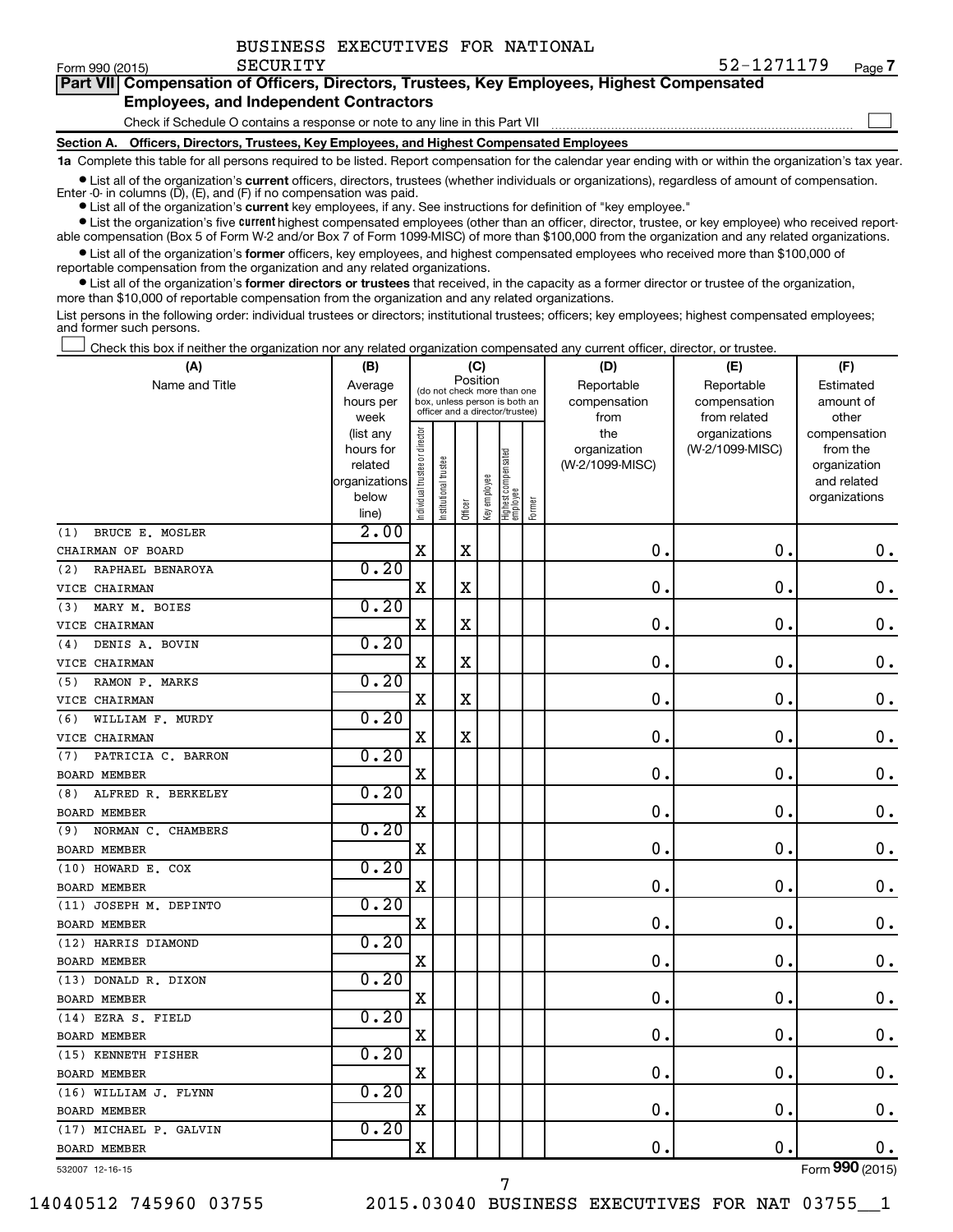| BUSINESS EXECUTIVES FOR NATIONAL |  |
|----------------------------------|--|
|                                  |  |

Form 990 (2015) Page **8** SECURITY 52-1271179

| Part VII Section A. Officers, Directors, Trustees, Key Employees, and Highest Compensated Employees (continued)                                                                         |                          |                                |                       |         |              |                                  |        |                         |                             |                 |                              |                 |
|-----------------------------------------------------------------------------------------------------------------------------------------------------------------------------------------|--------------------------|--------------------------------|-----------------------|---------|--------------|----------------------------------|--------|-------------------------|-----------------------------|-----------------|------------------------------|-----------------|
| (A)                                                                                                                                                                                     | (B)                      |                                |                       |         | (C)          |                                  |        | (D)                     | (E)                         |                 | (F)                          |                 |
| Name and title                                                                                                                                                                          | Average                  |                                |                       |         | Position     | (do not check more than one      |        | Reportable              | Reportable                  |                 | Estimated                    |                 |
|                                                                                                                                                                                         | hours per                |                                |                       |         |              | box, unless person is both an    |        | compensation            | compensation                |                 | amount of                    |                 |
|                                                                                                                                                                                         | week                     |                                |                       |         |              | officer and a director/trustee)  |        | from                    | from related                |                 | other                        |                 |
|                                                                                                                                                                                         | (list any                |                                |                       |         |              |                                  |        | the                     | organizations               |                 | compensation                 |                 |
|                                                                                                                                                                                         | hours for                |                                |                       |         |              |                                  |        | organization            | (W-2/1099-MISC)             |                 | from the                     |                 |
|                                                                                                                                                                                         | related<br>organizations |                                |                       |         |              |                                  |        | (W-2/1099-MISC)         |                             |                 | organization                 |                 |
|                                                                                                                                                                                         | below                    |                                |                       |         |              |                                  |        |                         |                             |                 | and related<br>organizations |                 |
|                                                                                                                                                                                         | line)                    | Individual trustee or director | Institutional trustee | Officer | Key employee | Highest compensated<br> employee | Former |                         |                             |                 |                              |                 |
| (18) MARK J. GERENCSER                                                                                                                                                                  | 0.20                     |                                |                       |         |              |                                  |        |                         |                             |                 |                              |                 |
| <b>BOARD MEMBER</b>                                                                                                                                                                     |                          | x                              |                       |         |              |                                  |        | $\mathbf 0$ .           | 0.                          |                 |                              | 0.              |
| (19) RONALD J. GIDWITZ                                                                                                                                                                  | 0.20                     |                                |                       |         |              |                                  |        |                         |                             |                 |                              |                 |
| <b>BOARD MEMBER</b>                                                                                                                                                                     |                          | x                              |                       |         |              |                                  |        | $\mathbf 0$ .           | $\mathbf 0$ .               |                 |                              | 0.              |
| (20) G.S.B. GILBERT                                                                                                                                                                     | 0.20                     |                                |                       |         |              |                                  |        |                         |                             |                 |                              |                 |
| <b>BOARD MEMBER</b>                                                                                                                                                                     |                          | X                              |                       |         |              |                                  |        | $\mathbf 0$ .           | $\mathbf 0$ .               |                 |                              | 0.              |
| (21) MAURICE R. GREENBERG                                                                                                                                                               | 0.20                     |                                |                       |         |              |                                  |        |                         |                             |                 |                              |                 |
| <b>BOARD MEMBER</b>                                                                                                                                                                     |                          | X                              |                       |         |              |                                  |        | $\mathbf 0$ .           | $\mathbf 0$ .               |                 |                              | 0.              |
| (22) THOMAS J. HIGGINS                                                                                                                                                                  | 0.20                     |                                |                       |         |              |                                  |        |                         |                             |                 |                              |                 |
| <b>BOARD MEMBER</b>                                                                                                                                                                     |                          | х                              |                       |         |              |                                  |        | $\mathbf 0$ .           | $\mathbf 0$ .               |                 |                              | 0.              |
| (23) THOMAS M. HOLDER                                                                                                                                                                   | 0.20                     |                                |                       |         |              |                                  |        |                         |                             |                 |                              |                 |
| <b>BOARD MEMBER</b>                                                                                                                                                                     |                          | х                              |                       |         |              |                                  |        | $\mathbf 0$ .           | $\mathbf 0$ .               |                 |                              | 0.              |
| (24) JOHN K. HURLEY                                                                                                                                                                     | 0.20                     |                                |                       |         |              |                                  |        |                         |                             |                 |                              |                 |
| <b>BOARD MEMBER</b>                                                                                                                                                                     |                          | х                              |                       |         |              |                                  |        | $\mathbf 0$ .           | 0.                          |                 |                              | 0.              |
| (25) JAMIE D. MCCOURT                                                                                                                                                                   | 0.20                     |                                |                       |         |              |                                  |        |                         |                             |                 |                              |                 |
| <b>BOARD MEMBER</b>                                                                                                                                                                     |                          | X                              |                       |         |              |                                  |        | $\mathbf 0$ .           | 0.                          |                 |                              | 0.              |
| (26) CHRISTOPHER C. MELTON                                                                                                                                                              | 0.20                     |                                |                       |         |              |                                  |        |                         |                             |                 |                              |                 |
| <b>BOARD MEMBER</b>                                                                                                                                                                     |                          | $\mathbf X$                    |                       |         |              |                                  |        | 0.<br>$\overline{0}$ .  | $\mathbf 0$ .<br>σ.         |                 |                              | 0.              |
| 1b Sub-total                                                                                                                                                                            |                          |                                |                       |         |              |                                  |        | 1,364,293.              | $\overline{\mathfrak{o}}$ . |                 |                              | 0.<br>204, 719. |
| c Total from continuation sheets to Part VII, Section A manufactured by                                                                                                                 |                          |                                |                       |         |              |                                  |        | 1, 364, 293.            | σ.                          |                 |                              | 204, 719.       |
|                                                                                                                                                                                         |                          |                                |                       |         |              |                                  |        |                         |                             |                 |                              |                 |
| Total number of individuals (including but not limited to those listed above) who received more than \$100,000 of reportable<br>2                                                       |                          |                                |                       |         |              |                                  |        |                         |                             |                 |                              | 12              |
| compensation from the organization                                                                                                                                                      |                          |                                |                       |         |              |                                  |        |                         |                             |                 | Yes                          | <b>No</b>       |
|                                                                                                                                                                                         |                          |                                |                       |         |              |                                  |        |                         |                             |                 |                              |                 |
| Did the organization list any former officer, director, or trustee, key employee, or highest compensated employee on<br>3<br>line 1a? If "Yes," complete Schedule J for such individual |                          |                                |                       |         |              |                                  |        |                         |                             | 3               |                              | x               |
| For any individual listed on line 1a, is the sum of reportable compensation and other compensation from the organization<br>4                                                           |                          |                                |                       |         |              |                                  |        |                         |                             |                 |                              |                 |
| and related organizations greater than \$150,000? If "Yes," complete Schedule J for such individual                                                                                     |                          |                                |                       |         |              |                                  |        |                         |                             |                 | X                            |                 |
| Did any person listed on line 1a receive or accrue compensation from any unrelated organization or individual for services<br>5                                                         |                          |                                |                       |         |              |                                  |        |                         |                             | 4               |                              |                 |
| rendered to the organization? If "Yes," complete Schedule J for such person.                                                                                                            |                          |                                |                       |         |              |                                  |        |                         |                             | 5               |                              | x               |
| <b>Section B. Independent Contractors</b>                                                                                                                                               |                          |                                |                       |         |              |                                  |        |                         |                             |                 |                              |                 |
| Complete this table for your five highest compensated independent contractors that received more than \$100,000 of compensation from<br>1                                               |                          |                                |                       |         |              |                                  |        |                         |                             |                 |                              |                 |
| the organization. Report compensation for the calendar year ending with or within the organization's tax year.                                                                          |                          |                                |                       |         |              |                                  |        |                         |                             |                 |                              |                 |
| (A)                                                                                                                                                                                     |                          |                                |                       |         |              |                                  |        | (B)                     |                             | (C)             |                              |                 |
| Name and business address                                                                                                                                                               |                          |                                | <b>NONE</b>           |         |              |                                  |        | Description of services |                             | Compensation    |                              |                 |
|                                                                                                                                                                                         |                          |                                |                       |         |              |                                  |        |                         |                             |                 |                              |                 |
|                                                                                                                                                                                         |                          |                                |                       |         |              |                                  |        |                         |                             |                 |                              |                 |
|                                                                                                                                                                                         |                          |                                |                       |         |              |                                  |        |                         |                             |                 |                              |                 |
|                                                                                                                                                                                         |                          |                                |                       |         |              |                                  |        |                         |                             |                 |                              |                 |
|                                                                                                                                                                                         |                          |                                |                       |         |              |                                  |        |                         |                             |                 |                              |                 |
|                                                                                                                                                                                         |                          |                                |                       |         |              |                                  |        |                         |                             |                 |                              |                 |
|                                                                                                                                                                                         |                          |                                |                       |         |              |                                  |        |                         |                             |                 |                              |                 |
|                                                                                                                                                                                         |                          |                                |                       |         |              |                                  |        |                         |                             |                 |                              |                 |
|                                                                                                                                                                                         |                          |                                |                       |         |              |                                  |        |                         |                             |                 |                              |                 |
| Total number of independent contractors (including but not limited to those listed above) who received more than<br>2                                                                   |                          |                                |                       |         |              |                                  |        |                         |                             |                 |                              |                 |
| \$100,000 of compensation from the organization                                                                                                                                         |                          |                                |                       |         |              | 0                                |        |                         |                             |                 |                              |                 |
| SEE PART VII, SECTION A CONTINUATION SHEETS                                                                                                                                             |                          |                                |                       |         |              |                                  |        |                         |                             | Form 990 (2015) |                              |                 |
| 532008<br>12-16-15                                                                                                                                                                      |                          |                                |                       |         |              |                                  |        |                         |                             |                 |                              |                 |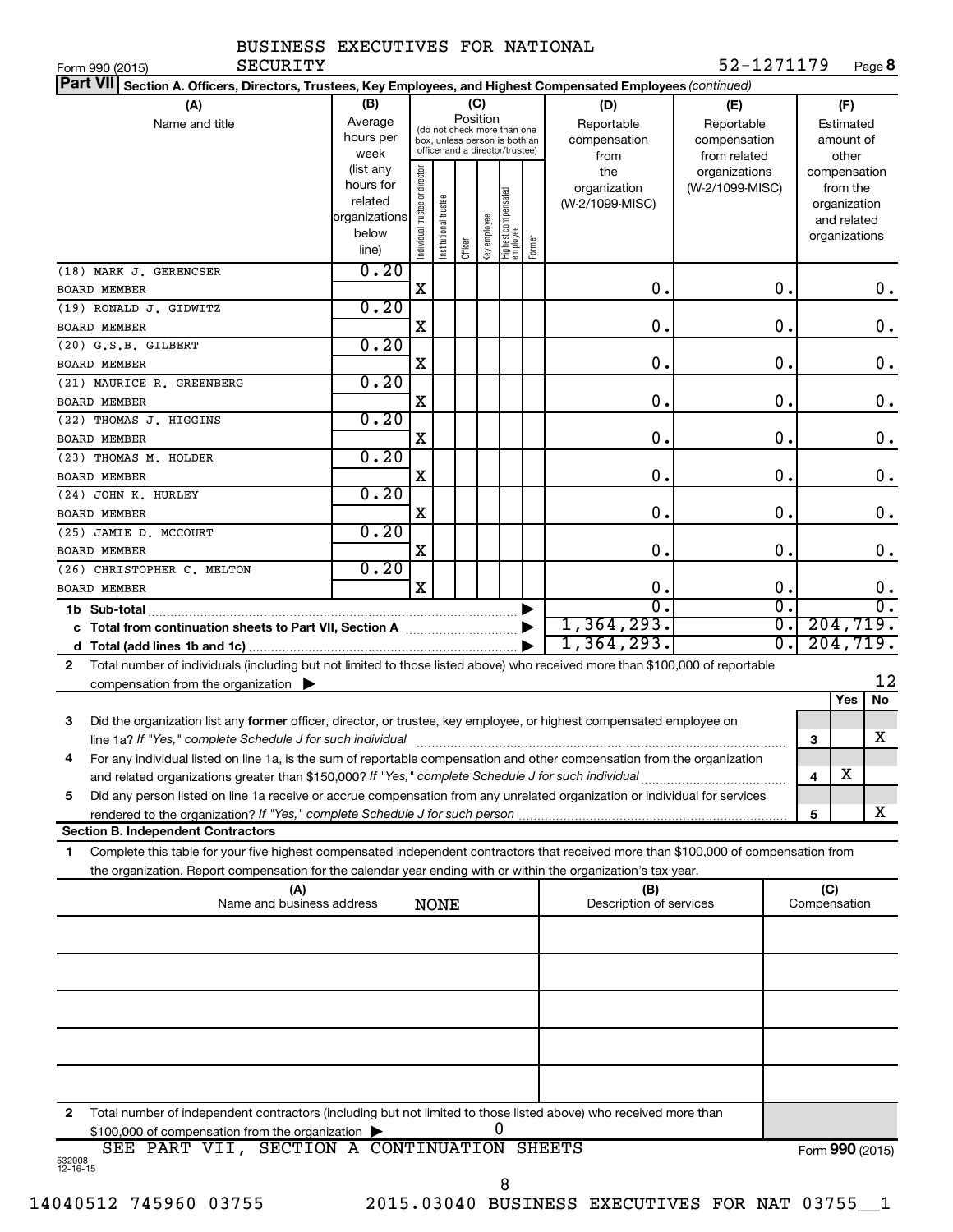| Part VII Section A. Officers, Directors, Trustees, Key Employees, and Highest Compensated Employees (continued) |                   |                               |                      |         |                        |                              |        |                     |                                  |                          |
|-----------------------------------------------------------------------------------------------------------------|-------------------|-------------------------------|----------------------|---------|------------------------|------------------------------|--------|---------------------|----------------------------------|--------------------------|
| (A)                                                                                                             | (B)               |                               |                      |         | (C)                    |                              |        | (D)                 | (E)                              | (F)                      |
| Name and title                                                                                                  | Average           |                               |                      |         | Position               |                              |        | Reportable          | Reportable                       | Estimated                |
|                                                                                                                 | hours             |                               |                      |         | (check all that apply) |                              |        | compensation        | compensation                     | amount of                |
|                                                                                                                 | per               |                               |                      |         |                        |                              |        | from                | from related                     | other                    |
|                                                                                                                 | week<br>(list any |                               |                      |         |                        |                              |        | the<br>organization | organizations<br>(W-2/1099-MISC) | compensation<br>from the |
|                                                                                                                 | hours for         |                               |                      |         |                        |                              |        | (W-2/1099-MISC)     |                                  | organization             |
|                                                                                                                 | related           |                               |                      |         |                        |                              |        |                     |                                  | and related              |
|                                                                                                                 | organizations     |                               |                      |         |                        |                              |        |                     |                                  | organizations            |
|                                                                                                                 | below             | ndividual trustee or director | nstitutional trustee | Officer | Key employee           | Highest compensated employee | Former |                     |                                  |                          |
|                                                                                                                 | line)             |                               |                      |         |                        |                              |        |                     |                                  |                          |
| (27) JOHN P. MORGRIDGE                                                                                          | 0.20              |                               |                      |         |                        |                              |        |                     |                                  |                          |
| <b>BOARD MEMBER</b>                                                                                             |                   | X                             |                      |         |                        |                              |        | $\mathbf 0$ .       | 0.                               | 0.                       |
| (28) GEORGETTE P. MOSBACHER                                                                                     | 0.20              |                               |                      |         |                        |                              |        |                     |                                  |                          |
| <b>BOARD MEMBER</b>                                                                                             |                   | Χ                             |                      |         |                        |                              |        | $\mathbf 0$ .       | $\mathbf 0$ .                    | 0.                       |
| (29) MARK S. NEWMAN                                                                                             | 0.20              |                               |                      |         |                        |                              |        |                     |                                  |                          |
| <b>BOARD MEMBER</b>                                                                                             |                   | Χ                             |                      |         |                        |                              |        | $\mathbf 0$ .       | $\mathbf 0$ .                    | 0.                       |
| (30) CHARLES E. PHILLIPS                                                                                        | 0.20              |                               |                      |         |                        |                              |        |                     |                                  |                          |
| <b>BOARD MEMBER</b>                                                                                             |                   | Χ                             |                      |         |                        |                              |        | $\mathbf 0$ .       | $\mathbf 0$ .                    | 0.                       |
| (31) ANTHONY SCARAMUCCI                                                                                         | 0.20              |                               |                      |         |                        |                              |        |                     |                                  |                          |
| <b>BOARD MEMBER</b>                                                                                             |                   | Χ                             |                      |         |                        |                              |        | $\mathbf 0$ .       | $\mathbf 0$ .                    | 0.                       |
| (32) JAMES SHIRA                                                                                                | 0.20              |                               |                      |         |                        |                              |        |                     |                                  |                          |
| <b>BOARD MEMBER</b>                                                                                             |                   | Χ                             |                      |         |                        |                              |        | $\mathbf 0$ .       | $\mathbf 0$ .                    | 0.                       |
| (33) FRANK V. SICA                                                                                              | 0.20              |                               |                      |         |                        |                              |        |                     |                                  |                          |
| <b>BOARD MEMBER</b>                                                                                             |                   | Χ                             |                      |         |                        |                              |        | $\mathbf 0$ .       | 0.                               | 0.                       |
| (34) DONALD V. SMITH                                                                                            | 0.20              |                               |                      |         |                        |                              |        |                     |                                  |                          |
| <b>BOARD MEMBER</b>                                                                                             |                   | Χ                             |                      |         |                        |                              |        | $\mathbf 0$ .       | $\mathbf 0$ .                    | 0.                       |
| (35) HEIDI L. STEIGER                                                                                           | 0.20              |                               |                      |         |                        |                              |        |                     |                                  |                          |
| <b>BOARD MEMBER</b>                                                                                             |                   | Χ                             |                      |         |                        |                              |        | $\mathbf 0$ .       | $\mathbf 0$ .                    | 0.                       |
| (36) THOMAS F. STEPHENSON                                                                                       | 0.20              |                               |                      |         |                        |                              |        |                     |                                  |                          |
| <b>BOARD MEMBER</b>                                                                                             |                   | Χ                             |                      |         |                        |                              |        | $\mathbf 0$ .       | 0.                               | 0.                       |
| (37) PAUL G. STERN                                                                                              | 0.20              |                               |                      |         |                        |                              |        |                     |                                  |                          |
| <b>BOARD MEMBER</b>                                                                                             | 0.20              | Χ                             |                      |         |                        |                              |        | $\mathbf 0$ .       | 0.                               | 0.                       |
| (38) JOHN H. STREICKER                                                                                          |                   |                               |                      |         |                        |                              |        | $\mathbf 0$ .       |                                  |                          |
| <b>BOARD MEMBER</b>                                                                                             | 0.20              | Χ                             |                      |         |                        |                              |        |                     | 0.                               | 0.                       |
| (39) FRANCES F. TOWNSEND                                                                                        |                   | X                             |                      |         |                        |                              |        | $\mathbf 0$ .       | 0.                               |                          |
| <b>BOARD MEMBER</b>                                                                                             | 0.20              |                               |                      |         |                        |                              |        |                     |                                  | 0.                       |
| (40) EDWIN A. WAHLEN                                                                                            |                   | X                             |                      |         |                        |                              |        | 0.                  | 0.                               | $\mathbf 0$ .            |
| BOARD MEMBER<br>(41) BRUCE N. WHITMAN                                                                           | 0.20              |                               |                      |         |                        |                              |        |                     |                                  |                          |
| BOARD MEMBER                                                                                                    |                   | X                             |                      |         |                        |                              |        | 0.                  | 0.                               | $\mathbf 0$ .            |
| (42) MATTHEW E. ZAMES                                                                                           | 0.20              |                               |                      |         |                        |                              |        |                     |                                  |                          |
| BOARD MEMBER                                                                                                    |                   | X                             |                      |         |                        |                              |        | 0.                  | 0.                               | $\mathbf 0$ .            |
| (43) NORTON SCHWARTZ                                                                                            | 40.00             |                               |                      |         |                        |                              |        |                     |                                  |                          |
| PRESIDENT & CEO                                                                                                 |                   |                               |                      | Χ       |                        |                              |        | 413,042.            | 0.                               | 41,644.                  |
| (44) HENRY HINTON                                                                                               | 40.00             |                               |                      |         |                        |                              |        |                     |                                  |                          |
| COO & SECRETARY                                                                                                 |                   |                               |                      | X       |                        |                              |        | 167,011.            | $\mathbf 0$ .                    | 27,741.                  |
| (45) STEVEN W. LOWE                                                                                             | 40.00             |                               |                      |         |                        |                              |        |                     |                                  |                          |
| CFO & TREASURER                                                                                                 |                   |                               |                      | Χ       |                        |                              |        | 132,006.            | $\mathbf 0$ .                    | 29,210.                  |
| (46) GENEVIEVE MOONIS                                                                                           | 40.00             |                               |                      |         |                        |                              |        |                     |                                  |                          |
| SR. VICE PRESIDENT                                                                                              |                   |                               |                      |         |                        | X                            |        | 133,506.            | 0.                               | 31,090.                  |
|                                                                                                                 |                   |                               |                      |         |                        |                              |        |                     |                                  |                          |
| Total to Part VII, Section A, line 1c                                                                           |                   |                               |                      |         |                        |                              |        |                     |                                  |                          |
|                                                                                                                 |                   |                               |                      |         |                        |                              |        |                     |                                  |                          |

532201 04-01-15

Form 990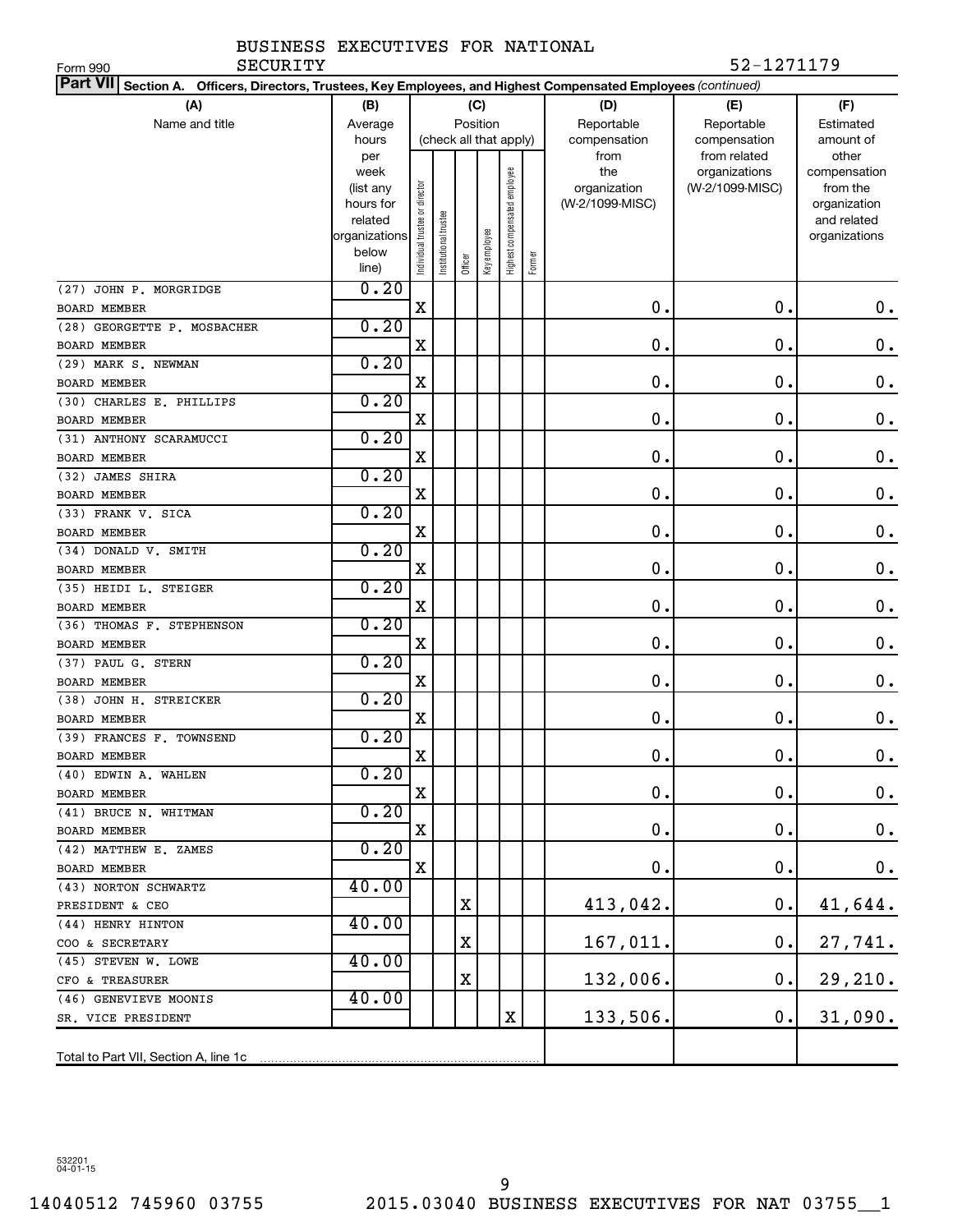| BUSINESS EXECUTIVES FOR NATIONAL                                                                       |                                                                              |                                |                       |         |                 |                              |        |                                        | 52-1271179                                 |                                                                          |
|--------------------------------------------------------------------------------------------------------|------------------------------------------------------------------------------|--------------------------------|-----------------------|---------|-----------------|------------------------------|--------|----------------------------------------|--------------------------------------------|--------------------------------------------------------------------------|
| <b>SECURITY</b><br>Form 990<br><b>Part VII</b>                                                         |                                                                              |                                |                       |         |                 |                              |        |                                        |                                            |                                                                          |
| Section A. Officers, Directors, Trustees, Key Employees, and Highest Compensated Employees (continued) |                                                                              |                                |                       |         |                 |                              |        |                                        |                                            |                                                                          |
| (A)                                                                                                    | (B)                                                                          |                                |                       |         | (C)<br>Position |                              |        | (D)                                    | (E)                                        | (F)                                                                      |
| Name and title                                                                                         | Average<br>hours<br>per                                                      | (check all that apply)         |                       |         |                 |                              |        | Reportable<br>compensation<br>from     | Reportable<br>compensation<br>from related | Estimated<br>amount of<br>other                                          |
|                                                                                                        | week<br>(list any<br>hours for<br>related<br>organizations<br>below<br>line) | Individual trustee or director | Institutional trustee | Officer | Key employee    | Highest compensated employee | Former | the<br>organization<br>(W-2/1099-MISC) | organizations<br>(W-2/1099-MISC)           | compensation<br>from the<br>organization<br>and related<br>organizations |
| (47) SUSAN MAYBAUMWISNIESKI                                                                            | 40.00                                                                        |                                |                       |         |                 |                              |        |                                        |                                            |                                                                          |
| SR. VICE PRESIDENT                                                                                     |                                                                              |                                |                       |         |                 | $\mathbf X$                  |        | 133,855.                               | $\mathbf 0$ .                              | 25,858.                                                                  |
| (48) KATHERINE KENNING                                                                                 | 40.00                                                                        |                                |                       |         |                 |                              |        |                                        |                                            |                                                                          |
| REGIONAL DIRECTOR                                                                                      |                                                                              |                                |                       |         |                 | $\mathbf X$                  |        | 130,860.                               | $\mathbf 0$ .                              | 15, 172.                                                                 |
| (49) DEBORAH MCCARTHY<br>VICE PRESIDENT                                                                | 40.00                                                                        |                                |                       |         |                 | $\mathbf X$                  |        | 130,732.                               | $\mathbf 0$ .                              | 18,449.                                                                  |
| (50) VICTORIA MCGRATH                                                                                  | 40.00                                                                        |                                |                       |         |                 |                              |        |                                        |                                            |                                                                          |
| REGIONAL DIRECTOR                                                                                      |                                                                              |                                |                       |         |                 | $\mathbf X$                  |        | 123,281.                               | $\mathbf 0$ .                              | 15,555.                                                                  |
|                                                                                                        |                                                                              |                                |                       |         |                 |                              |        |                                        |                                            |                                                                          |
|                                                                                                        |                                                                              |                                |                       |         |                 |                              |        |                                        |                                            |                                                                          |
|                                                                                                        |                                                                              |                                |                       |         |                 |                              |        |                                        |                                            |                                                                          |
|                                                                                                        |                                                                              |                                |                       |         |                 |                              |        |                                        |                                            |                                                                          |
|                                                                                                        |                                                                              |                                |                       |         |                 |                              |        |                                        |                                            |                                                                          |
|                                                                                                        |                                                                              |                                |                       |         |                 |                              |        |                                        |                                            |                                                                          |
|                                                                                                        |                                                                              |                                |                       |         |                 |                              |        |                                        |                                            |                                                                          |
|                                                                                                        |                                                                              |                                |                       |         |                 |                              |        |                                        |                                            |                                                                          |
|                                                                                                        |                                                                              |                                |                       |         |                 |                              |        |                                        |                                            |                                                                          |
|                                                                                                        |                                                                              |                                |                       |         |                 |                              |        |                                        |                                            |                                                                          |
|                                                                                                        |                                                                              |                                |                       |         |                 |                              |        |                                        |                                            |                                                                          |
|                                                                                                        |                                                                              |                                |                       |         |                 |                              |        |                                        |                                            |                                                                          |
|                                                                                                        |                                                                              |                                |                       |         |                 |                              |        |                                        |                                            |                                                                          |
|                                                                                                        |                                                                              |                                |                       |         |                 |                              |        |                                        |                                            |                                                                          |
|                                                                                                        |                                                                              |                                |                       |         |                 |                              |        |                                        |                                            |                                                                          |
|                                                                                                        |                                                                              |                                |                       |         |                 |                              |        |                                        |                                            |                                                                          |
|                                                                                                        |                                                                              |                                |                       |         |                 |                              |        |                                        |                                            |                                                                          |
| Total to Part VII, Section A, line 1c                                                                  |                                                                              |                                |                       |         |                 |                              |        | 1,364,293.                             |                                            | 204,719.                                                                 |

532201 04-01-15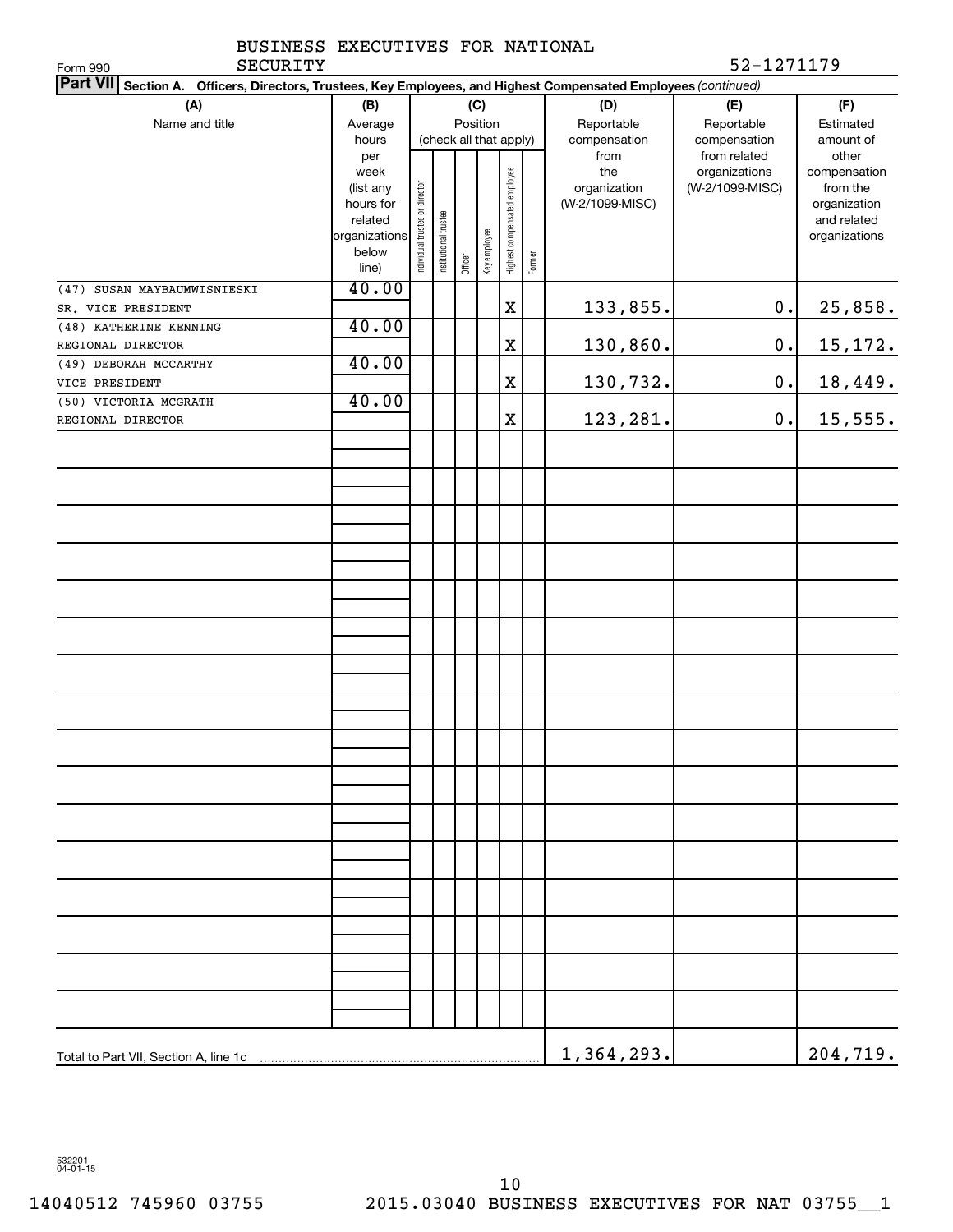| BUSINESS EXECUTIVES FOR NATIONAL |  |  |  |  |
|----------------------------------|--|--|--|--|
|----------------------------------|--|--|--|--|

|                                                           | <b>Part VIII</b> | <b>Statement of Revenue</b>                                             |                                              |                                |                      |                                                 |                                         |                                                                    |
|-----------------------------------------------------------|------------------|-------------------------------------------------------------------------|----------------------------------------------|--------------------------------|----------------------|-------------------------------------------------|-----------------------------------------|--------------------------------------------------------------------|
|                                                           |                  |                                                                         |                                              |                                |                      |                                                 |                                         |                                                                    |
|                                                           |                  |                                                                         |                                              |                                | (A)<br>Total revenue | (B)<br>Related or<br>exempt function<br>revenue | (C)<br>Unrelated<br>business<br>revenue | (D)<br>Revenue excluded<br>from tax under<br>sections<br>512 - 514 |
|                                                           |                  | 1 a Federated campaigns                                                 | 1a                                           |                                |                      |                                                 |                                         |                                                                    |
| Contributions, Gifts, Grants<br>and Other Similar Amounts |                  | <b>b</b> Membership dues                                                | 1 <sub>b</sub>                               |                                |                      |                                                 |                                         |                                                                    |
|                                                           |                  | c Fundraising events                                                    | 1 <sub>c</sub>                               | 1,381,527.                     |                      |                                                 |                                         |                                                                    |
|                                                           |                  | d Related organizations                                                 | 1d                                           |                                |                      |                                                 |                                         |                                                                    |
|                                                           |                  | e Government grants (contributions)                                     | 1e                                           |                                |                      |                                                 |                                         |                                                                    |
|                                                           |                  | f All other contributions, gifts, grants, and                           |                                              |                                |                      |                                                 |                                         |                                                                    |
|                                                           |                  | similar amounts not included above                                      | 1f                                           | 4,842,671.                     |                      |                                                 |                                         |                                                                    |
|                                                           |                  | g Noncash contributions included in lines 1a-1f: \$                     |                                              | 205,015.                       |                      |                                                 |                                         |                                                                    |
|                                                           |                  |                                                                         |                                              |                                | 6, 224, 198.         |                                                 |                                         |                                                                    |
|                                                           |                  |                                                                         |                                              | <b>Business Code</b>           |                      |                                                 |                                         |                                                                    |
|                                                           | 2a               |                                                                         |                                              |                                |                      |                                                 |                                         |                                                                    |
| Program Service                                           | b                |                                                                         |                                              |                                |                      |                                                 |                                         |                                                                    |
|                                                           | с                |                                                                         |                                              |                                |                      |                                                 |                                         |                                                                    |
|                                                           | d                | the control of the control of the control of the control of             |                                              |                                |                      |                                                 |                                         |                                                                    |
|                                                           |                  | All other program service revenue                                       |                                              |                                |                      |                                                 |                                         |                                                                    |
|                                                           |                  |                                                                         |                                              | ▶                              |                      |                                                 |                                         |                                                                    |
|                                                           | 3                | Investment income (including dividends, interest, and                   |                                              |                                |                      |                                                 |                                         |                                                                    |
|                                                           |                  |                                                                         |                                              |                                | 135,944.             |                                                 |                                         | 135,944.                                                           |
|                                                           | 4                | Income from investment of tax-exempt bond proceeds                      |                                              |                                |                      |                                                 |                                         |                                                                    |
|                                                           | 5                |                                                                         |                                              |                                |                      |                                                 |                                         |                                                                    |
|                                                           |                  |                                                                         | (i) Real                                     | (ii) Personal                  |                      |                                                 |                                         |                                                                    |
|                                                           |                  | 6 a Gross rents                                                         |                                              |                                |                      |                                                 |                                         |                                                                    |
|                                                           |                  | <b>b</b> Less: rental expenses                                          |                                              |                                |                      |                                                 |                                         |                                                                    |
|                                                           |                  | Rental income or (loss)                                                 |                                              |                                |                      |                                                 |                                         |                                                                    |
|                                                           |                  |                                                                         |                                              |                                |                      |                                                 |                                         |                                                                    |
|                                                           |                  | 7 a Gross amount from sales of                                          | (i) Securities                               | (ii) Other                     |                      |                                                 |                                         |                                                                    |
|                                                           |                  | assets other than inventory                                             | 1,920,694.                                   |                                |                      |                                                 |                                         |                                                                    |
|                                                           |                  | <b>b</b> Less: cost or other basis                                      |                                              |                                |                      |                                                 |                                         |                                                                    |
|                                                           |                  | and sales expenses                                                      | 1,791,159.                                   |                                |                      |                                                 |                                         |                                                                    |
|                                                           |                  |                                                                         |                                              | ▶                              | 129,535.             |                                                 |                                         | 129,535.                                                           |
|                                                           |                  | 8 a Gross income from fundraising events (not                           |                                              |                                |                      |                                                 |                                         |                                                                    |
| <b>Other Revenue</b>                                      |                  | 1,381,527. of<br>including \$                                           |                                              |                                |                      |                                                 |                                         |                                                                    |
|                                                           |                  | contributions reported on line 1c). See                                 |                                              |                                |                      |                                                 |                                         |                                                                    |
|                                                           |                  |                                                                         |                                              | 253,500.                       |                      |                                                 |                                         |                                                                    |
|                                                           |                  |                                                                         | $\mathbf b$                                  | 337,239.                       |                      |                                                 |                                         |                                                                    |
|                                                           |                  | c Net income or (loss) from fundraising events                          |                                              | ▶<br>.                         | $-83,739.$           |                                                 |                                         | $-83,739.$                                                         |
|                                                           |                  | 9 a Gross income from gaming activities. See                            |                                              |                                |                      |                                                 |                                         |                                                                    |
|                                                           |                  |                                                                         |                                              |                                |                      |                                                 |                                         |                                                                    |
|                                                           |                  |                                                                         | b'                                           |                                |                      |                                                 |                                         |                                                                    |
|                                                           |                  | c Net income or (loss) from gaming activities                           |                                              |                                |                      |                                                 |                                         |                                                                    |
|                                                           |                  | 10 a Gross sales of inventory, less returns                             |                                              |                                |                      |                                                 |                                         |                                                                    |
|                                                           |                  |                                                                         |                                              |                                |                      |                                                 |                                         |                                                                    |
|                                                           |                  |                                                                         | $\mathbf{b}$                                 |                                |                      |                                                 |                                         |                                                                    |
|                                                           |                  | c Net income or (loss) from sales of inventory<br>Miscellaneous Revenue |                                              |                                |                      |                                                 |                                         |                                                                    |
|                                                           |                  | 11 a MISCELLANEOUS REVENUE                                              |                                              | <b>Business Code</b><br>900099 | 891                  |                                                 |                                         | 891.                                                               |
|                                                           | b                |                                                                         |                                              |                                |                      |                                                 |                                         |                                                                    |
|                                                           | с                |                                                                         | the control of the control of the control of |                                |                      |                                                 |                                         |                                                                    |
|                                                           |                  |                                                                         |                                              |                                |                      |                                                 |                                         |                                                                    |
|                                                           |                  |                                                                         |                                              | ▶                              | 891                  |                                                 |                                         |                                                                    |
|                                                           | 12               |                                                                         |                                              |                                | 6,406,829.           | 0.                                              | 0.                                      | 182,631.                                                           |
| 532009 12-16-15                                           |                  |                                                                         |                                              |                                |                      |                                                 |                                         | Form 990 (2015)                                                    |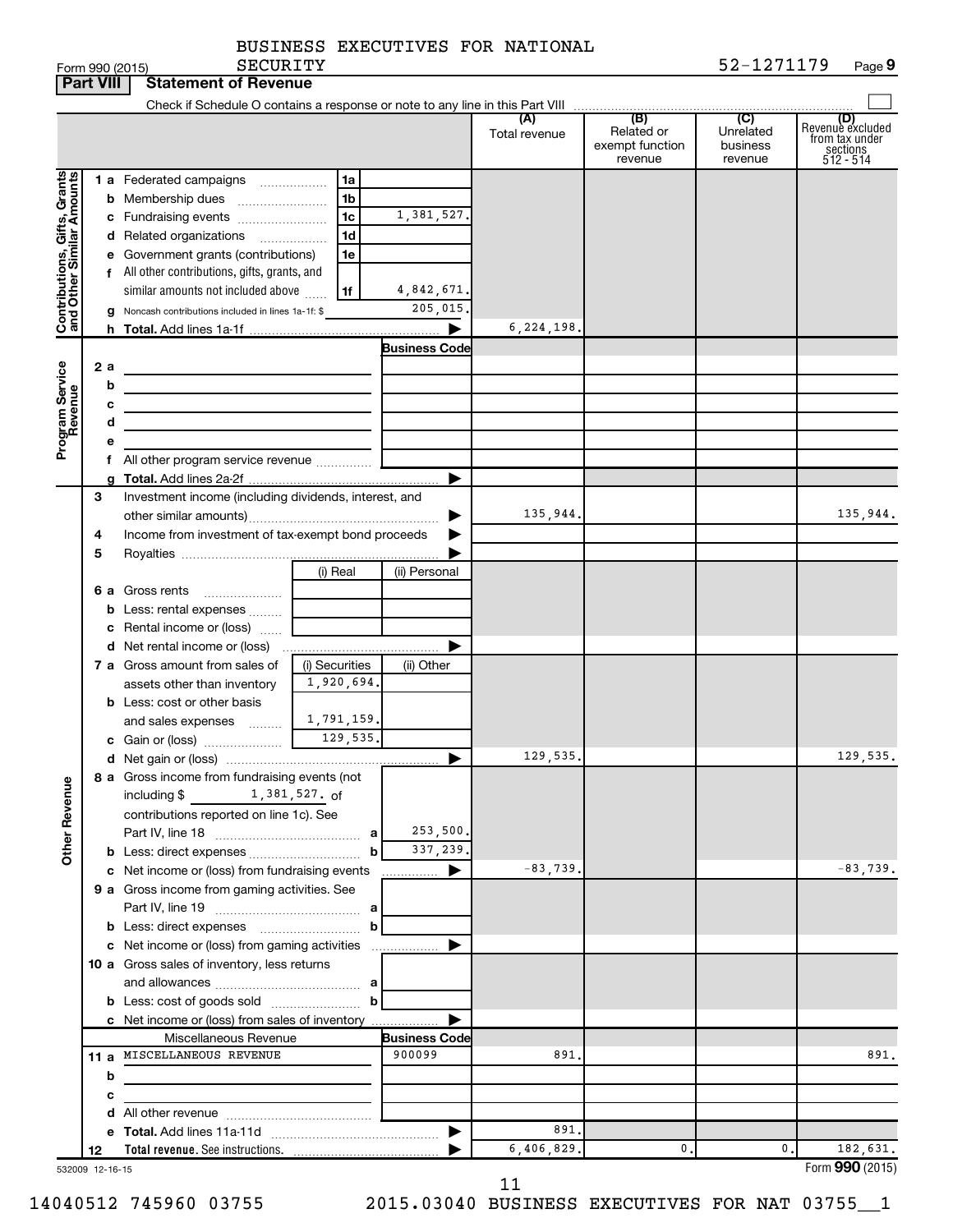Form 990 (2015) Page 52-1271179 Page 10 SECURITY 52-1271179

|    | Part IX   Statement of Functional Expenses                                                                                                                |                         |                                    |                                           |                                |  |  |  |  |  |  |  |
|----|-----------------------------------------------------------------------------------------------------------------------------------------------------------|-------------------------|------------------------------------|-------------------------------------------|--------------------------------|--|--|--|--|--|--|--|
|    | Section 501(c)(3) and 501(c)(4) organizations must complete all columns. All other organizations must complete column (A).                                |                         |                                    |                                           |                                |  |  |  |  |  |  |  |
|    | Check if Schedule O contains a response or note to any line in this Part IX                                                                               |                         |                                    |                                           |                                |  |  |  |  |  |  |  |
|    | Do not include amounts reported on lines 6b,<br>7b, 8b, 9b, and 10b of Part VIII.                                                                         | (A)<br>Total expenses   | (B)<br>Program service<br>expenses | (C)<br>Management and<br>general expenses | (D)<br>Fundraising<br>expenses |  |  |  |  |  |  |  |
| 1  | Grants and other assistance to domestic organizations                                                                                                     |                         |                                    |                                           |                                |  |  |  |  |  |  |  |
|    | and domestic governments. See Part IV, line 21                                                                                                            |                         |                                    |                                           |                                |  |  |  |  |  |  |  |
| 2  | Grants and other assistance to domestic                                                                                                                   |                         |                                    |                                           |                                |  |  |  |  |  |  |  |
|    | individuals. See Part IV, line 22                                                                                                                         |                         |                                    |                                           |                                |  |  |  |  |  |  |  |
| 3  | Grants and other assistance to foreign                                                                                                                    |                         |                                    |                                           |                                |  |  |  |  |  |  |  |
|    | organizations, foreign governments, and foreign                                                                                                           |                         |                                    |                                           |                                |  |  |  |  |  |  |  |
|    | individuals. See Part IV, lines 15 and 16                                                                                                                 |                         |                                    |                                           |                                |  |  |  |  |  |  |  |
| 4  | Benefits paid to or for members                                                                                                                           |                         |                                    |                                           |                                |  |  |  |  |  |  |  |
| 5  | Compensation of current officers, directors,                                                                                                              |                         |                                    |                                           |                                |  |  |  |  |  |  |  |
|    | trustees, and key employees                                                                                                                               | 810,654.                | 496,359.                           | 103,437.                                  | 210,858.                       |  |  |  |  |  |  |  |
| 6  | Compensation not included above, to disqualified                                                                                                          |                         |                                    |                                           |                                |  |  |  |  |  |  |  |
|    | persons (as defined under section 4958(f)(1)) and                                                                                                         |                         |                                    |                                           |                                |  |  |  |  |  |  |  |
|    | persons described in section 4958(c)(3)(B)                                                                                                                | 2,319,628.              |                                    |                                           |                                |  |  |  |  |  |  |  |
| 7  | Other salaries and wages                                                                                                                                  |                         | 1,897,728.                         | 146,932.                                  | 274,968.                       |  |  |  |  |  |  |  |
| 8  | Pension plan accruals and contributions (include                                                                                                          | 69,021.                 | 56,796.                            | 3,690.                                    |                                |  |  |  |  |  |  |  |
|    | section 401(k) and 403(b) employer contributions)                                                                                                         | 325,720.                | $\overline{265,147}$ .             | 17,016.                                   | $\frac{8,535}{43,557}$         |  |  |  |  |  |  |  |
| 9  |                                                                                                                                                           | 211, 236.               | 162, 757.                          | 16, 244.                                  | 32, 235.                       |  |  |  |  |  |  |  |
| 10 |                                                                                                                                                           |                         |                                    |                                           |                                |  |  |  |  |  |  |  |
| 11 | Fees for services (non-employees):                                                                                                                        |                         |                                    |                                           |                                |  |  |  |  |  |  |  |
| a  |                                                                                                                                                           | 24,440.                 | 334.                               | 24,011.                                   | 95.                            |  |  |  |  |  |  |  |
|    |                                                                                                                                                           | 36,010.                 | 493.                               | 35,377.                                   | $\overline{140}$ .             |  |  |  |  |  |  |  |
|    |                                                                                                                                                           |                         |                                    |                                           |                                |  |  |  |  |  |  |  |
|    | Professional fundraising services. See Part IV, line 17                                                                                                   |                         |                                    |                                           |                                |  |  |  |  |  |  |  |
| f  | Investment management fees                                                                                                                                |                         |                                    |                                           |                                |  |  |  |  |  |  |  |
| a  | Other. (If line 11g amount exceeds 10% of line 25,                                                                                                        |                         |                                    |                                           |                                |  |  |  |  |  |  |  |
|    | column (A) amount, list line 11g expenses on Sch O.)                                                                                                      |                         |                                    | 87,866.                                   | 346.                           |  |  |  |  |  |  |  |
| 12 |                                                                                                                                                           | $\frac{89,437}{29,013}$ | $\frac{1,225}{29,013}$             |                                           |                                |  |  |  |  |  |  |  |
| 13 |                                                                                                                                                           | 256, 567.               | 204, 140.                          | 20, 375.                                  | 32,052.                        |  |  |  |  |  |  |  |
| 14 |                                                                                                                                                           | 36, 289.                | 5,133.                             | 30, 104.                                  | 1,052.                         |  |  |  |  |  |  |  |
| 15 |                                                                                                                                                           |                         |                                    |                                           |                                |  |  |  |  |  |  |  |
| 16 |                                                                                                                                                           | 686,627.                | 389,060.                           | 149,455.                                  | 148,112.                       |  |  |  |  |  |  |  |
| 17 | Travel                                                                                                                                                    | 104, 455.               | 89,079.                            | 546.                                      | 14,830.                        |  |  |  |  |  |  |  |
| 18 | Payments of travel or entertainment expenses                                                                                                              |                         |                                    |                                           |                                |  |  |  |  |  |  |  |
|    | for any federal, state, or local public officials                                                                                                         |                         |                                    |                                           |                                |  |  |  |  |  |  |  |
| 19 | Conferences, conventions, and meetings                                                                                                                    | 409, 135.               | 402, 153.                          | 6,982.                                    |                                |  |  |  |  |  |  |  |
| 20 | Interest                                                                                                                                                  |                         |                                    |                                           |                                |  |  |  |  |  |  |  |
| 21 |                                                                                                                                                           |                         |                                    |                                           |                                |  |  |  |  |  |  |  |
| 22 | Depreciation, depletion, and amortization                                                                                                                 | 10,064.<br>33,875.      | 7,754.<br>26,101.                  | 774.<br>2,605                             | 1,536.<br>5,169.               |  |  |  |  |  |  |  |
| 23 | Insurance                                                                                                                                                 |                         |                                    |                                           |                                |  |  |  |  |  |  |  |
| 24 | Other expenses. Itemize expenses not covered<br>above. (List miscellaneous expenses in line 24e. If line<br>24e amount exceeds 10% of line 25, column (A) |                         |                                    |                                           |                                |  |  |  |  |  |  |  |
|    | amount, list line 24e expenses on Schedule O.)                                                                                                            |                         |                                    |                                           |                                |  |  |  |  |  |  |  |
| a  | CREDIT CARD PROCESSING                                                                                                                                    | 52,390.                 | 40, 367.                           | 4,029.                                    | 7,994.                         |  |  |  |  |  |  |  |
| b  | DUES AND SUBSCRIPTIONS                                                                                                                                    | 40,616.                 | 31, 295.                           | 3,123.                                    | 6,198.                         |  |  |  |  |  |  |  |
| C  | REPAIRS & MAINTENANCE                                                                                                                                     | 24,006.                 | 20,633.                            | 2,059.                                    | 1,314.                         |  |  |  |  |  |  |  |
| d  | EMPLOYEE DEVELOPMENT                                                                                                                                      | 1,815.<br>472.          | 1,815.<br>364.                     | 36.                                       | $\overline{72}$ .              |  |  |  |  |  |  |  |
|    | e All other expenses                                                                                                                                      | 5,571,470.              | 4,127,746.                         | 654,661                                   | 789,063.                       |  |  |  |  |  |  |  |
| 25 | Total functional expenses. Add lines 1 through 24e<br><b>Joint costs.</b> Complete this line only if the organization                                     |                         |                                    |                                           |                                |  |  |  |  |  |  |  |
| 26 | reported in column (B) joint costs from a combined                                                                                                        |                         |                                    |                                           |                                |  |  |  |  |  |  |  |
|    | educational campaign and fundraising solicitation.                                                                                                        |                         |                                    |                                           |                                |  |  |  |  |  |  |  |
|    | Check here $\blacktriangleright$<br>if following SOP 98-2 (ASC 958-720)                                                                                   |                         |                                    |                                           |                                |  |  |  |  |  |  |  |

532010 12-16-15

14040512 745960 03755 2015.03040 BUSINESS EXECUTIVES FOR NAT 03755\_\_1 12

Form (2015) **990**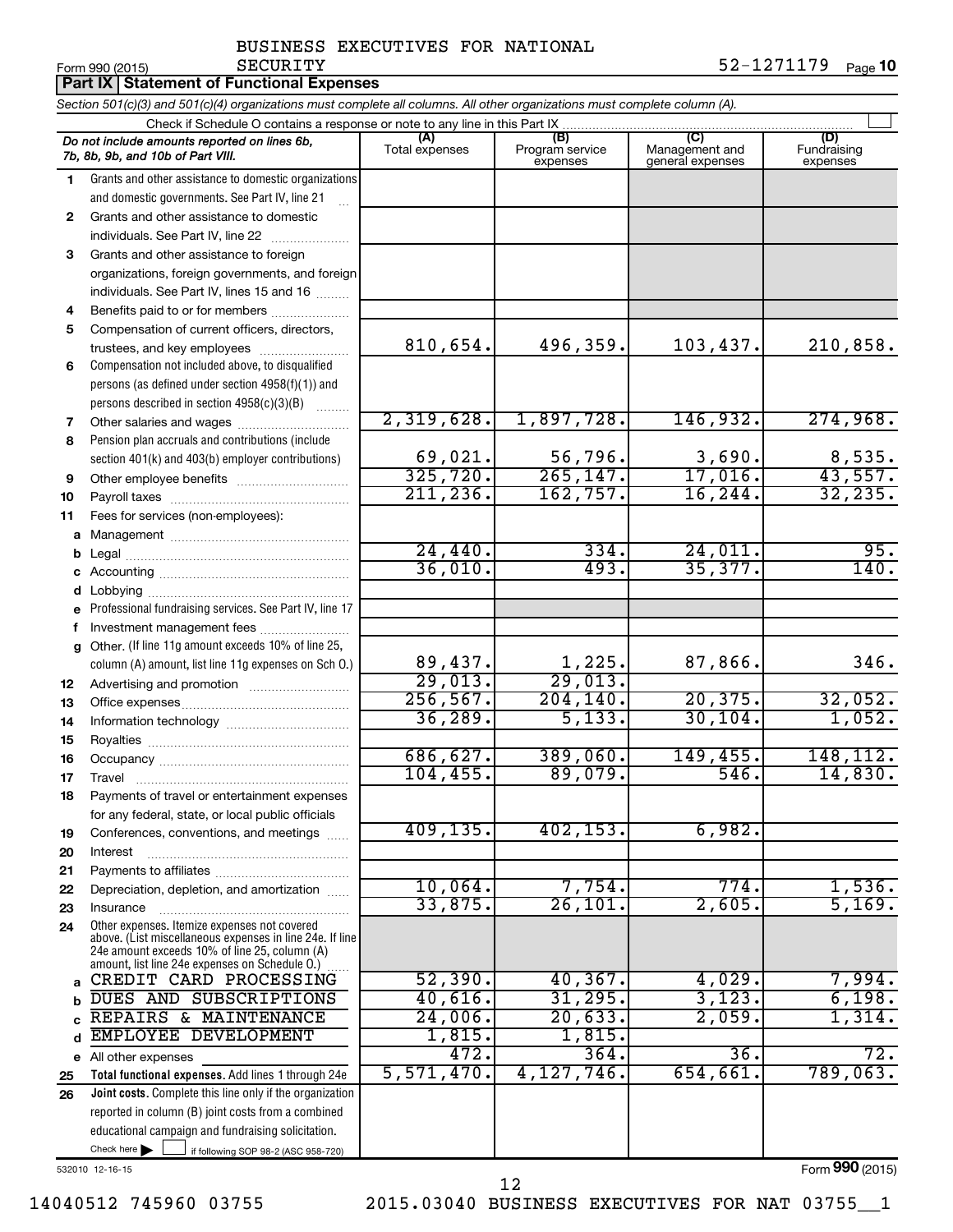Form 990 (2015) Page **11** SECURITY 52-1271179

|                             |    |                                                                                                                                                                                                                               |  |          | (A)<br>Beginning of year |                          | (B)<br>End of year |
|-----------------------------|----|-------------------------------------------------------------------------------------------------------------------------------------------------------------------------------------------------------------------------------|--|----------|--------------------------|--------------------------|--------------------|
|                             | 1  |                                                                                                                                                                                                                               |  |          | 1,910,757.               | $\mathbf{1}$             | 1,927,051.         |
|                             | 2  |                                                                                                                                                                                                                               |  |          | 291,809.                 | $\mathbf{2}$             | 194,653.           |
|                             | З  |                                                                                                                                                                                                                               |  |          |                          | 3                        |                    |
|                             | 4  |                                                                                                                                                                                                                               |  |          | 141,907.                 | $\overline{4}$           | 117,471.           |
|                             | 5  | Loans and other receivables from current and former officers, directors,                                                                                                                                                      |  |          |                          |                          |                    |
|                             |    | trustees, key employees, and highest compensated employees. Complete                                                                                                                                                          |  |          |                          |                          |                    |
|                             |    | Part II of Schedule L                                                                                                                                                                                                         |  |          |                          | 5                        |                    |
|                             | 6  | Loans and other receivables from other disqualified persons (as defined under                                                                                                                                                 |  |          |                          |                          |                    |
|                             |    | section 4958(f)(1)), persons described in section 4958(c)(3)(B), and contributing                                                                                                                                             |  |          |                          |                          |                    |
|                             |    | employers and sponsoring organizations of section 501(c)(9) voluntary                                                                                                                                                         |  |          |                          |                          |                    |
|                             |    | employees' beneficiary organizations (see instr). Complete Part II of Sch L                                                                                                                                                   |  |          |                          | 6                        |                    |
| Assets                      | 7  |                                                                                                                                                                                                                               |  |          |                          | $\overline{\phantom{a}}$ |                    |
|                             | 8  |                                                                                                                                                                                                                               |  |          |                          | 8                        |                    |
|                             | 9  | Prepaid expenses and deferred charges [11] [11] Prepaid expenses and deferred charges [11] [11] Martin Marian Marian Marian Marian Marian Marian Marian Marian Marian Marian Marian Marian Marian Marian Marian Marian Marian |  |          | 128,009.                 | 9                        | 126,677.           |
|                             |    | 10a Land, buildings, and equipment: cost or other                                                                                                                                                                             |  |          |                          |                          |                    |
|                             |    | basis. Complete Part VI of Schedule D  10a                                                                                                                                                                                    |  | 258,694. |                          |                          |                    |
|                             |    |                                                                                                                                                                                                                               |  | 238,515. | 27, 189.                 | 10 <sub>c</sub>          | 20, 179.           |
|                             | 11 |                                                                                                                                                                                                                               |  |          | 3,227,784.               | 11                       | 3,838,109.         |
|                             | 12 |                                                                                                                                                                                                                               |  |          | 119,052.                 | 12                       | 126, 380.          |
|                             | 13 |                                                                                                                                                                                                                               |  |          |                          | 13                       |                    |
|                             | 14 |                                                                                                                                                                                                                               |  |          |                          | 14                       |                    |
|                             | 15 |                                                                                                                                                                                                                               |  |          | 49,364.                  | 15                       | 49,364.            |
|                             | 16 |                                                                                                                                                                                                                               |  |          | 5,895,871.               | 16                       | 6,399,884.         |
|                             | 17 |                                                                                                                                                                                                                               |  |          | 315,760.                 | 17                       | 284,641.           |
|                             | 18 |                                                                                                                                                                                                                               |  |          |                          | 18                       |                    |
|                             | 19 |                                                                                                                                                                                                                               |  |          |                          | 19                       |                    |
|                             | 20 |                                                                                                                                                                                                                               |  |          |                          | 20                       |                    |
|                             | 21 | Escrow or custodial account liability. Complete Part IV of Schedule D                                                                                                                                                         |  |          |                          | 21                       |                    |
|                             | 22 | Loans and other payables to current and former officers, directors, trustees,                                                                                                                                                 |  |          |                          |                          |                    |
| Liabilities                 |    | key employees, highest compensated employees, and disqualified persons.                                                                                                                                                       |  |          |                          |                          |                    |
|                             |    |                                                                                                                                                                                                                               |  |          |                          | 22                       |                    |
|                             | 23 | Secured mortgages and notes payable to unrelated third parties                                                                                                                                                                |  |          |                          | 23                       |                    |
|                             | 24 | Unsecured notes and loans payable to unrelated third parties                                                                                                                                                                  |  |          |                          | 24                       |                    |
|                             | 25 | Other liabilities (including federal income tax, payables to related third                                                                                                                                                    |  |          |                          |                          |                    |
|                             |    | parties, and other liabilities not included on lines 17-24). Complete Part X of                                                                                                                                               |  |          |                          |                          |                    |
|                             |    | Schedule D                                                                                                                                                                                                                    |  |          | 292,364.                 | 25                       | 265, 517.          |
|                             | 26 |                                                                                                                                                                                                                               |  |          | 608, 124.                | 26                       | 550, 158.          |
|                             |    | Organizations that follow SFAS 117 (ASC 958), check here $\blacktriangleright \begin{array}{c} \boxed{X} \\ \end{array}$ and                                                                                                  |  |          |                          |                          |                    |
|                             |    | complete lines 27 through 29, and lines 33 and 34.                                                                                                                                                                            |  |          |                          |                          |                    |
|                             | 27 |                                                                                                                                                                                                                               |  |          | 5,287,747.               | 27                       | 5,849,726.         |
|                             | 28 |                                                                                                                                                                                                                               |  |          |                          | 28                       |                    |
|                             | 29 | Permanently restricted net assets                                                                                                                                                                                             |  |          |                          | 29                       |                    |
|                             |    | Organizations that do not follow SFAS 117 (ASC 958), check here $\blacktriangleright\Box$                                                                                                                                     |  |          |                          |                          |                    |
|                             |    | and complete lines 30 through 34.                                                                                                                                                                                             |  |          |                          |                          |                    |
|                             | 30 |                                                                                                                                                                                                                               |  |          |                          | 30                       |                    |
| Net Assets or Fund Balances | 31 | Paid-in or capital surplus, or land, building, or equipment fund                                                                                                                                                              |  |          |                          | 31                       |                    |
|                             | 32 | Retained earnings, endowment, accumulated income, or other funds                                                                                                                                                              |  |          |                          | 32                       |                    |
|                             | 33 |                                                                                                                                                                                                                               |  |          | 5, 287, 747.             | 33                       | 5,849,726.         |
|                             | 34 |                                                                                                                                                                                                                               |  |          | 5,895,871.               | 34                       | 6,399,884.         |

Form (2015) **990**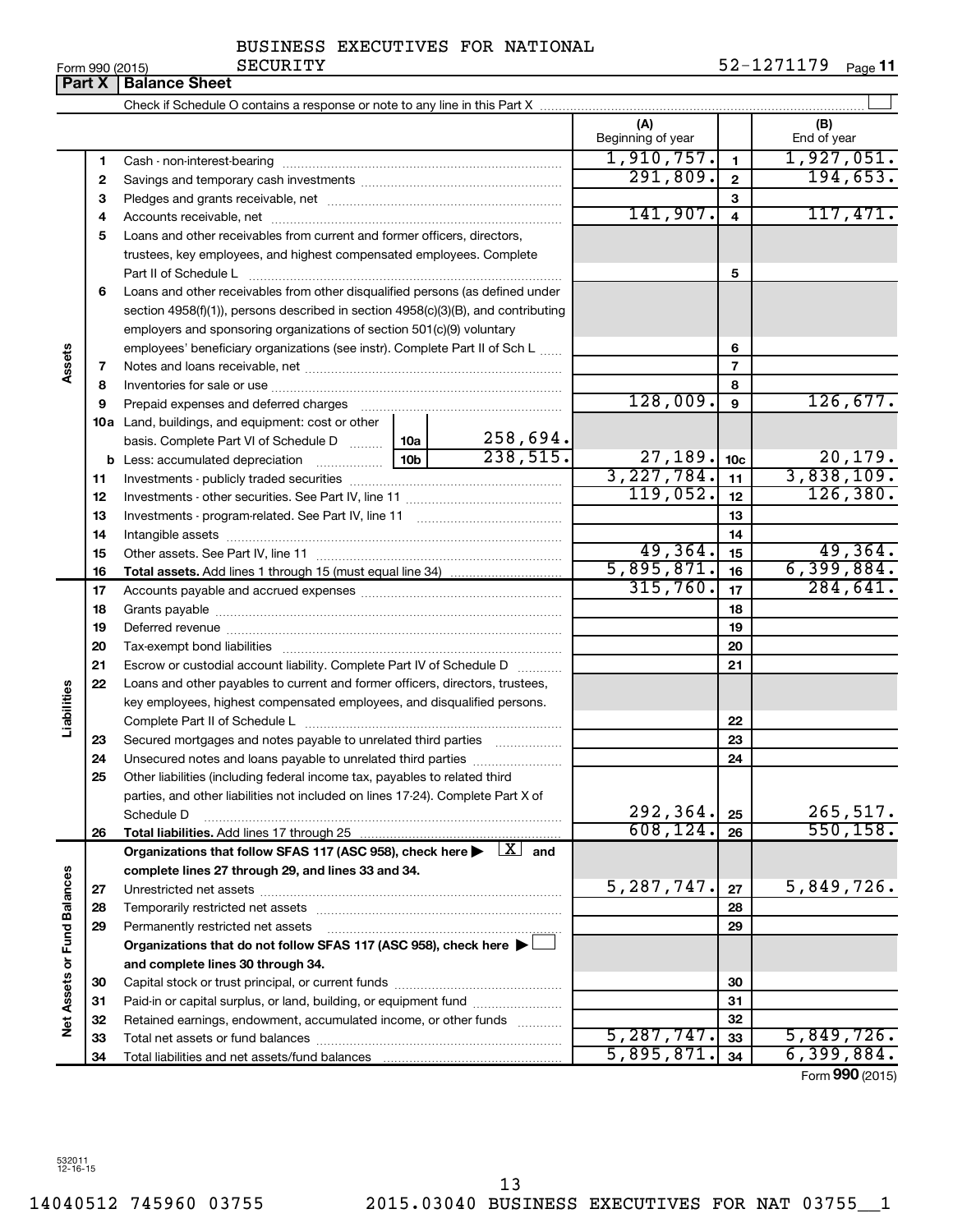| BUSINESS EXECUTIVES FOR NATIONAL |  |  |
|----------------------------------|--|--|
|----------------------------------|--|--|

|    | <b>SECURITY</b><br>Form 990 (2015)                                                                                                                                                                                                                 | 52-1271179              |                |            | Page 12          |  |  |  |
|----|----------------------------------------------------------------------------------------------------------------------------------------------------------------------------------------------------------------------------------------------------|-------------------------|----------------|------------|------------------|--|--|--|
|    | Part XI Reconciliation of Net Assets                                                                                                                                                                                                               |                         |                |            |                  |  |  |  |
|    |                                                                                                                                                                                                                                                    |                         |                |            |                  |  |  |  |
|    |                                                                                                                                                                                                                                                    |                         |                |            |                  |  |  |  |
| 1  |                                                                                                                                                                                                                                                    | $\mathbf{1}$            | 6,406,829.     |            |                  |  |  |  |
| 2  |                                                                                                                                                                                                                                                    | $\overline{2}$          | 5,571,470.     |            |                  |  |  |  |
| 3  | Revenue less expenses. Subtract line 2 from line 1                                                                                                                                                                                                 | 3                       |                |            | 835, 359.        |  |  |  |
| 4  |                                                                                                                                                                                                                                                    | $\overline{\mathbf{4}}$ | 5, 287, 747.   |            |                  |  |  |  |
| 5  | $-273,380.$<br>5<br>Net unrealized gains (losses) on investments [11] matter than the control of the state of the state of the state of the state of the state of the state of the state of the state of the state of the state of the state of th |                         |                |            |                  |  |  |  |
| 6  | Donated services and use of facilities                                                                                                                                                                                                             | 6                       |                |            |                  |  |  |  |
| 7  | Investment expenses                                                                                                                                                                                                                                | $\overline{7}$          |                |            |                  |  |  |  |
| 8  | Prior period adjustments www.communication.communication.communications.com                                                                                                                                                                        | 8                       |                |            |                  |  |  |  |
| 9  |                                                                                                                                                                                                                                                    | 9                       |                |            | $\overline{0}$ . |  |  |  |
| 10 | Net assets or fund balances at end of year. Combine lines 3 through 9 (must equal Part X, line 33,                                                                                                                                                 |                         |                |            |                  |  |  |  |
|    | column (B))                                                                                                                                                                                                                                        | 10                      | 5,849,726.     |            |                  |  |  |  |
|    | <b>Part XII</b> Financial Statements and Reporting                                                                                                                                                                                                 |                         |                |            |                  |  |  |  |
|    |                                                                                                                                                                                                                                                    |                         |                |            |                  |  |  |  |
|    |                                                                                                                                                                                                                                                    |                         |                | <b>Yes</b> | <b>No</b>        |  |  |  |
| 1  | Accounting method used to prepare the Form 990: $\Box$ Cash $\Box X$ Accrual<br><b>Other</b>                                                                                                                                                       |                         |                |            |                  |  |  |  |
|    | If the organization changed its method of accounting from a prior year or checked "Other," explain in Schedule O.                                                                                                                                  |                         |                |            |                  |  |  |  |
|    |                                                                                                                                                                                                                                                    |                         | 2a             |            | X                |  |  |  |
|    | If "Yes," check a box below to indicate whether the financial statements for the year were compiled or reviewed on a                                                                                                                               |                         |                |            |                  |  |  |  |
|    | separate basis, consolidated basis, or both:                                                                                                                                                                                                       |                         |                |            |                  |  |  |  |
|    | Separate basis<br>Consolidated basis<br>Both consolidated and separate basis                                                                                                                                                                       |                         |                |            |                  |  |  |  |
|    |                                                                                                                                                                                                                                                    |                         | 2 <sub>b</sub> | x          |                  |  |  |  |
|    | If "Yes," check a box below to indicate whether the financial statements for the year were audited on a separate basis,                                                                                                                            |                         |                |            |                  |  |  |  |
|    | consolidated basis, or both:                                                                                                                                                                                                                       |                         |                |            |                  |  |  |  |
|    | $ \mathbf{X} $ Separate basis<br>Consolidated basis<br>Both consolidated and separate basis                                                                                                                                                        |                         |                |            |                  |  |  |  |
|    | c If "Yes" to line 2a or 2b, does the organization have a committee that assumes responsibility for oversight of the audit,                                                                                                                        |                         |                |            |                  |  |  |  |
|    |                                                                                                                                                                                                                                                    |                         | 2c             | х          |                  |  |  |  |
|    | If the organization changed either its oversight process or selection process during the tax year, explain in Schedule O.                                                                                                                          |                         |                |            |                  |  |  |  |
|    | 3a As a result of a federal award, was the organization required to undergo an audit or audits as set forth in the Single Audit                                                                                                                    |                         |                |            |                  |  |  |  |
|    |                                                                                                                                                                                                                                                    |                         | За             |            | x                |  |  |  |
|    | b If "Yes," did the organization undergo the required audit or audits? If the organization did not undergo the required audit                                                                                                                      |                         |                |            |                  |  |  |  |
|    |                                                                                                                                                                                                                                                    |                         | 3 <sub>b</sub> |            |                  |  |  |  |

Form (2015) **990**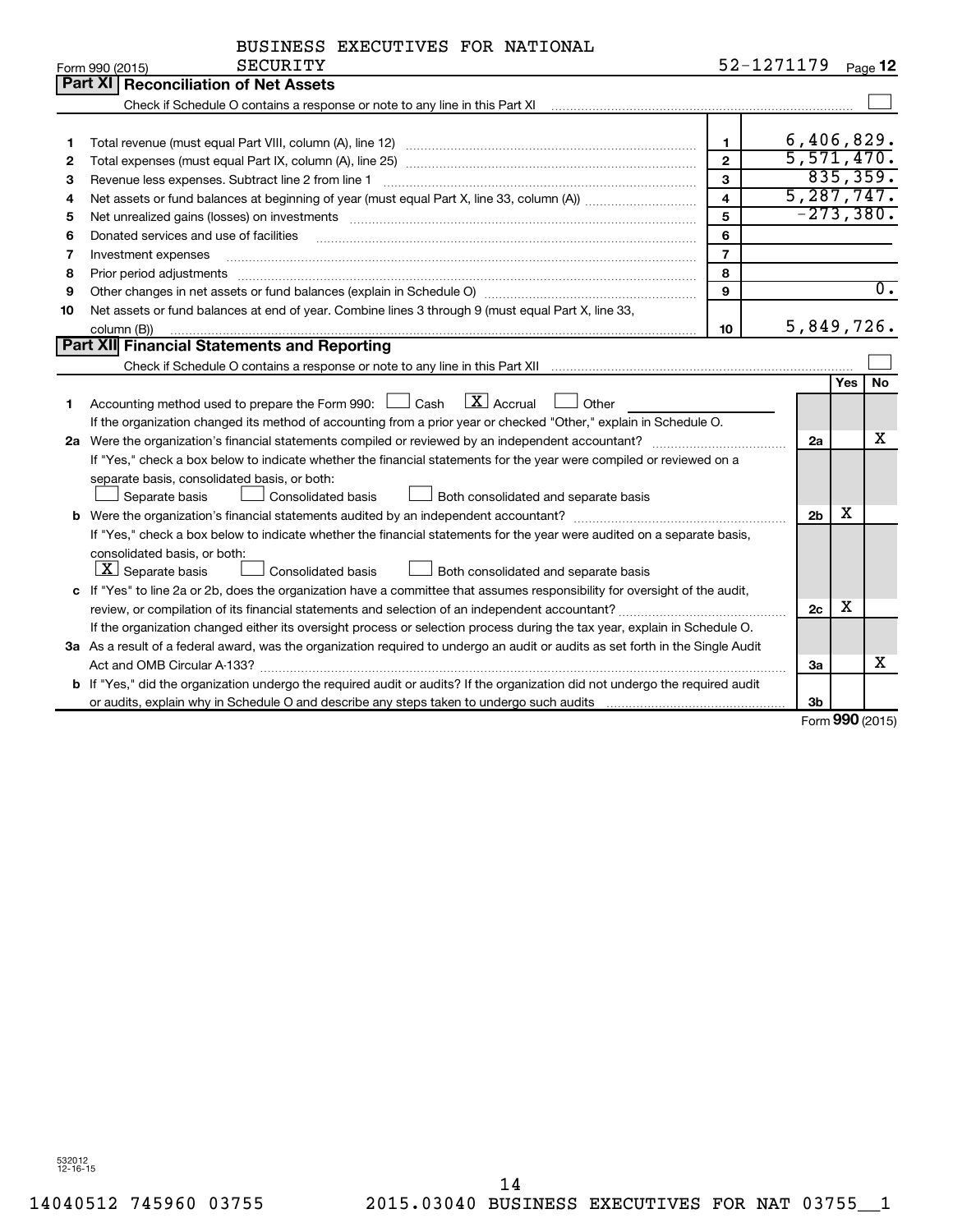| <b>SCHEDULE A</b><br><b>Public Charity Status and Public Support</b><br>(Form 990 or 990-EZ)<br>Complete if the organization is a section 501(c)(3) organization or a section<br>4947(a)(1) nonexempt charitable trust.<br>Attach to Form 990 or Form 990-EZ.<br>Department of the Treasury |                                       |  |                                                                        |                                                                                                                                               |                          |                     |                                        | OMB No. 1545-0047<br><b>Open to Public</b>          |
|---------------------------------------------------------------------------------------------------------------------------------------------------------------------------------------------------------------------------------------------------------------------------------------------|---------------------------------------|--|------------------------------------------------------------------------|-----------------------------------------------------------------------------------------------------------------------------------------------|--------------------------|---------------------|----------------------------------------|-----------------------------------------------------|
|                                                                                                                                                                                                                                                                                             | Internal Revenue Service              |  |                                                                        | Information about Schedule A (Form 990 or 990-EZ) and its instructions is at WWW.irs.gov/form990.                                             |                          |                     |                                        | <b>Inspection</b>                                   |
|                                                                                                                                                                                                                                                                                             | Name of the organization              |  | SECURITY                                                               | BUSINESS EXECUTIVES FOR NATIONAL                                                                                                              |                          |                     |                                        | <b>Employer identification number</b><br>52-1271179 |
| Part I                                                                                                                                                                                                                                                                                      |                                       |  |                                                                        | Reason for Public Charity Status (All organizations must complete this part.) See instructions.                                               |                          |                     |                                        |                                                     |
|                                                                                                                                                                                                                                                                                             |                                       |  |                                                                        | The organization is not a private foundation because it is: (For lines 1 through 11, check only one box.)                                     |                          |                     |                                        |                                                     |
| 1                                                                                                                                                                                                                                                                                           |                                       |  |                                                                        | A church, convention of churches, or association of churches described in section 170(b)(1)(A)(i).                                            |                          |                     |                                        |                                                     |
| 2                                                                                                                                                                                                                                                                                           |                                       |  |                                                                        | A school described in section 170(b)(1)(A)(ii). (Attach Schedule E (Form 990 or 990-EZ).)                                                     |                          |                     |                                        |                                                     |
| 3                                                                                                                                                                                                                                                                                           |                                       |  |                                                                        | A hospital or a cooperative hospital service organization described in section 170(b)(1)(A)(iii).                                             |                          |                     |                                        |                                                     |
| 4                                                                                                                                                                                                                                                                                           |                                       |  |                                                                        | A medical research organization operated in conjunction with a hospital described in section 170(b)(1)(A)(iii). Enter the hospital's name,    |                          |                     |                                        |                                                     |
|                                                                                                                                                                                                                                                                                             | city, and state:                      |  |                                                                        |                                                                                                                                               |                          |                     |                                        |                                                     |
| 5                                                                                                                                                                                                                                                                                           |                                       |  |                                                                        | An organization operated for the benefit of a college or university owned or operated by a governmental unit described in                     |                          |                     |                                        |                                                     |
|                                                                                                                                                                                                                                                                                             |                                       |  | section 170(b)(1)(A)(iv). (Complete Part II.)                          |                                                                                                                                               |                          |                     |                                        |                                                     |
| 6                                                                                                                                                                                                                                                                                           |                                       |  |                                                                        | A federal, state, or local government or governmental unit described in section 170(b)(1)(A)(v).                                              |                          |                     |                                        |                                                     |
| $\lfloor x \rfloor$<br>7                                                                                                                                                                                                                                                                    |                                       |  |                                                                        | An organization that normally receives a substantial part of its support from a governmental unit or from the general public described in     |                          |                     |                                        |                                                     |
| 8                                                                                                                                                                                                                                                                                           |                                       |  | section 170(b)(1)(A)(vi). (Complete Part II.)                          | A community trust described in section 170(b)(1)(A)(vi). (Complete Part II.)                                                                  |                          |                     |                                        |                                                     |
| 9                                                                                                                                                                                                                                                                                           |                                       |  |                                                                        | An organization that normally receives: (1) more than 33 1/3% of its support from contributions, membership fees, and gross receipts from     |                          |                     |                                        |                                                     |
|                                                                                                                                                                                                                                                                                             |                                       |  |                                                                        | activities related to its exempt functions - subject to certain exceptions, and (2) no more than 33 1/3% of its support from gross investment |                          |                     |                                        |                                                     |
|                                                                                                                                                                                                                                                                                             |                                       |  |                                                                        | income and unrelated business taxable income (less section 511 tax) from businesses acquired by the organization after June 30, 1975.         |                          |                     |                                        |                                                     |
|                                                                                                                                                                                                                                                                                             |                                       |  | See section 509(a)(2). (Complete Part III.)                            |                                                                                                                                               |                          |                     |                                        |                                                     |
| 10                                                                                                                                                                                                                                                                                          |                                       |  |                                                                        | An organization organized and operated exclusively to test for public safety. See section 509(a)(4).                                          |                          |                     |                                        |                                                     |
| 11                                                                                                                                                                                                                                                                                          |                                       |  |                                                                        | An organization organized and operated exclusively for the benefit of, to perform the functions of, or to carry out the purposes of one or    |                          |                     |                                        |                                                     |
|                                                                                                                                                                                                                                                                                             |                                       |  |                                                                        | more publicly supported organizations described in section 509(a)(1) or section 509(a)(2). See section 509(a)(3). Check the box in            |                          |                     |                                        |                                                     |
|                                                                                                                                                                                                                                                                                             |                                       |  |                                                                        | lines 11a through 11d that describes the type of supporting organization and complete lines 11e, 11f, and 11g.                                |                          |                     |                                        |                                                     |
| a                                                                                                                                                                                                                                                                                           |                                       |  |                                                                        | Type I. A supporting organization operated, supervised, or controlled by its supported organization(s), typically by giving                   |                          |                     |                                        |                                                     |
|                                                                                                                                                                                                                                                                                             |                                       |  |                                                                        | the supported organization(s) the power to regularly appoint or elect a majority of the directors or trustees of the supporting               |                          |                     |                                        |                                                     |
|                                                                                                                                                                                                                                                                                             |                                       |  | organization. You must complete Part IV, Sections A and B.             |                                                                                                                                               |                          |                     |                                        |                                                     |
| b                                                                                                                                                                                                                                                                                           |                                       |  |                                                                        | Type II. A supporting organization supervised or controlled in connection with its supported organization(s), by having                       |                          |                     |                                        |                                                     |
|                                                                                                                                                                                                                                                                                             |                                       |  |                                                                        | control or management of the supporting organization vested in the same persons that control or manage the supported                          |                          |                     |                                        |                                                     |
| c                                                                                                                                                                                                                                                                                           |                                       |  | organization(s). You must complete Part IV, Sections A and C.          | Type III functionally integrated. A supporting organization operated in connection with, and functionally integrated with,                    |                          |                     |                                        |                                                     |
|                                                                                                                                                                                                                                                                                             |                                       |  |                                                                        | its supported organization(s) (see instructions). You must complete Part IV, Sections A, D, and E.                                            |                          |                     |                                        |                                                     |
| d                                                                                                                                                                                                                                                                                           |                                       |  |                                                                        | Type III non-functionally integrated. A supporting organization operated in connection with its supported organization(s)                     |                          |                     |                                        |                                                     |
|                                                                                                                                                                                                                                                                                             |                                       |  |                                                                        | that is not functionally integrated. The organization generally must satisfy a distribution requirement and an attentiveness                  |                          |                     |                                        |                                                     |
|                                                                                                                                                                                                                                                                                             |                                       |  |                                                                        | requirement (see instructions). You must complete Part IV, Sections A and D, and Part V.                                                      |                          |                     |                                        |                                                     |
| e                                                                                                                                                                                                                                                                                           |                                       |  |                                                                        | Check this box if the organization received a written determination from the IRS that it is a Type I, Type II, Type III                       |                          |                     |                                        |                                                     |
|                                                                                                                                                                                                                                                                                             |                                       |  |                                                                        | functionally integrated, or Type III non-functionally integrated supporting organization.                                                     |                          |                     |                                        |                                                     |
|                                                                                                                                                                                                                                                                                             |                                       |  |                                                                        |                                                                                                                                               |                          |                     |                                        |                                                     |
|                                                                                                                                                                                                                                                                                             |                                       |  | Provide the following information about the supported organization(s). |                                                                                                                                               |                          |                     |                                        |                                                     |
|                                                                                                                                                                                                                                                                                             | (i) Name of supported<br>organization |  | (ii) EIN                                                               | (iii) Type of organization<br>(described on lines 1-9                                                                                         | (iv) Is the organization | listed in your      | (v) Amount of monetary<br>support (see | (vi) Amount of<br>other support (see                |
|                                                                                                                                                                                                                                                                                             |                                       |  |                                                                        | above (see instructions))                                                                                                                     |                          | governing document? | instructions)                          | instructions)                                       |
|                                                                                                                                                                                                                                                                                             |                                       |  |                                                                        |                                                                                                                                               | Yes                      | No                  |                                        |                                                     |
|                                                                                                                                                                                                                                                                                             |                                       |  |                                                                        |                                                                                                                                               |                          |                     |                                        |                                                     |
|                                                                                                                                                                                                                                                                                             |                                       |  |                                                                        |                                                                                                                                               |                          |                     |                                        |                                                     |
|                                                                                                                                                                                                                                                                                             |                                       |  |                                                                        |                                                                                                                                               |                          |                     |                                        |                                                     |
|                                                                                                                                                                                                                                                                                             |                                       |  |                                                                        |                                                                                                                                               |                          |                     |                                        |                                                     |
|                                                                                                                                                                                                                                                                                             |                                       |  |                                                                        |                                                                                                                                               |                          |                     |                                        |                                                     |
|                                                                                                                                                                                                                                                                                             |                                       |  |                                                                        |                                                                                                                                               |                          |                     |                                        |                                                     |
|                                                                                                                                                                                                                                                                                             |                                       |  |                                                                        |                                                                                                                                               |                          |                     |                                        |                                                     |
|                                                                                                                                                                                                                                                                                             |                                       |  |                                                                        |                                                                                                                                               |                          |                     |                                        |                                                     |
|                                                                                                                                                                                                                                                                                             |                                       |  |                                                                        |                                                                                                                                               |                          |                     |                                        |                                                     |
|                                                                                                                                                                                                                                                                                             |                                       |  |                                                                        |                                                                                                                                               |                          |                     |                                        |                                                     |
| Total                                                                                                                                                                                                                                                                                       |                                       |  |                                                                        |                                                                                                                                               |                          |                     |                                        |                                                     |
|                                                                                                                                                                                                                                                                                             | Form 990 or 990-EZ. 532021 09-23-15   |  | LHA For Paperwork Reduction Act Notice, see the Instructions for       |                                                                                                                                               |                          |                     |                                        | Schedule A (Form 990 or 990-EZ) 2015                |

14040512 745960 03755 2015.03040 BUSINESS EXECUTIVES FOR NAT 03755\_\_1 15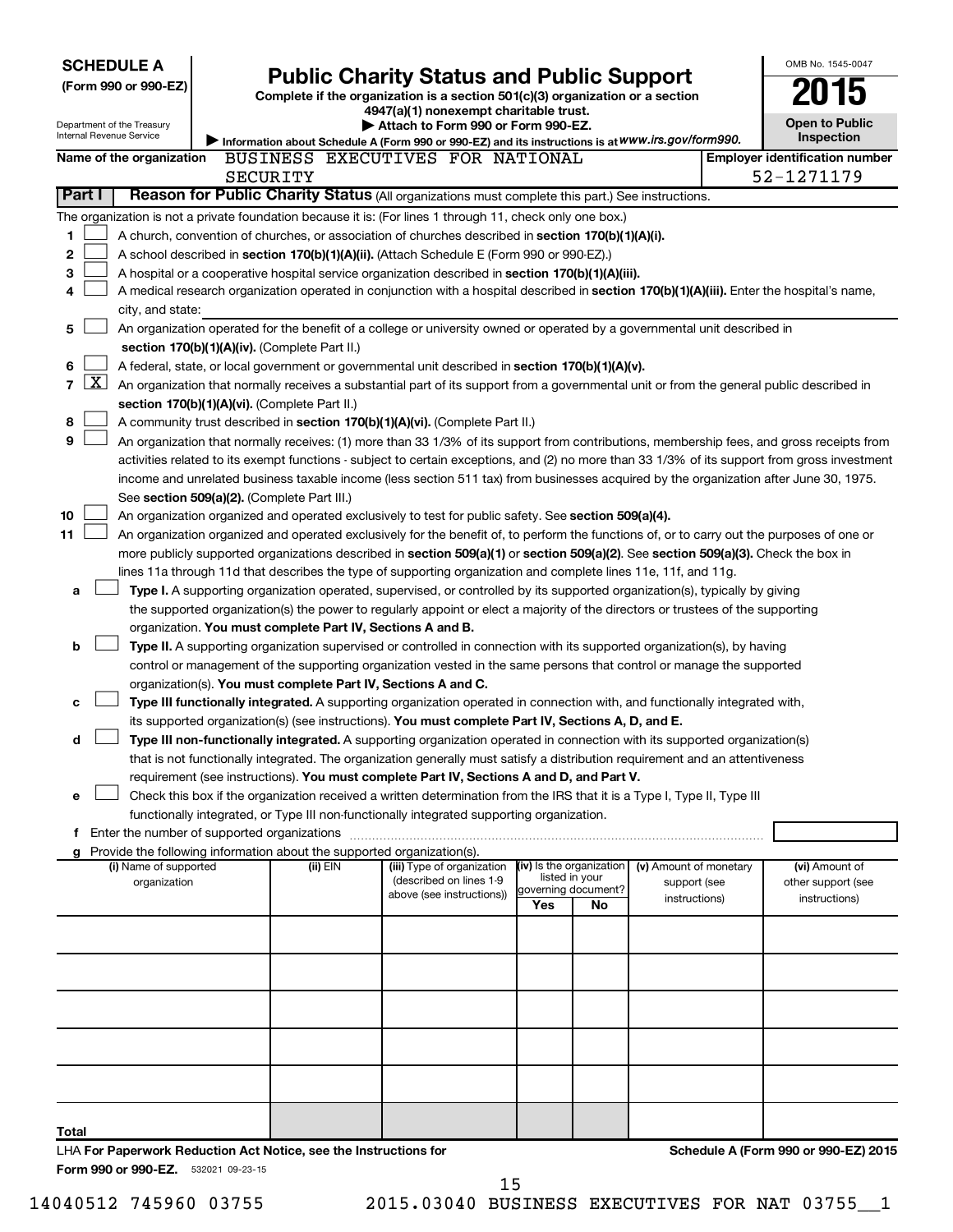# Schedule A (Form 990 or 990-EZ) 2015 SECURITY<br>| Part II | Support Schedule for Organization

**2** SECURITY 52-1271179

(Complete only if you checked the box on line 5, 7, or 8 of Part I or if the organization failed to qualify under Part III. If the organization fails to qualify under the tests listed below, please complete Part III.) **Part III Support Schedule for Organizations Described in Sections 170(b)(1)(A)(iv) and 170(b)(1)(A)(vi)** 

| <b>Section A. Public Support</b>                                                                                                           |            |            |            |            |                                      |                                    |
|--------------------------------------------------------------------------------------------------------------------------------------------|------------|------------|------------|------------|--------------------------------------|------------------------------------|
| Calendar year (or fiscal year beginning in)                                                                                                | (a) 2011   | (b) 2012   | $(c)$ 2013 | $(d)$ 2014 | (e) 2015                             | (f) Total                          |
| 1 Gifts, grants, contributions, and                                                                                                        |            |            |            |            |                                      |                                    |
| membership fees received. (Do not                                                                                                          |            |            |            |            |                                      |                                    |
| include any "unusual grants.")                                                                                                             | 6,620,763. | 5,747,287. | 5,600,036. | 5,954,293. | 6, 224, 198.                         | 30, 146, 577.                      |
| 2 Tax revenues levied for the organ-                                                                                                       |            |            |            |            |                                      |                                    |
| ization's benefit and either paid to                                                                                                       |            |            |            |            |                                      |                                    |
| or expended on its behalf                                                                                                                  |            |            |            |            |                                      |                                    |
| 3 The value of services or facilities                                                                                                      |            |            |            |            |                                      |                                    |
| furnished by a governmental unit to                                                                                                        |            |            |            |            |                                      |                                    |
| the organization without charge                                                                                                            |            |            |            |            |                                      |                                    |
| 4 Total. Add lines 1 through 3                                                                                                             | 6,620,763. | 5,747,287. | 5,600,036. | 5,954,293  | 6, 224, 198.                         | 30, 146, 577.                      |
| 5 The portion of total contributions                                                                                                       |            |            |            |            |                                      |                                    |
| by each person (other than a                                                                                                               |            |            |            |            |                                      |                                    |
| governmental unit or publicly                                                                                                              |            |            |            |            |                                      |                                    |
| supported organization) included                                                                                                           |            |            |            |            |                                      |                                    |
| on line 1 that exceeds 2% of the                                                                                                           |            |            |            |            |                                      |                                    |
| amount shown on line 11,                                                                                                                   |            |            |            |            |                                      |                                    |
| column (f)                                                                                                                                 |            |            |            |            |                                      | 197,661.                           |
| 6 Public support. Subtract line 5 from line 4.                                                                                             |            |            |            |            |                                      | 29,948,916.                        |
| <b>Section B. Total Support</b>                                                                                                            |            |            |            |            |                                      |                                    |
| Calendar year (or fiscal year beginning in)                                                                                                | (a) 2011   | (b) 2012   | $(c)$ 2013 | $(d)$ 2014 | (e) 2015                             | (f) Total                          |
| <b>7</b> Amounts from line 4                                                                                                               | 6,620,763. | 5,747,287  | 5,600,036  | 5,954,293  | 6, 224, 198                          | 30, 146, 577.                      |
| 8 Gross income from interest,                                                                                                              |            |            |            |            |                                      |                                    |
| dividends, payments received on                                                                                                            |            |            |            |            |                                      |                                    |
| securities loans, rents, royalties                                                                                                         |            |            |            |            |                                      |                                    |
| and income from similar sources                                                                                                            | 20, 139.   | 127, 160.  | 123, 135.  | 108, 915.  | 135,944.                             | 515, 293.                          |
| 9 Net income from unrelated business                                                                                                       |            |            |            |            |                                      |                                    |
| activities, whether or not the                                                                                                             |            |            |            |            |                                      |                                    |
| business is regularly carried on                                                                                                           |            |            |            |            |                                      |                                    |
| 10 Other income. Do not include gain                                                                                                       |            |            |            |            |                                      |                                    |
| or loss from the sale of capital                                                                                                           |            |            |            |            |                                      |                                    |
| assets (Explain in Part VI.)                                                                                                               | 10,809.    | 2,627.     | 20.        | 3,103.     | 891.                                 | 17,450.                            |
| 11 Total support. Add lines 7 through 10                                                                                                   |            |            |            |            |                                      | 30,679,320.                        |
| <b>12</b> Gross receipts from related activities, etc. (see instructions)                                                                  |            |            |            |            | 12                                   |                                    |
| 13 First five years. If the Form 990 is for the organization's first, second, third, fourth, or fifth tax year as a section 501(c)(3)      |            |            |            |            |                                      |                                    |
| organization, check this box and stop here                                                                                                 |            |            |            |            |                                      |                                    |
| <b>Section C. Computation of Public Support Percentage</b>                                                                                 |            |            |            |            |                                      |                                    |
|                                                                                                                                            |            |            |            |            | 14                                   | 97.62<br>%                         |
|                                                                                                                                            |            |            |            |            | 15                                   | 96.69<br>%                         |
| 16a 33 1/3% support test - 2015. If the organization did not check the box on line 13, and line 14 is 33 1/3% or more, check this box and  |            |            |            |            |                                      |                                    |
| stop here. The organization qualifies as a publicly supported organization manufaction manufacture or the organization                     |            |            |            |            |                                      | $\blacktriangleright$ $\mathbf{X}$ |
| b 33 1/3% support test - 2014. If the organization did not check a box on line 13 or 16a, and line 15 is 33 1/3% or more, check this box   |            |            |            |            |                                      |                                    |
|                                                                                                                                            |            |            |            |            |                                      |                                    |
| 17a 10% -facts-and-circumstances test - 2015. If the organization did not check a box on line 13, 16a, or 16b, and line 14 is 10% or more, |            |            |            |            |                                      |                                    |
| and if the organization meets the "facts-and-circumstances" test, check this box and stop here. Explain in Part VI how the organization    |            |            |            |            |                                      |                                    |
|                                                                                                                                            |            |            |            |            |                                      |                                    |
| b 10% -facts-and-circumstances test - 2014. If the organization did not check a box on line 13, 16a, 16b, or 17a, and line 15 is 10% or    |            |            |            |            |                                      |                                    |
| more, and if the organization meets the "facts-and-circumstances" test, check this box and stop here. Explain in Part VI how the           |            |            |            |            |                                      |                                    |
| organization meets the "facts-and-circumstances" test. The organization qualifies as a publicly supported organization                     |            |            |            |            |                                      |                                    |
| 18 Private foundation. If the organization did not check a box on line 13, 16a, 16b, 17a, or 17b, check this box and see instructions      |            |            |            |            |                                      |                                    |
|                                                                                                                                            |            |            |            |            | Schedule A (Form 990 or 990-EZ) 2015 |                                    |

532022 09-23-15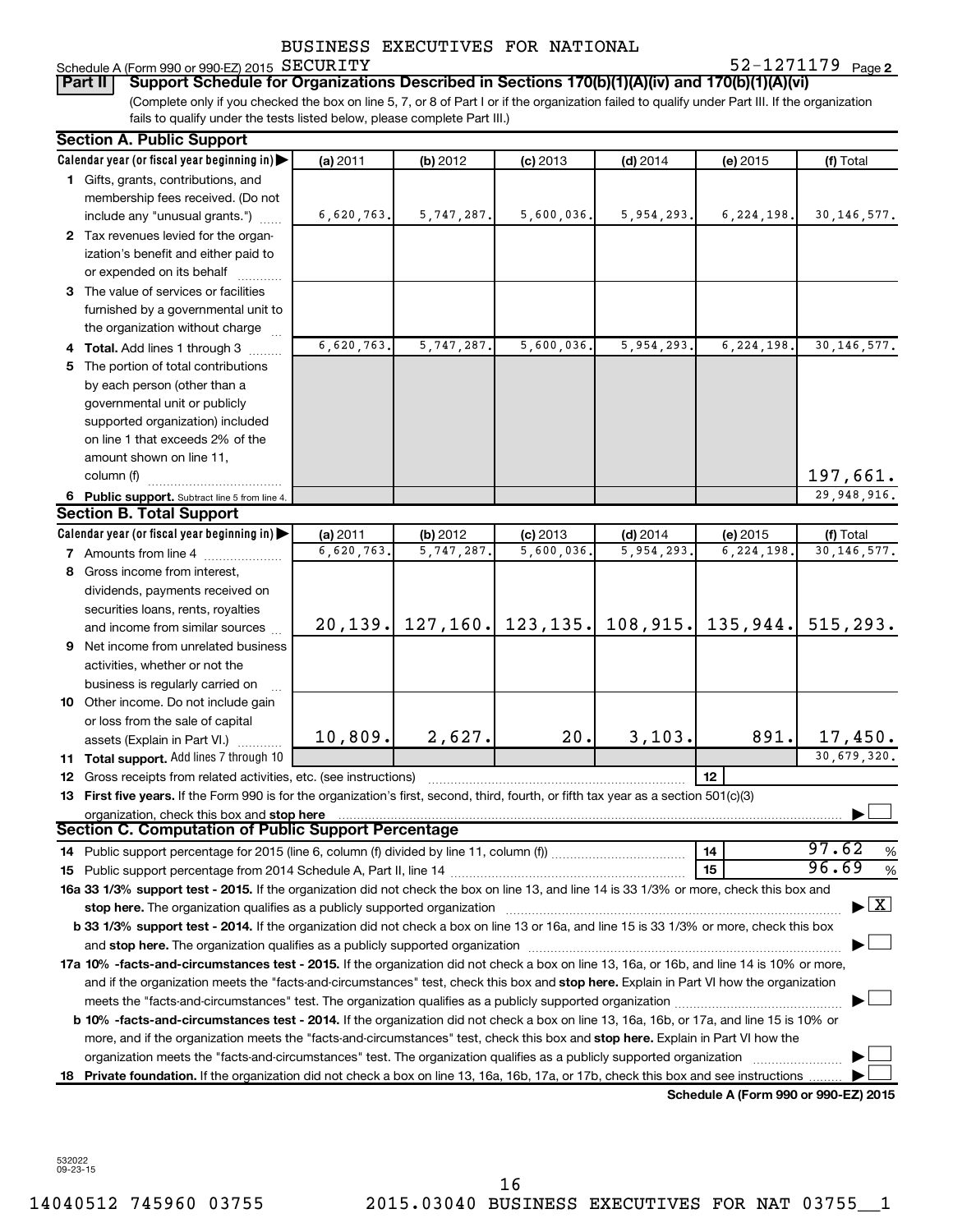### **Part III Support Schedule for Organizations Described in Section 509(a)(2)**

(Complete only if you checked the box on line 9 of Part I or if the organization failed to qualify under Part II. If the organization fails to qualify under the tests listed below, please complete Part II.)

| <b>Section A. Public Support</b>                                                                                                                                                         |          |          |            |            |          |                                      |
|------------------------------------------------------------------------------------------------------------------------------------------------------------------------------------------|----------|----------|------------|------------|----------|--------------------------------------|
| Calendar year (or fiscal year beginning in)                                                                                                                                              | (a) 2011 | (b) 2012 | $(c)$ 2013 | $(d)$ 2014 | (e) 2015 | (f) Total                            |
| 1 Gifts, grants, contributions, and                                                                                                                                                      |          |          |            |            |          |                                      |
| membership fees received. (Do not                                                                                                                                                        |          |          |            |            |          |                                      |
| include any "unusual grants.")                                                                                                                                                           |          |          |            |            |          |                                      |
| 2 Gross receipts from admissions,<br>merchandise sold or services per-<br>formed, or facilities furnished in<br>any activity that is related to the<br>organization's tax-exempt purpose |          |          |            |            |          |                                      |
| 3 Gross receipts from activities that                                                                                                                                                    |          |          |            |            |          |                                      |
| are not an unrelated trade or bus-                                                                                                                                                       |          |          |            |            |          |                                      |
| iness under section 513                                                                                                                                                                  |          |          |            |            |          |                                      |
| 4 Tax revenues levied for the organ-                                                                                                                                                     |          |          |            |            |          |                                      |
| ization's benefit and either paid to<br>or expended on its behalf                                                                                                                        |          |          |            |            |          |                                      |
| 5 The value of services or facilities                                                                                                                                                    |          |          |            |            |          |                                      |
| furnished by a governmental unit to                                                                                                                                                      |          |          |            |            |          |                                      |
| the organization without charge                                                                                                                                                          |          |          |            |            |          |                                      |
| 6 Total. Add lines 1 through 5                                                                                                                                                           |          |          |            |            |          |                                      |
| 7a Amounts included on lines 1, 2, and                                                                                                                                                   |          |          |            |            |          |                                      |
| 3 received from disqualified persons                                                                                                                                                     |          |          |            |            |          |                                      |
| <b>b</b> Amounts included on lines 2 and 3 received<br>from other than disqualified persons that<br>exceed the greater of \$5,000 or 1% of the<br>amount on line 13 for the year         |          |          |            |            |          |                                      |
| c Add lines 7a and 7b                                                                                                                                                                    |          |          |            |            |          |                                      |
| 8 Public support. (Subtract line 7c from line 6.)                                                                                                                                        |          |          |            |            |          |                                      |
| <b>Section B. Total Support</b>                                                                                                                                                          |          |          |            |            |          |                                      |
| Calendar year (or fiscal year beginning in) $\blacktriangleright$                                                                                                                        | (a) 2011 | (b) 2012 | $(c)$ 2013 | $(d)$ 2014 | (e) 2015 | (f) Total                            |
| 9 Amounts from line 6                                                                                                                                                                    |          |          |            |            |          |                                      |
| <b>10a</b> Gross income from interest,<br>dividends, payments received on<br>securities loans, rents, royalties<br>and income from similar sources                                       |          |          |            |            |          |                                      |
| <b>b</b> Unrelated business taxable income<br>(less section 511 taxes) from businesses                                                                                                   |          |          |            |            |          |                                      |
| acquired after June 30, 1975<br>$\frac{1}{2}$                                                                                                                                            |          |          |            |            |          |                                      |
| c Add lines 10a and 10b                                                                                                                                                                  |          |          |            |            |          |                                      |
| <b>11</b> Net income from unrelated business<br>activities not included in line 10b.<br>whether or not the business is<br>regularly carried on                                           |          |          |            |            |          |                                      |
| 12 Other income. Do not include gain<br>or loss from the sale of capital<br>assets (Explain in Part VI.)                                                                                 |          |          |            |            |          |                                      |
| <b>13</b> Total support. (Add lines 9, 10c, 11, and 12.)                                                                                                                                 |          |          |            |            |          |                                      |
| 14 First five years. If the Form 990 is for the organization's first, second, third, fourth, or fifth tax year as a section 501(c)(3) organization,                                      |          |          |            |            |          |                                      |
|                                                                                                                                                                                          |          |          |            |            |          |                                      |
| <b>Section C. Computation of Public Support Percentage</b>                                                                                                                               |          |          |            |            |          |                                      |
|                                                                                                                                                                                          |          |          |            |            | 15       | ℅                                    |
| 16 Public support percentage from 2014 Schedule A, Part III, line 15                                                                                                                     |          |          |            |            | 16       | %                                    |
| Section D. Computation of Investment Income Percentage                                                                                                                                   |          |          |            |            |          |                                      |
|                                                                                                                                                                                          |          |          |            |            | 17       | %                                    |
| 18 Investment income percentage from 2014 Schedule A, Part III, line 17                                                                                                                  |          |          |            |            | 18       | %                                    |
| 19a 33 1/3% support tests - 2015. If the organization did not check the box on line 14, and line 15 is more than 33 1/3%, and line 17 is not                                             |          |          |            |            |          |                                      |
| more than 33 1/3%, check this box and stop here. The organization qualifies as a publicly supported organization                                                                         |          |          |            |            |          |                                      |
| b 33 1/3% support tests - 2014. If the organization did not check a box on line 14 or line 19a, and line 16 is more than 33 1/3%, and                                                    |          |          |            |            |          |                                      |
| line 18 is not more than 33 1/3%, check this box and stop here. The organization qualifies as a publicly supported organization                                                          |          |          |            |            |          |                                      |
|                                                                                                                                                                                          |          |          |            |            |          |                                      |
| 532023 09-23-15                                                                                                                                                                          |          |          | 17         |            |          | Schedule A (Form 990 or 990-EZ) 2015 |

14040512 745960 03755 2015.03040 BUSINESS EXECUTIVES FOR NAT 03755\_\_1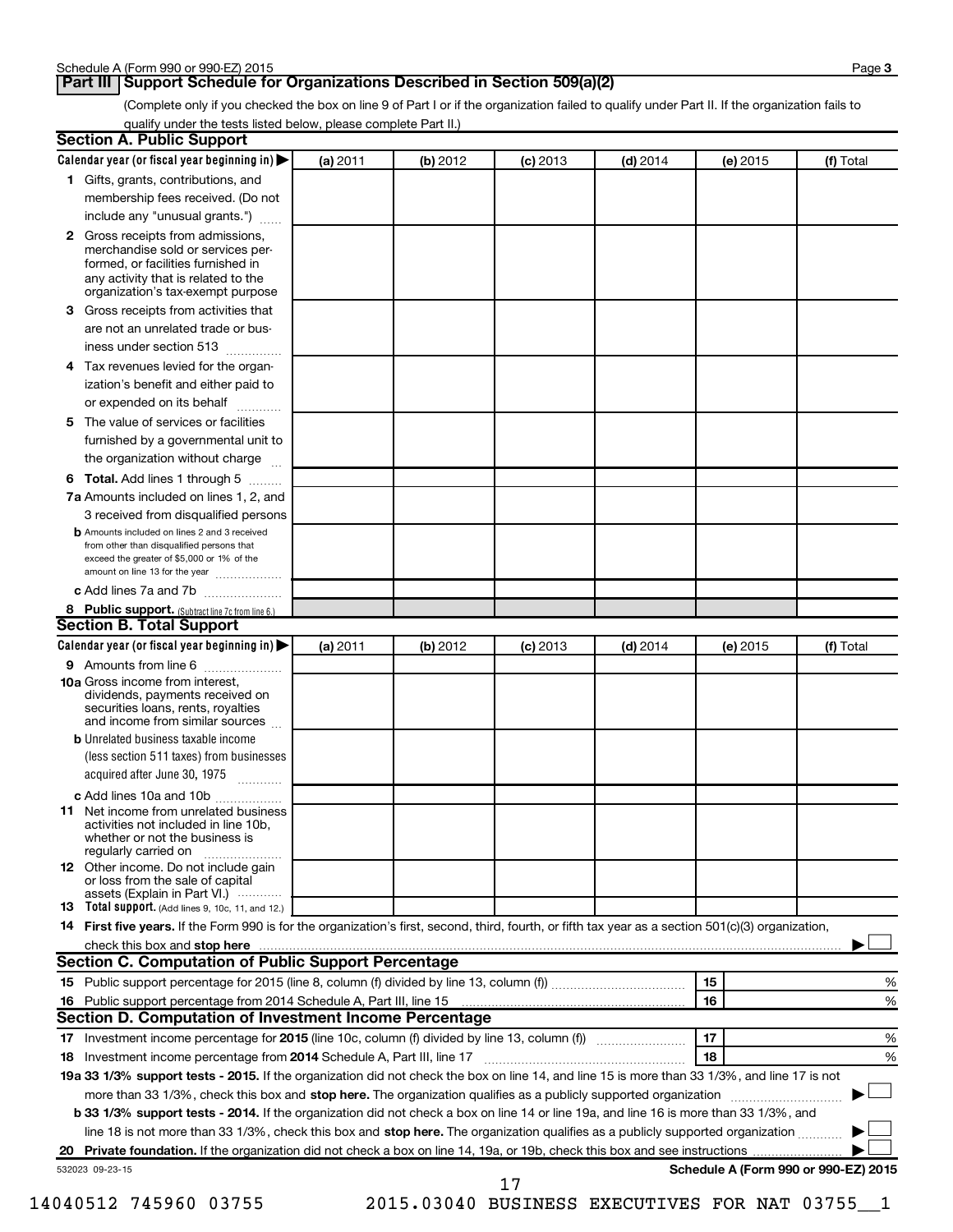#### Schedule A (Form 990 or 990-EZ) 2015  $SECURITY$ **Part IV Supporting Organizations**

(Complete only if you checked a box in line 11 on Part I. If you checked 11a of Part I, complete Sections A and B. If you checked 11b of Part I, complete Sections A and C. If you checked 11c of Part I, complete Sections A, D, and E. If you checked 11d of Part I, complete Sections A and D, and complete Part V.)

#### **Section A. All Supporting Organizations**

- **1** Are all of the organization's supported organizations listed by name in the organization's governing documents? If "No" describe in Part VI how the supported organizations are designated. If designated by *class or purpose, describe the designation. If historic and continuing relationship, explain.*
- **2** Did the organization have any supported organization that does not have an IRS determination of status under section 509(a)(1) or (2)? If "Yes," explain in Part VI how the organization determined that the supported *organization was described in section 509(a)(1) or (2).*
- **3a** Did the organization have a supported organization described in section 501(c)(4), (5), or (6)? If "Yes," answer *(b) and (c) below.*
- **b** Did the organization confirm that each supported organization qualified under section 501(c)(4), (5), or (6) and satisfied the public support tests under section 509(a)(2)? If "Yes," describe in Part VI when and how the *organization made the determination.*
- **c** Did the organization ensure that all support to such organizations was used exclusively for section 170(c)(2)(B) purposes? If "Yes," explain in Part VI what controls the organization put in place to ensure such use.
- **4 a** *If* Was any supported organization not organized in the United States ("foreign supported organization")? *"Yes," and if you checked 11a or 11b in Part I, answer (b) and (c) below.*
- **b** Did the organization have ultimate control and discretion in deciding whether to make grants to the foreign supported organization? If "Yes," describe in Part VI how the organization had such control and discretion *despite being controlled or supervised by or in connection with its supported organizations.*
- **c** Did the organization support any foreign supported organization that does not have an IRS determination under sections 501(c)(3) and 509(a)(1) or (2)? If "Yes," explain in Part VI what controls the organization used *to ensure that all support to the foreign supported organization was used exclusively for section 170(c)(2)(B) purposes.*
- **5a** Did the organization add, substitute, or remove any supported organizations during the tax year? If "Yes," answer (b) and (c) below (if applicable). Also, provide detail in Part VI, including (i) the names and EIN *numbers of the supported organizations added, substituted, or removed; (ii) the reasons for each such action; (iii) the authority under the organization's organizing document authorizing such action; and (iv) how the action was accomplished (such as by amendment to the organizing document).*
- **b** Type I or Type II only. Was any added or substituted supported organization part of a class already designated in the organization's organizing document?
- **c Substitutions only.**  Was the substitution the result of an event beyond the organization's control?
- **6** Did the organization provide support (whether in the form of grants or the provision of services or facilities) to support or benefit one or more of the filing organization's supported organizations? If "Yes," provide detail in anyone other than (i) its supported organizations, (ii) individuals that are part of the charitable class benefited by one or more of its supported organizations, or (iii) other supporting organizations that also *Part VI.*
- **7** Did the organization provide a grant, loan, compensation, or other similar payment to a substantial contributor regard to a substantial contributor? If "Yes," complete Part I of Schedule L (Form 990 or 990-EZ). (defined in section 4958(c)(3)(C)), a family member of a substantial contributor, or a 35% controlled entity with
- **8** Did the organization make a loan to a disqualified person (as defined in section 4958) not described in line 7? *If "Yes," complete Part I of Schedule L (Form 990 or 990-EZ).*
- **9 a** Was the organization controlled directly or indirectly at any time during the tax year by one or more in section 509(a)(1) or (2))? If "Yes," provide detail in Part VI. disqualified persons as defined in section 4946 (other than foundation managers and organizations described
- **b** Did one or more disqualified persons (as defined in line 9a) hold a controlling interest in any entity in which the supporting organization had an interest? If "Yes," provide detail in Part VI.
- **c** Did a disqualified person (as defined in line 9a) have an ownership interest in, or derive any personal benefit from, assets in which the supporting organization also had an interest? If "Yes," provide detail in Part VI.
- **10 a** Was the organization subject to the excess business holdings rules of section 4943 because of section supporting organizations)? If "Yes," answer 10b below. 4943(f) (regarding certain Type II supporting organizations, and all Type III non-functionally integrated
	- **b** Did the organization have any excess business holdings in the tax year? (Use Schedule C, Form 4720, to *determine whether the organization had excess business holdings.)*

532024 09-23-15

**2 3a 3b 3c 4a 4b 4c 5a 5b 5c**

**Schedule A (Form 990 or 990-EZ) 2015**

18

**6**

**7**

**8**

**9a**

**9b**

**9c**

**10a**

**10b**

**4** 52-1271179 Page 4

**1**

**Yes No**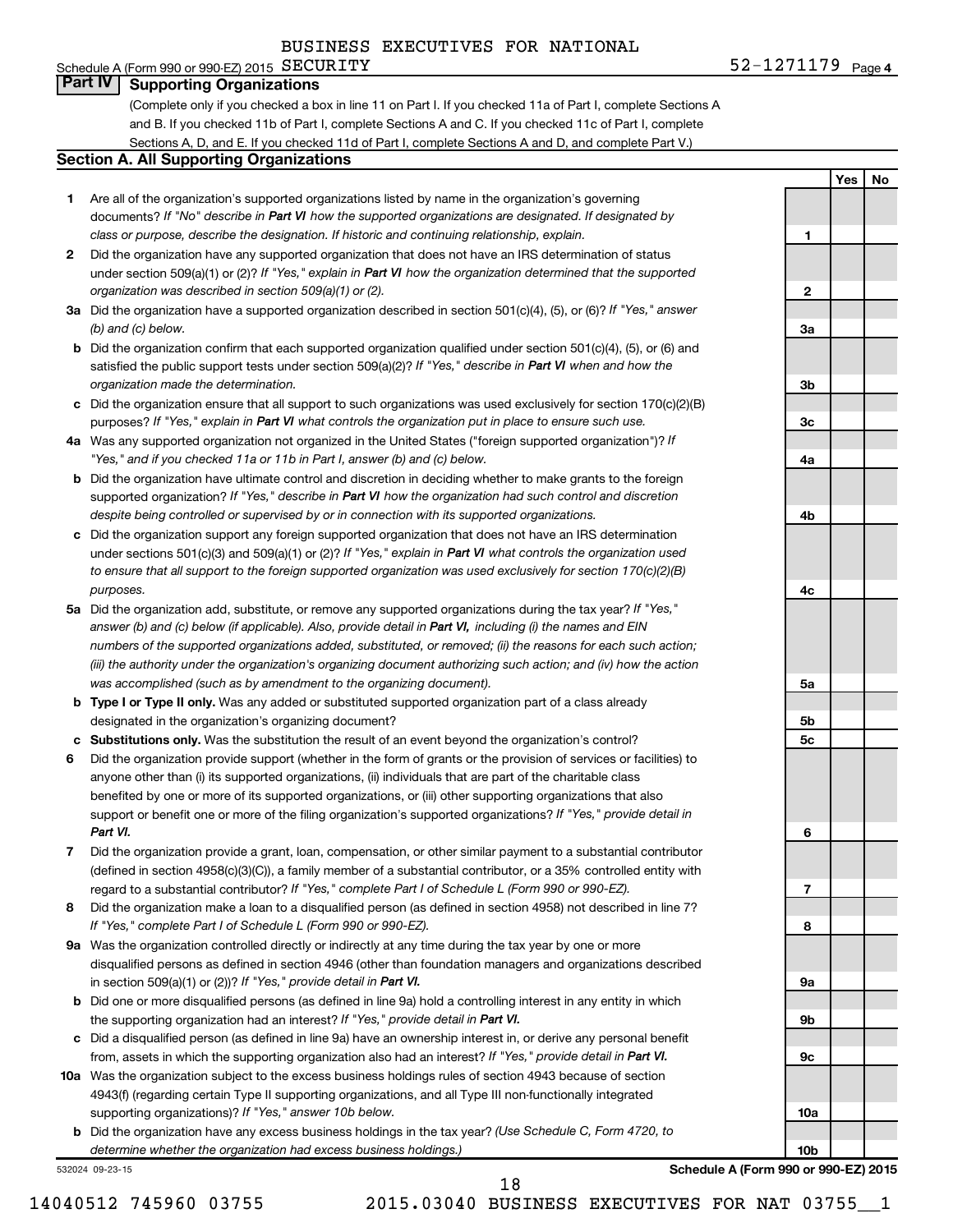|                | Schedule A (Form 990 or 990-EZ) 2015 SECURITY                                                                                                                                                                             | 52-1271179 Page 5 |     |    |
|----------------|---------------------------------------------------------------------------------------------------------------------------------------------------------------------------------------------------------------------------|-------------------|-----|----|
| <b>Part IV</b> | <b>Supporting Organizations (continued)</b>                                                                                                                                                                               |                   |     |    |
|                |                                                                                                                                                                                                                           |                   | Yes | No |
| 11             | Has the organization accepted a gift or contribution from any of the following persons?                                                                                                                                   |                   |     |    |
|                | a A person who directly or indirectly controls, either alone or together with persons described in (b) and (c)                                                                                                            |                   |     |    |
|                | below, the governing body of a supported organization?                                                                                                                                                                    | 11a               |     |    |
|                | <b>b</b> A family member of a person described in (a) above?                                                                                                                                                              | 11b               |     |    |
|                | c A 35% controlled entity of a person described in (a) or (b) above? If "Yes" to a, b, or c, provide detail in Part VI.                                                                                                   | 11c               |     |    |
|                | <b>Section B. Type I Supporting Organizations</b>                                                                                                                                                                         |                   |     |    |
|                |                                                                                                                                                                                                                           |                   | Yes | No |
| 1.             | Did the directors, trustees, or membership of one or more supported organizations have the power to                                                                                                                       |                   |     |    |
|                | regularly appoint or elect at least a majority of the organization's directors or trustees at all times during the                                                                                                        |                   |     |    |
|                | tax year? If "No," describe in Part VI how the supported organization(s) effectively operated, supervised, or                                                                                                             |                   |     |    |
|                | controlled the organization's activities. If the organization had more than one supported organization,                                                                                                                   |                   |     |    |
|                | describe how the powers to appoint and/or remove directors or trustees were allocated among the supported                                                                                                                 |                   |     |    |
|                | organizations and what conditions or restrictions, if any, applied to such powers during the tax year.                                                                                                                    | 1                 |     |    |
| $\mathbf{2}$   | Did the organization operate for the benefit of any supported organization other than the supported                                                                                                                       |                   |     |    |
|                | organization(s) that operated, supervised, or controlled the supporting organization? If "Yes," explain in<br>Part VI how providing such benefit carried out the purposes of the supported organization(s) that operated, |                   |     |    |
|                | supervised, or controlled the supporting organization.                                                                                                                                                                    | 2                 |     |    |
|                | <b>Section C. Type II Supporting Organizations</b>                                                                                                                                                                        |                   |     |    |
|                |                                                                                                                                                                                                                           |                   | Yes | No |
| 1.             | Were a majority of the organization's directors or trustees during the tax year also a majority of the directors                                                                                                          |                   |     |    |
|                | or trustees of each of the organization's supported organization(s)? If "No," describe in Part VI how control                                                                                                             |                   |     |    |
|                | or management of the supporting organization was vested in the same persons that controlled or managed                                                                                                                    |                   |     |    |
|                | the supported organization(s).                                                                                                                                                                                            | 1                 |     |    |
|                | <b>Section D. All Type III Supporting Organizations</b>                                                                                                                                                                   |                   |     |    |
|                |                                                                                                                                                                                                                           |                   | Yes | No |
| 1              | Did the organization provide to each of its supported organizations, by the last day of the fifth month of the                                                                                                            |                   |     |    |
|                | organization's tax year, (i) a written notice describing the type and amount of support provided during the prior tax                                                                                                     |                   |     |    |
|                | year, (ii) a copy of the Form 990 that was most recently filed as of the date of notification, and (iii) copies of the                                                                                                    |                   |     |    |
|                | organization's governing documents in effect on the date of notification, to the extent not previously provided?                                                                                                          | 1                 |     |    |
| 2              | Were any of the organization's officers, directors, or trustees either (i) appointed or elected by the supported                                                                                                          |                   |     |    |
|                | organization(s) or (ii) serving on the governing body of a supported organization? If "No," explain in Part VI how                                                                                                        |                   |     |    |
|                | the organization maintained a close and continuous working relationship with the supported organization(s).                                                                                                               | 2                 |     |    |
| 3              | By reason of the relationship described in (2), did the organization's supported organizations have a                                                                                                                     |                   |     |    |
|                | significant voice in the organization's investment policies and in directing the use of the organization's                                                                                                                |                   |     |    |
|                | income or assets at all times during the tax year? If "Yes," describe in Part VI the role the organization's<br>supported organizations played in this regard.                                                            | З                 |     |    |
|                | Section E. Type III Functionally-Integrated Supporting Organizations                                                                                                                                                      |                   |     |    |
| 1              | Check the box next to the method that the organization used to satisfy the Integral Part Test during the yeafsee instructions):                                                                                           |                   |     |    |
| a              | The organization satisfied the Activities Test. Complete line 2 below.                                                                                                                                                    |                   |     |    |
| b              | The organization is the parent of each of its supported organizations. Complete line 3 below.                                                                                                                             |                   |     |    |
| с              | The organization supported a governmental entity. Describe in Part VI how you supported a government entity (see instructions).                                                                                           |                   |     |    |
| 2              | Activities Test. Answer (a) and (b) below.                                                                                                                                                                                |                   | Yes | No |
| а              | Did substantially all of the organization's activities during the tax year directly further the exempt purposes of                                                                                                        |                   |     |    |
|                | the supported organization(s) to which the organization was responsive? If "Yes," then in Part VI identify                                                                                                                |                   |     |    |
|                | those supported organizations and explain<br>how these activities directly furthered their exempt purposes,                                                                                                               |                   |     |    |
|                | how the organization was responsive to those supported organizations, and how the organization determined                                                                                                                 |                   |     |    |
|                | that these activities constituted substantially all of its activities.                                                                                                                                                    | 2a                |     |    |
| b              | Did the activities described in (a) constitute activities that, but for the organization's involvement, one or more                                                                                                       |                   |     |    |
|                | of the organization's supported organization(s) would have been engaged in? If "Yes," explain in Part VI the                                                                                                              |                   |     |    |
|                | reasons for the organization's position that its supported organization(s) would have engaged in these                                                                                                                    |                   |     |    |
|                | activities but for the organization's involvement.                                                                                                                                                                        | 2b                |     |    |
| з              | Parent of Supported Organizations. Answer (a) and (b) below.                                                                                                                                                              |                   |     |    |
| а              | Did the organization have the power to regularly appoint or elect a majority of the officers, directors, or                                                                                                               |                   |     |    |
|                | trustees of each of the supported organizations? Provide details in Part VI.                                                                                                                                              | За                |     |    |
| b              | Did the organization exercise a substantial degree of direction over the policies, programs, and activities of each                                                                                                       |                   |     |    |
|                | of its supported organizations? If "Yes," describe in Part VI the role played by the organization in this regard.<br>Schedule A (Form 990 or 990-EZ) 2015                                                                 | 3b                |     |    |
|                | 532025 09-23-15                                                                                                                                                                                                           |                   |     |    |

14040512 745960 03755 2015.03040 BUSINESS EXECUTIVES FOR NAT 03755\_\_1 19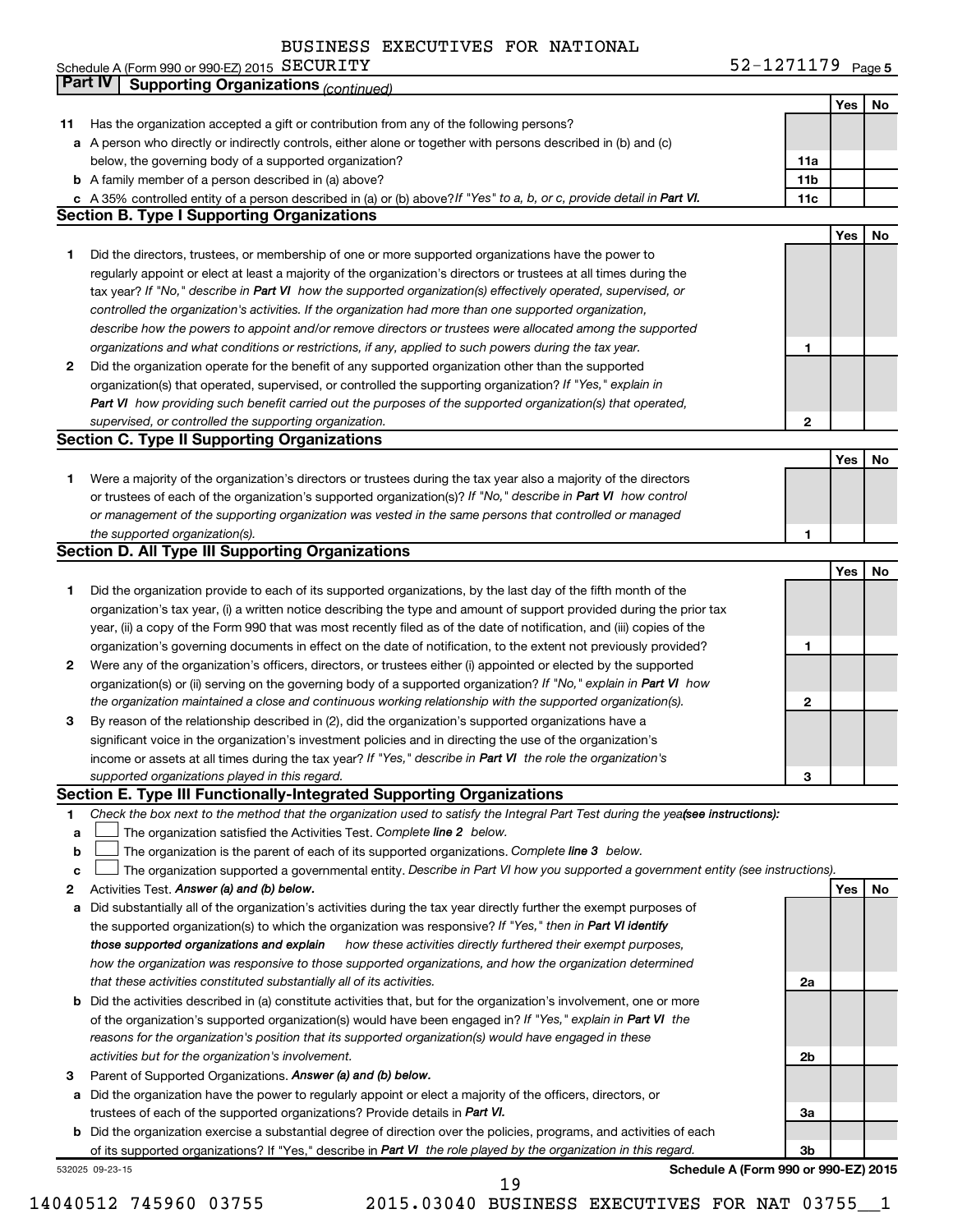#### **6** SECURITY **6**  $52-1271179$  Page 6 1  $\Box$  Check here if the organization satisfied the Integral Part Test as a qualifying trust on Nov. 20, 1970. See instructions. All **Section A - Adjusted Net Income 1 2 3 4 5 6 7 8 1 2 3 4 5 6 7 Adjusted Net Income** (subtract lines 5, 6 and 7 from line 4) **8 8 Section B - Minimum Asset Amount 1 2 3 4 5 6 7 8 a** Average monthly value of securities **b** Average monthly cash balances **c** Fair market value of other non-exempt-use assets **d Total**  (add lines 1a, 1b, and 1c) **e Discount** claimed for blockage or other **1a 1b 1c 1d 2 3 4 5 6 7 8** factors (explain in detail in Part VI): **Minimum Asset Amount**  (add line 7 to line 6) **Section C - Distributable Amount 1 2 3 4 5 6 1 2 3 4 5 6** Distributable Amount. Subtract line 5 from line 4, unless subject to Schedule A (Form 990 or 990-EZ) 2015  $SECURITY$ other Type III non-functionally integrated supporting organizations must complete Sections A through E. (B) Current Year (A) Prior Year Net short-term capital gain Recoveries of prior-year distributions Other gross income (see instructions) Add lines 1 through 3 Depreciation and depletion Portion of operating expenses paid or incurred for production or collection of gross income or for management, conservation, or maintenance of property held for production of income (see instructions) Other expenses (see instructions) (B) Current Year  $(A)$  Prior Year  $\left\{\n\begin{array}{ccc}\n\end{array}\n\right\}$  (optional) Aggregate fair market value of all non-exempt-use assets (see instructions for short tax year or assets held for part of year): Acquisition indebtedness applicable to non-exempt-use assets Subtract line 2 from line 1d Cash deemed held for exempt use. Enter 1-1/2% of line 3 (for greater amount, see instructions). Net value of non-exempt-use assets (subtract line 4 from line 3) Multiply line 5 by .035 Recoveries of prior-year distributions Current Year Adjusted net income for prior year (from Section A, line 8, Column A) Enter 85% of line 1 Minimum asset amount for prior year (from Section B, line 8, Column A) Enter greater of line 2 or line 3 Income tax imposed in prior year emergency temporary reduction (see instructions) **Part V Type III Non-Functionally Integrated 509(a)(3) Supporting Organizations**   $\Box$

**7** Check here if the current year is the organization's first as a non-functionally-integrated Type III supporting organization (see † instructions).

**Schedule A (Form 990 or 990-EZ) 2015**

532026 09-23-15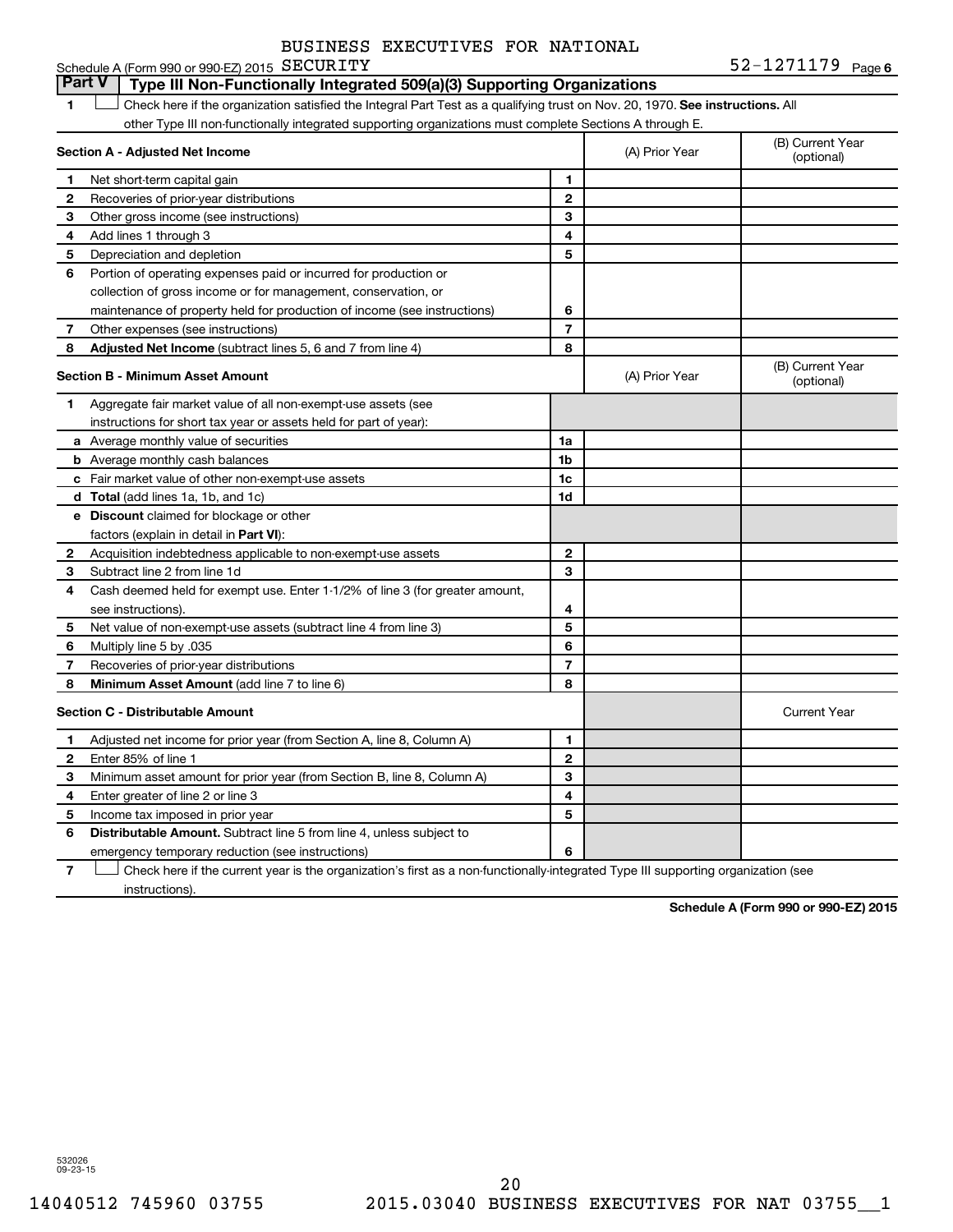| 52-1271179 Page 7<br>Schedule A (Form 990 or 990-EZ) 2015 SECURITY |                                                                                                                  |                                    |                                               |                                                  |  |  |
|--------------------------------------------------------------------|------------------------------------------------------------------------------------------------------------------|------------------------------------|-----------------------------------------------|--------------------------------------------------|--|--|
| <b>Part V</b>                                                      | Type III Non-Functionally Integrated 509(a)(3) Supporting Organizations (continued)                              |                                    |                                               |                                                  |  |  |
|                                                                    | <b>Section D - Distributions</b>                                                                                 |                                    |                                               | <b>Current Year</b>                              |  |  |
| 1                                                                  | Amounts paid to supported organizations to accomplish exempt purposes                                            |                                    |                                               |                                                  |  |  |
| 2                                                                  | Amounts paid to perform activity that directly furthers exempt purposes of supported                             |                                    |                                               |                                                  |  |  |
|                                                                    | organizations, in excess of income from activity                                                                 |                                    |                                               |                                                  |  |  |
| 3                                                                  | Administrative expenses paid to accomplish exempt purposes of supported organizations                            |                                    |                                               |                                                  |  |  |
| 4                                                                  | Amounts paid to acquire exempt-use assets                                                                        |                                    |                                               |                                                  |  |  |
| 5                                                                  | Qualified set-aside amounts (prior IRS approval required)                                                        |                                    |                                               |                                                  |  |  |
| 6                                                                  | Other distributions (describe in Part VI). See instructions.                                                     |                                    |                                               |                                                  |  |  |
| 7                                                                  | Total annual distributions. Add lines 1 through 6.                                                               |                                    |                                               |                                                  |  |  |
| 8                                                                  | Distributions to attentive supported organizations to which the organization is responsive                       |                                    |                                               |                                                  |  |  |
|                                                                    | (provide details in Part VI). See instructions.                                                                  |                                    |                                               |                                                  |  |  |
| 9                                                                  | Distributable amount for 2015 from Section C, line 6                                                             |                                    |                                               |                                                  |  |  |
| 10                                                                 | Line 8 amount divided by Line 9 amount                                                                           |                                    |                                               |                                                  |  |  |
|                                                                    | Section E - Distribution Allocations (see instructions)                                                          | (i)<br><b>Excess Distributions</b> | (ii)<br><b>Underdistributions</b><br>Pre-2015 | (iii)<br><b>Distributable</b><br>Amount for 2015 |  |  |
| 1.                                                                 | Distributable amount for 2015 from Section C, line 6                                                             |                                    |                                               |                                                  |  |  |
| $\mathbf{2}$                                                       | Underdistributions, if any, for years prior to 2015                                                              |                                    |                                               |                                                  |  |  |
|                                                                    | (reasonable cause required-see instructions)                                                                     |                                    |                                               |                                                  |  |  |
| 3                                                                  | Excess distributions carryover, if any, to 2015:                                                                 |                                    |                                               |                                                  |  |  |
| a                                                                  |                                                                                                                  |                                    |                                               |                                                  |  |  |
| b                                                                  |                                                                                                                  |                                    |                                               |                                                  |  |  |
| с                                                                  |                                                                                                                  |                                    |                                               |                                                  |  |  |
|                                                                    | d From 2013                                                                                                      |                                    |                                               |                                                  |  |  |
|                                                                    | e From 2014                                                                                                      |                                    |                                               |                                                  |  |  |
|                                                                    | f Total of lines 3a through e                                                                                    |                                    |                                               |                                                  |  |  |
|                                                                    | g Applied to underdistributions of prior years                                                                   |                                    |                                               |                                                  |  |  |
|                                                                    | <b>h</b> Applied to 2015 distributable amount                                                                    |                                    |                                               |                                                  |  |  |
| i.                                                                 | Carryover from 2010 not applied (see instructions)                                                               |                                    |                                               |                                                  |  |  |
|                                                                    | Remainder. Subtract lines 3g, 3h, and 3i from 3f.                                                                |                                    |                                               |                                                  |  |  |
| 4                                                                  | Distributions for 2015 from Section D,                                                                           |                                    |                                               |                                                  |  |  |
|                                                                    | \$<br>$line 7$ :                                                                                                 |                                    |                                               |                                                  |  |  |
|                                                                    | a Applied to underdistributions of prior years                                                                   |                                    |                                               |                                                  |  |  |
|                                                                    | <b>b</b> Applied to 2015 distributable amount                                                                    |                                    |                                               |                                                  |  |  |
|                                                                    | <b>c</b> Remainder. Subtract lines 4a and 4b from 4.                                                             |                                    |                                               |                                                  |  |  |
| 5                                                                  | Remaining underdistributions for years prior to 2015, if<br>any. Subtract lines 3g and 4a from line 2 (if amount |                                    |                                               |                                                  |  |  |
|                                                                    | greater than zero, see instructions).                                                                            |                                    |                                               |                                                  |  |  |
| 6                                                                  | Remaining underdistributions for 2015. Subtract lines 3h                                                         |                                    |                                               |                                                  |  |  |
|                                                                    | and 4b from line 1 (if amount greater than zero, see                                                             |                                    |                                               |                                                  |  |  |
|                                                                    | instructions).                                                                                                   |                                    |                                               |                                                  |  |  |
| 7                                                                  | Excess distributions carryover to 2016. Add lines 3j                                                             |                                    |                                               |                                                  |  |  |
|                                                                    | and 4c.                                                                                                          |                                    |                                               |                                                  |  |  |
| 8                                                                  | Breakdown of line 7:                                                                                             |                                    |                                               |                                                  |  |  |
| a                                                                  |                                                                                                                  |                                    |                                               |                                                  |  |  |
| b                                                                  |                                                                                                                  |                                    |                                               |                                                  |  |  |
|                                                                    | c Excess from 2013                                                                                               |                                    |                                               |                                                  |  |  |
|                                                                    | d Excess from 2014                                                                                               |                                    |                                               |                                                  |  |  |
|                                                                    | e Excess from 2015                                                                                               |                                    |                                               |                                                  |  |  |
|                                                                    |                                                                                                                  |                                    |                                               |                                                  |  |  |

**Schedule A (Form 990 or 990-EZ) 2015**

532027 09-23-15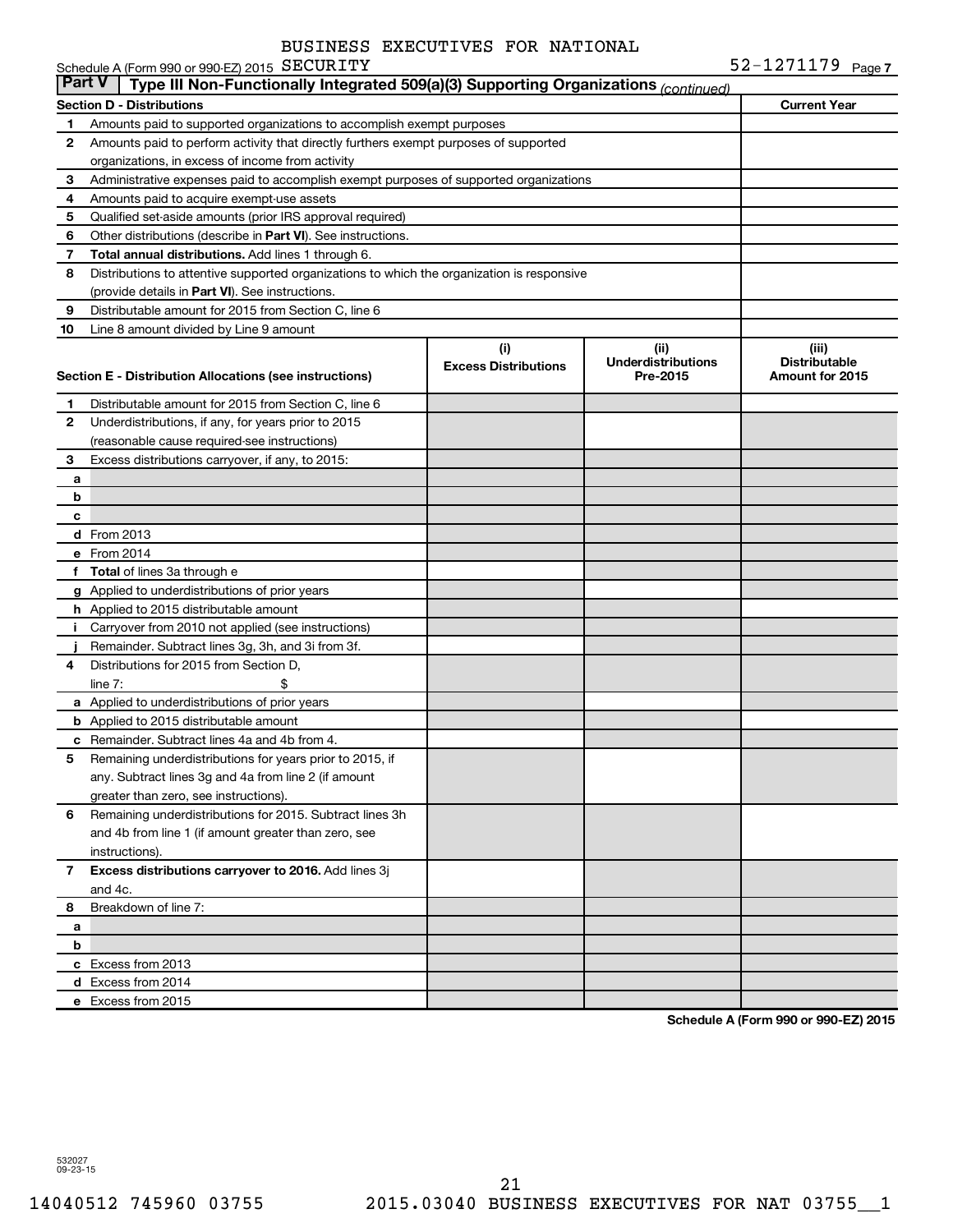| <b>Part VI</b>  | Schedule A (Form 990 or 990-EZ) 2015 SECURITY<br>Supplemental Information. Provide the explanations required by Part II, line 10; Part II, line 17a or 17b; Part III, line 12; |  |  | 52-1271179 Page 8                                                                                                                                                                                                                                                                               |
|-----------------|--------------------------------------------------------------------------------------------------------------------------------------------------------------------------------|--|--|-------------------------------------------------------------------------------------------------------------------------------------------------------------------------------------------------------------------------------------------------------------------------------------------------|
|                 | Section D, lines 5, 6, and 8; and Part V, Section E, lines 2, 5, and 6. Also complete this part for any additional information.<br>(See instructions.)                         |  |  | Part IV, Section A, lines 1, 2, 3b, 3c, 4b, 4c, 5a, 6, 9a, 9b, 9c, 11a, 11b, and 11c; Part IV, Section B, lines 1 and 2; Part IV, Section C,<br>line 1; Part IV, Section D, lines 2 and 3; Part IV, Section E, lines 1c, 2a, 2b, 3a and 3b; Part V, line 1; Part V, Section B, line 1e; Part V, |
|                 |                                                                                                                                                                                |  |  |                                                                                                                                                                                                                                                                                                 |
|                 |                                                                                                                                                                                |  |  |                                                                                                                                                                                                                                                                                                 |
|                 |                                                                                                                                                                                |  |  |                                                                                                                                                                                                                                                                                                 |
|                 |                                                                                                                                                                                |  |  |                                                                                                                                                                                                                                                                                                 |
|                 |                                                                                                                                                                                |  |  |                                                                                                                                                                                                                                                                                                 |
|                 |                                                                                                                                                                                |  |  |                                                                                                                                                                                                                                                                                                 |
|                 |                                                                                                                                                                                |  |  |                                                                                                                                                                                                                                                                                                 |
|                 |                                                                                                                                                                                |  |  |                                                                                                                                                                                                                                                                                                 |
|                 |                                                                                                                                                                                |  |  |                                                                                                                                                                                                                                                                                                 |
|                 |                                                                                                                                                                                |  |  |                                                                                                                                                                                                                                                                                                 |
|                 |                                                                                                                                                                                |  |  |                                                                                                                                                                                                                                                                                                 |
|                 |                                                                                                                                                                                |  |  |                                                                                                                                                                                                                                                                                                 |
|                 |                                                                                                                                                                                |  |  |                                                                                                                                                                                                                                                                                                 |
|                 |                                                                                                                                                                                |  |  |                                                                                                                                                                                                                                                                                                 |
|                 |                                                                                                                                                                                |  |  |                                                                                                                                                                                                                                                                                                 |
|                 |                                                                                                                                                                                |  |  |                                                                                                                                                                                                                                                                                                 |
|                 |                                                                                                                                                                                |  |  |                                                                                                                                                                                                                                                                                                 |
|                 |                                                                                                                                                                                |  |  |                                                                                                                                                                                                                                                                                                 |
|                 |                                                                                                                                                                                |  |  |                                                                                                                                                                                                                                                                                                 |
|                 |                                                                                                                                                                                |  |  |                                                                                                                                                                                                                                                                                                 |
|                 |                                                                                                                                                                                |  |  |                                                                                                                                                                                                                                                                                                 |
|                 |                                                                                                                                                                                |  |  |                                                                                                                                                                                                                                                                                                 |
|                 |                                                                                                                                                                                |  |  |                                                                                                                                                                                                                                                                                                 |
|                 |                                                                                                                                                                                |  |  |                                                                                                                                                                                                                                                                                                 |
|                 |                                                                                                                                                                                |  |  |                                                                                                                                                                                                                                                                                                 |
|                 |                                                                                                                                                                                |  |  |                                                                                                                                                                                                                                                                                                 |
|                 |                                                                                                                                                                                |  |  |                                                                                                                                                                                                                                                                                                 |
|                 |                                                                                                                                                                                |  |  |                                                                                                                                                                                                                                                                                                 |
|                 |                                                                                                                                                                                |  |  |                                                                                                                                                                                                                                                                                                 |
|                 |                                                                                                                                                                                |  |  |                                                                                                                                                                                                                                                                                                 |
|                 |                                                                                                                                                                                |  |  |                                                                                                                                                                                                                                                                                                 |
|                 |                                                                                                                                                                                |  |  |                                                                                                                                                                                                                                                                                                 |
|                 |                                                                                                                                                                                |  |  |                                                                                                                                                                                                                                                                                                 |
|                 |                                                                                                                                                                                |  |  |                                                                                                                                                                                                                                                                                                 |
| 532028 09-23-15 |                                                                                                                                                                                |  |  | Schedule A (Form 990 or 990-EZ) 2015                                                                                                                                                                                                                                                            |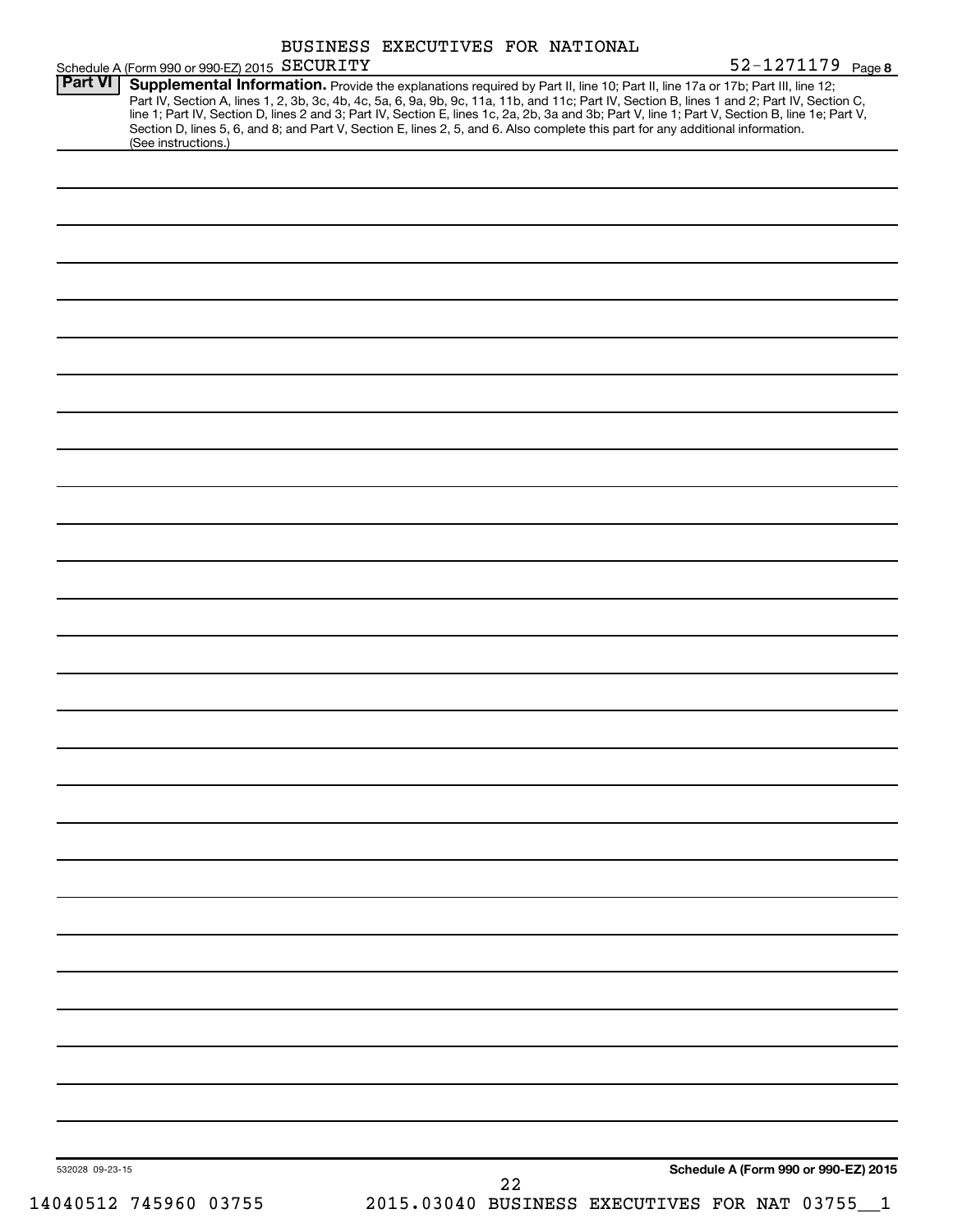\*\* PUBLIC DISCLOSURE COPY \*\*

## **Schedule B Schedule of Contributors**

**or 990-PF) | Attach to Form 990, Form 990-EZ, or Form 990-PF. | Information about Schedule B (Form 990, 990-EZ, or 990-PF) and** its instructions is at www.irs.gov/form990.

OMB No. 1545-0047

# **2015**

**Employer identification number** 

| Name of the organization |  |  |
|--------------------------|--|--|
|                          |  |  |

Department of the Treasury Internal Revenue Service

**(Form 990, 990-EZ,**

## BUSINESS EXECUTIVES FOR NATIONAL

SECURITY 52-1271179

|  | Organization type (check one): |
|--|--------------------------------|
|--|--------------------------------|

| Filers of:         | Section:                                                                  |
|--------------------|---------------------------------------------------------------------------|
| Form 990 or 990-EZ | $\boxed{\textbf{X}}$ 501(c)( 3) (enter number) organization               |
|                    | 4947(a)(1) nonexempt charitable trust not treated as a private foundation |
|                    | 527 political organization                                                |
| Form 990-PF        | 501(c)(3) exempt private foundation                                       |
|                    | 4947(a)(1) nonexempt charitable trust treated as a private foundation     |
|                    | 501(c)(3) taxable private foundation                                      |

Check if your organization is covered by the General Rule or a Special Rule.

**Note.**  Only a section 501(c)(7), (8), or (10) organization can check boxes for both the General Rule and a Special Rule. See instructions.

#### **General Rule**

**K** For an organization filing Form 990, 990-EZ, or 990-PF that received, during the year, contributions totaling \$5,000 or more (in money or property) from any one contributor. Complete Parts I and II. See instructions for determining a contributor's total contributions.

#### **Special Rules**

 $\Box$ 

any one contributor, during the year, total contributions of the greater of **(1)** \$5,000 or **(2)** 2% of the amount on (i) Form 990, Part VIII, line 1h, For an organization described in section 501(c)(3) filing Form 990 or 990-EZ that met the 33 1/3% support test of the regulations under sections 509(a)(1) and 170(b)(1)(A)(vi), that checked Schedule A (Form 990 or 990-EZ), Part II, line 13, 16a, or 16b, and that received from or (ii) Form 990-EZ, line 1. Complete Parts I and II.  $\Box$ 

year, total contributions of more than \$1,000 *exclusively* for religious, charitable, scientific, literary, or educational purposes, or for For an organization described in section 501(c)(7), (8), or (10) filing Form 990 or 990-EZ that received from any one contributor, during the the prevention of cruelty to children or animals. Complete Parts I, II, and III.  $\Box$ 

purpose. Do not complete any of the parts unless the General Rule applies to this organization because it received nonexclusively year, contributions exclusively for religious, charitable, etc., purposes, but no such contributions totaled more than \$1,000. If this box is checked, enter here the total contributions that were received during the year for an exclusively religious, charitable, etc., For an organization described in section 501(c)(7), (8), or (10) filing Form 990 or 990-EZ that received from any one contributor, during the religious, charitable, etc., contributions totaling \$5,000 or more during the year  $\ldots$  $\ldots$  $\ldots$  $\ldots$  $\ldots$  $\ldots$ 

**Caution.** An organization that is not covered by the General Rule and/or the Special Rules does not file Schedule B (Form 990, 990-EZ, or 990-PF),  **must** but it answer "No" on Part IV, line 2, of its Form 990; or check the box on line H of its Form 990-EZ or on its Form 990-PF, Part I, line 2, to certify that it does not meet the filing requirements of Schedule B (Form 990, 990-EZ, or 990-PF).

LHA For Paperwork Reduction Act Notice, see the Instructions for Form 990, 990-EZ, or 990-PF. Schedule B (Form 990, 990-EZ, or 990-PF) (2015)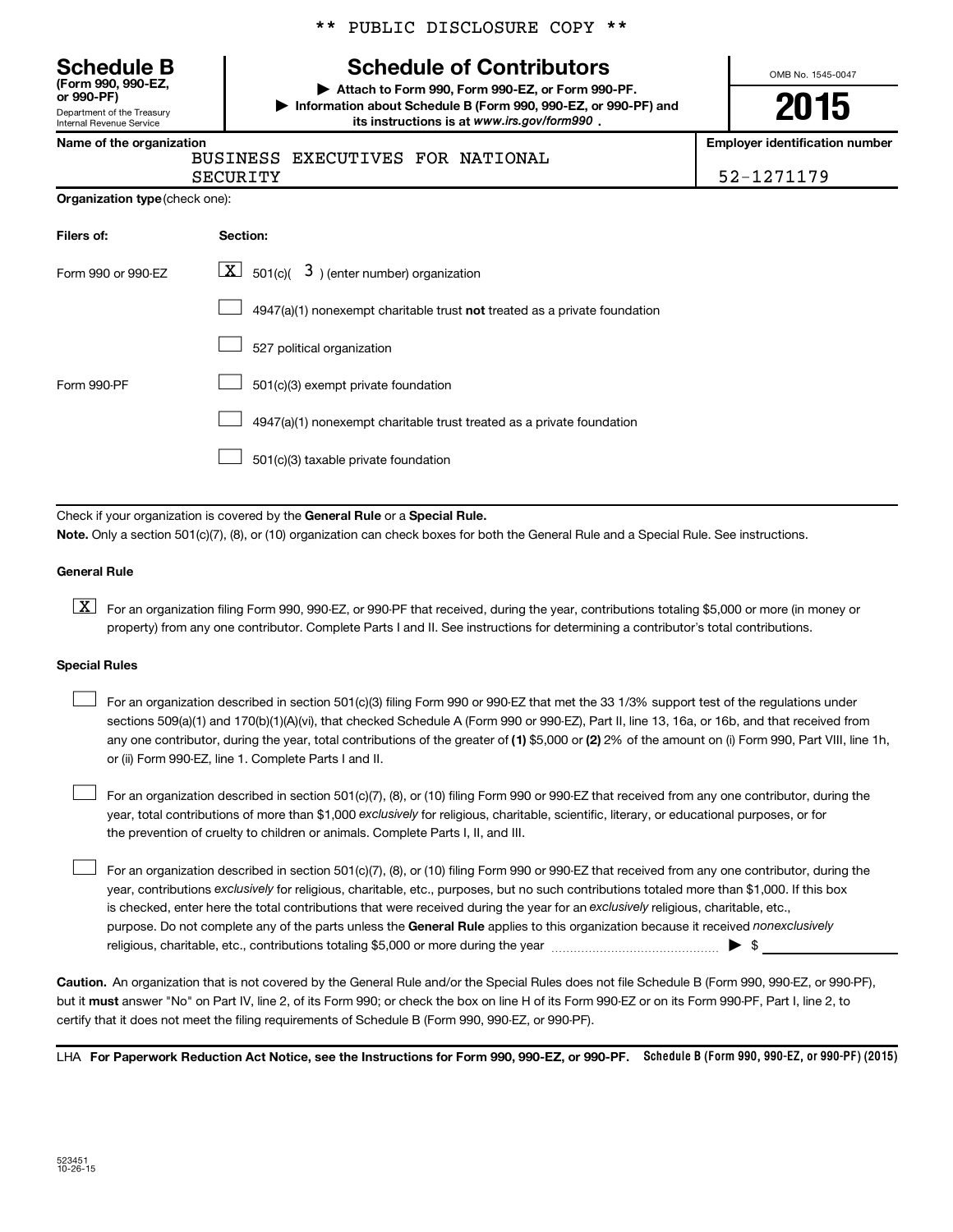#### Schedule B (Form 990, 990-EZ, or 990-PF) (2015)

**Name of organization Employer identification number** BUSINESS EXECUTIVES FOR NATIONAL SECURITY FOR THE SECURITY SECURITY SECURITY SECURITY

**Part I** Contributors (see instructions). Use duplicate copies of Part I if additional space is needed.

#### **(a) No. (b) Name, address, and ZIP + 4 (c) Total contributions (d) Type of contribution Person Payroll Noncash (a) No. (b) Name, address, and ZIP + 4 (c) Total contributions (d) Type of contribution Person Payroll Noncash (a) No. (b) Name, address, and ZIP + 4 (c) Total contributions (d) Type of contribution Person Payroll Noncash (a) No. (b) Name, address, and ZIP + 4 (c) Total contributions (d) Type of contribution Person Payroll Noncash (a) No. (b) Name, address, and ZIP + 4 (c) Total contributions (d) Type of contribution Person Payroll Noncash (a) No. (b) Name, address, and ZIP + 4 (c) Total contributions (d) Type of contribution Person Payroll Noncash** \$ (Complete Part II for noncash contributions.) \$ (Complete Part II for noncash contributions.) \$ (Complete Part II for noncash contributions.) \$ (Complete Part II for noncash contributions.) \$ (Complete Part II for noncash contributions.) \$ (Complete Part II for  $\boxed{\textbf{X}}$  $\Box$  $\Box$  $\overline{\mathbf{X}}$  $\Box$  $\Box$  $\Box$  $\Box$  $\Box$  $\Box$  $\Box$  $\Box$  $\Box$  $\Box$  $\Box$  $\Box$  $\Box$  $\Box$  $\begin{array}{|c|c|c|c|c|}\hline \ \text{1} & \text{Person} & \text{X} \ \hline \end{array}$ 150,000.  $2$  Person  $\overline{\text{X}}$ 125,000.

523452 10-26-15

**Schedule B (Form 990, 990-EZ, or 990-PF) (2015)**

noncash contributions.)

24

14040512 745960 03755 2015.03040 BUSINESS EXECUTIVES FOR NAT 03755\_\_1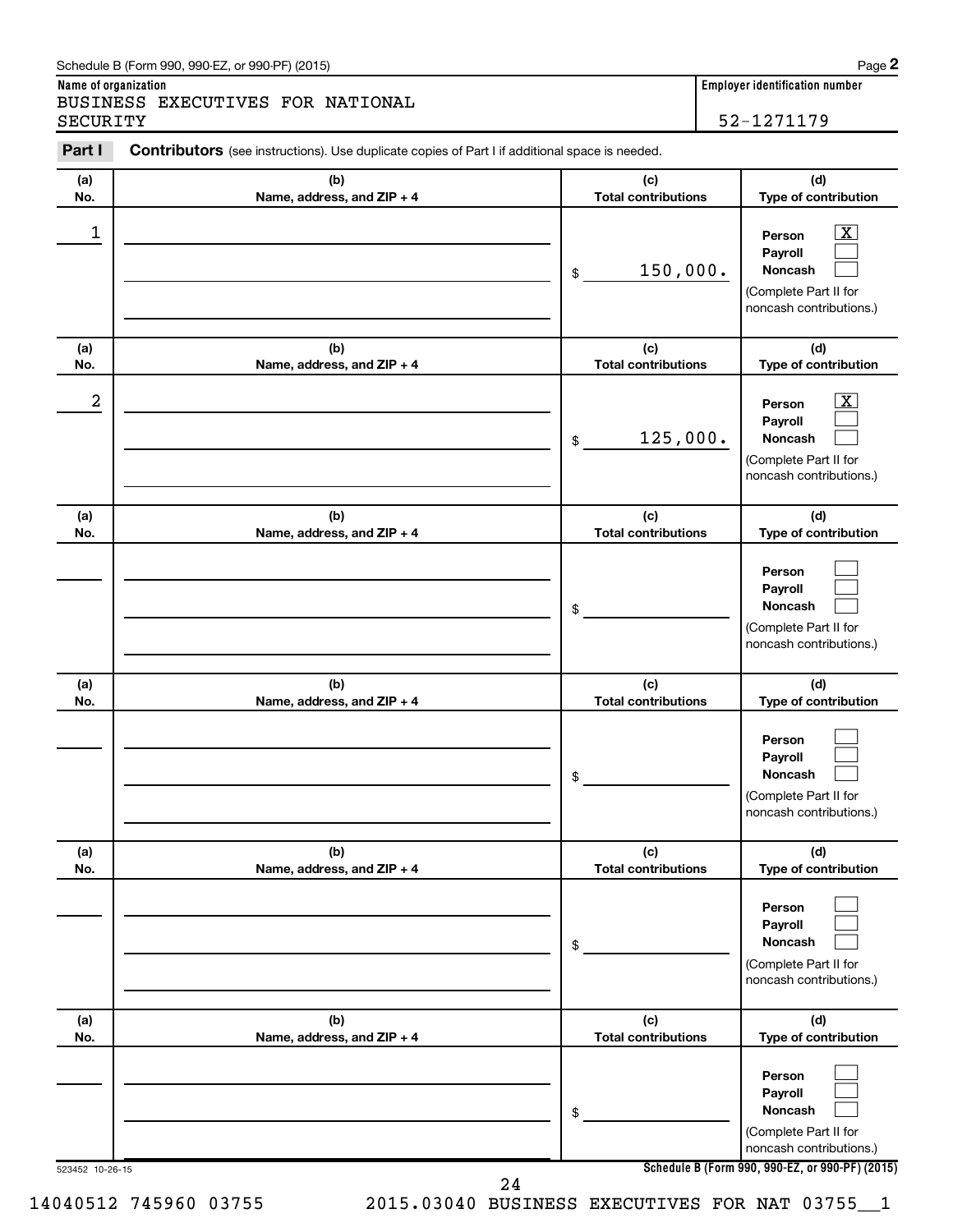| Page 3<br>Schedule B (Form 990, 990-EZ, or 990-PF) (2015)                                                             |                                                       |                                       |  |  |  |  |  |
|-----------------------------------------------------------------------------------------------------------------------|-------------------------------------------------------|---------------------------------------|--|--|--|--|--|
| Name of organization                                                                                                  |                                                       | <b>Employer identification number</b> |  |  |  |  |  |
| BUSINESS EXECUTIVES FOR NATIONAL                                                                                      |                                                       |                                       |  |  |  |  |  |
| SECURITY                                                                                                              | 52-1271179                                            |                                       |  |  |  |  |  |
| Part II<br><b>Noncash Property</b> (see instructions). Use duplicate copies of Part II if additional space is needed. |                                                       |                                       |  |  |  |  |  |
| (a)<br>No.<br>(b)<br>from<br>Description of noncash property given<br>Part I                                          | (c)<br><b>FMV</b> (or estimate)<br>(see instructions) | (d)<br>Date received                  |  |  |  |  |  |
|                                                                                                                       |                                                       |                                       |  |  |  |  |  |

|                              |                                              | \$                                             |                      |
|------------------------------|----------------------------------------------|------------------------------------------------|----------------------|
| (a)<br>No.<br>from<br>Part I | (b)<br>Description of noncash property given | (c)<br>FMV (or estimate)<br>(see instructions) | (d)<br>Date received |
|                              |                                              | \$                                             |                      |
| (a)<br>No.<br>from<br>Part I | (b)<br>Description of noncash property given | (c)<br>FMV (or estimate)<br>(see instructions) | (d)<br>Date received |
|                              |                                              | \$                                             |                      |
| (a)<br>No.<br>from<br>Part I | (b)<br>Description of noncash property given | (c)<br>FMV (or estimate)<br>(see instructions) | (d)<br>Date received |
|                              |                                              | \$                                             |                      |
| (a)<br>No.<br>from<br>Part I | (b)<br>Description of noncash property given | (c)<br>FMV (or estimate)<br>(see instructions) | (d)<br>Date received |
|                              |                                              | \$                                             |                      |
| (a)<br>No.<br>from<br>Part I | (b)<br>Description of noncash property given | (c)<br>FMV (or estimate)<br>(see instructions) | (d)<br>Date received |
|                              |                                              |                                                |                      |

#### 523453 10-26-15

**Schedule B (Form 990, 990-EZ, or 990-PF) (2015)**

25

14040512 745960 03755 2015.03040 BUSINESS EXECUTIVES FOR NAT 03755\_\_1

\$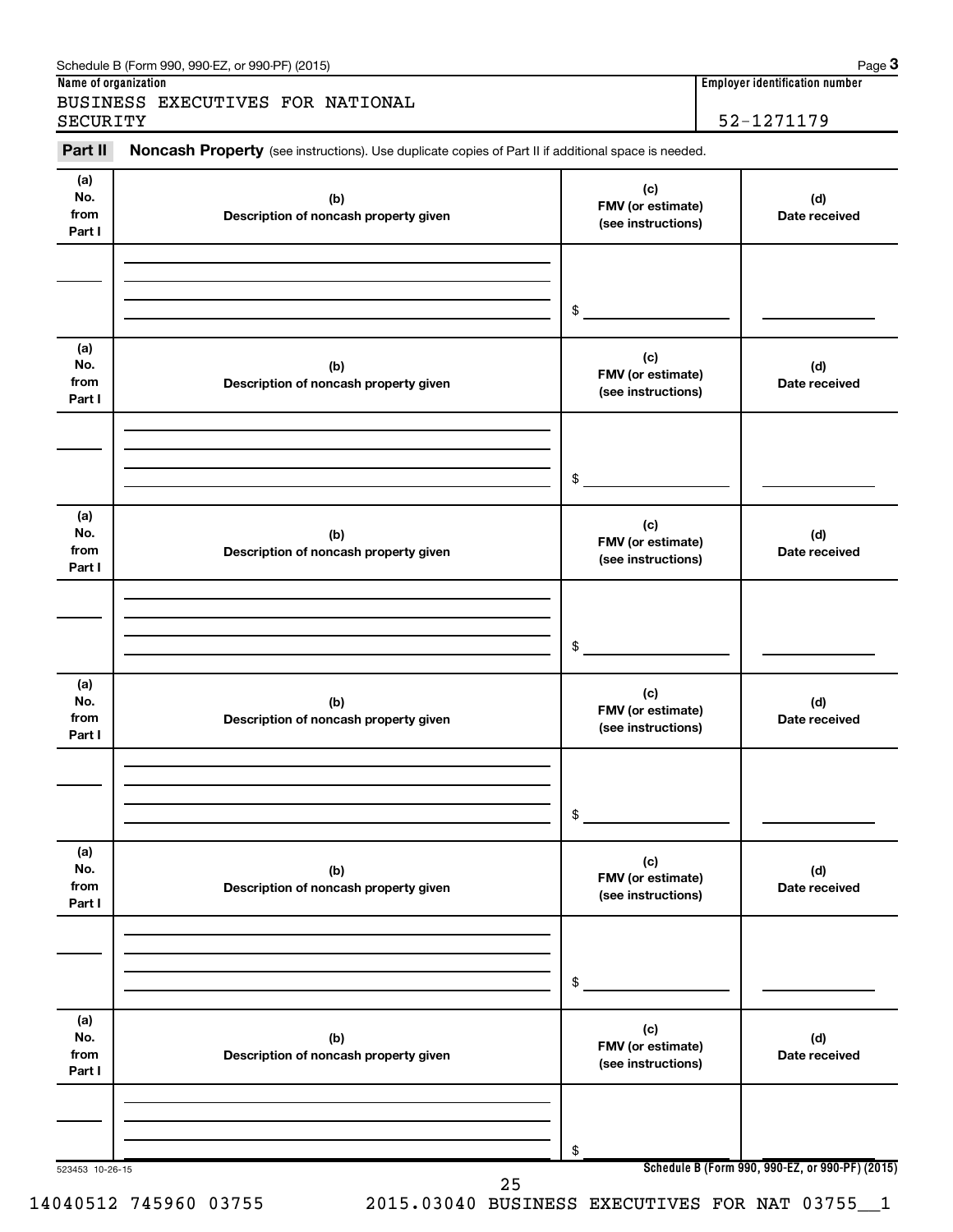|                             | BUSINESS EXECUTIVES FOR NATIONAL                                                                                                                                                                                                                                                |                      |                                          |                                                 |  |  |  |  |
|-----------------------------|---------------------------------------------------------------------------------------------------------------------------------------------------------------------------------------------------------------------------------------------------------------------------------|----------------------|------------------------------------------|-------------------------------------------------|--|--|--|--|
| <b>SECURITY</b><br>Part III | Exclusively religious, charitable, etc., contributions to organizations described in section 501(c)(7), (8), or (10) that total more than \$1,000 for                                                                                                                           |                      |                                          | 52-1271179                                      |  |  |  |  |
|                             | the year from any one contributor. Complete columns (a) through (e) and the following line entry. For organizations<br>completing Part III, enter the total of exclusively religious, charitable, etc., contributions of \$1,000 or less for the year. (Enter this info. once.) |                      |                                          | $\blacktriangleright$ \$                        |  |  |  |  |
|                             | Use duplicate copies of Part III if additional space is needed.                                                                                                                                                                                                                 |                      |                                          |                                                 |  |  |  |  |
| (a) No.<br>`from            | (b) Purpose of gift                                                                                                                                                                                                                                                             | (c) Use of gift      |                                          | (d) Description of how gift is held             |  |  |  |  |
| Part I                      |                                                                                                                                                                                                                                                                                 |                      |                                          |                                                 |  |  |  |  |
|                             |                                                                                                                                                                                                                                                                                 |                      |                                          |                                                 |  |  |  |  |
|                             |                                                                                                                                                                                                                                                                                 |                      |                                          |                                                 |  |  |  |  |
|                             |                                                                                                                                                                                                                                                                                 | (e) Transfer of gift |                                          |                                                 |  |  |  |  |
|                             | Transferee's name, address, and ZIP + 4                                                                                                                                                                                                                                         |                      | Relationship of transferor to transferee |                                                 |  |  |  |  |
|                             |                                                                                                                                                                                                                                                                                 |                      |                                          |                                                 |  |  |  |  |
|                             |                                                                                                                                                                                                                                                                                 |                      |                                          |                                                 |  |  |  |  |
|                             |                                                                                                                                                                                                                                                                                 |                      |                                          |                                                 |  |  |  |  |
| (a) No.<br>`from<br>Part I  | (b) Purpose of gift                                                                                                                                                                                                                                                             | (c) Use of gift      |                                          | (d) Description of how gift is held             |  |  |  |  |
|                             |                                                                                                                                                                                                                                                                                 |                      |                                          |                                                 |  |  |  |  |
|                             |                                                                                                                                                                                                                                                                                 |                      |                                          |                                                 |  |  |  |  |
|                             |                                                                                                                                                                                                                                                                                 |                      |                                          |                                                 |  |  |  |  |
|                             | (e) Transfer of gift                                                                                                                                                                                                                                                            |                      |                                          |                                                 |  |  |  |  |
|                             | Transferee's name, address, and ZIP + 4                                                                                                                                                                                                                                         |                      |                                          | Relationship of transferor to transferee        |  |  |  |  |
|                             |                                                                                                                                                                                                                                                                                 |                      |                                          |                                                 |  |  |  |  |
|                             |                                                                                                                                                                                                                                                                                 |                      |                                          |                                                 |  |  |  |  |
| (a) No.                     |                                                                                                                                                                                                                                                                                 |                      |                                          |                                                 |  |  |  |  |
| `from<br>Part I             | (b) Purpose of gift                                                                                                                                                                                                                                                             | (c) Use of gift      |                                          | (d) Description of how gift is held             |  |  |  |  |
|                             |                                                                                                                                                                                                                                                                                 |                      |                                          |                                                 |  |  |  |  |
|                             |                                                                                                                                                                                                                                                                                 |                      |                                          |                                                 |  |  |  |  |
|                             |                                                                                                                                                                                                                                                                                 |                      |                                          |                                                 |  |  |  |  |
|                             | (e) Transfer of gift                                                                                                                                                                                                                                                            |                      |                                          |                                                 |  |  |  |  |
|                             | Transferee's name, address, and ZIP + 4                                                                                                                                                                                                                                         |                      | Relationship of transferor to transferee |                                                 |  |  |  |  |
|                             |                                                                                                                                                                                                                                                                                 |                      |                                          |                                                 |  |  |  |  |
|                             |                                                                                                                                                                                                                                                                                 |                      |                                          |                                                 |  |  |  |  |
| (a) No.<br>from             | (b) Purpose of gift                                                                                                                                                                                                                                                             | (c) Use of gift      |                                          | (d) Description of how gift is held             |  |  |  |  |
| Part I                      |                                                                                                                                                                                                                                                                                 |                      |                                          |                                                 |  |  |  |  |
|                             |                                                                                                                                                                                                                                                                                 |                      |                                          |                                                 |  |  |  |  |
|                             |                                                                                                                                                                                                                                                                                 |                      |                                          |                                                 |  |  |  |  |
|                             | (e) Transfer of gift                                                                                                                                                                                                                                                            |                      |                                          |                                                 |  |  |  |  |
|                             | Transferee's name, address, and ZIP + 4                                                                                                                                                                                                                                         |                      |                                          | Relationship of transferor to transferee        |  |  |  |  |
|                             |                                                                                                                                                                                                                                                                                 |                      |                                          |                                                 |  |  |  |  |
|                             |                                                                                                                                                                                                                                                                                 |                      |                                          |                                                 |  |  |  |  |
|                             |                                                                                                                                                                                                                                                                                 |                      |                                          |                                                 |  |  |  |  |
| 523454 10-26-15             |                                                                                                                                                                                                                                                                                 | 26                   |                                          | Schedule B (Form 990, 990-EZ, or 990-PF) (2015) |  |  |  |  |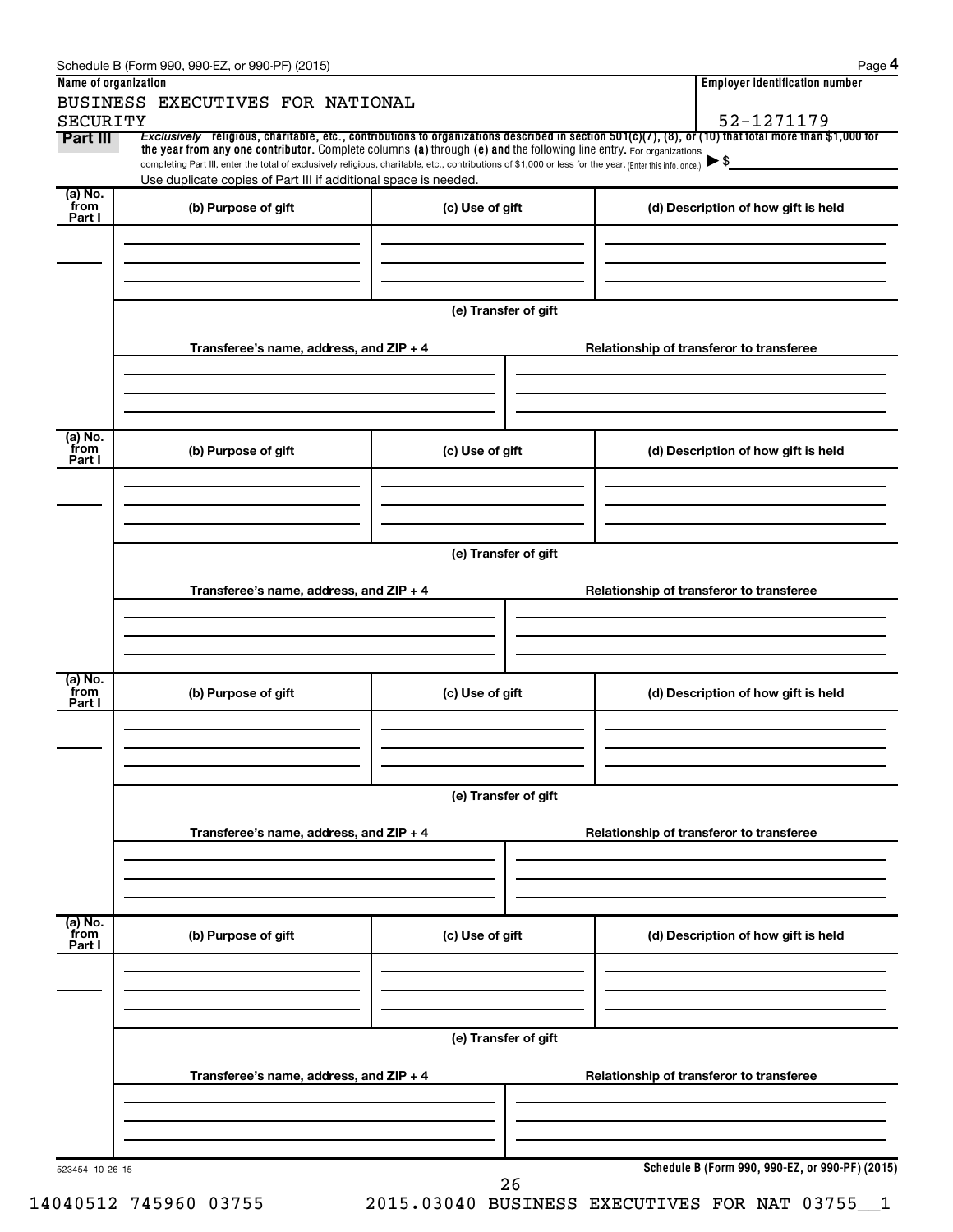|                                                                                                                                         |                                                                                                                                                                                                                                                                                                                                                                   |                          | OMB No. 1545-0047                                   |  |  |  |  |
|-----------------------------------------------------------------------------------------------------------------------------------------|-------------------------------------------------------------------------------------------------------------------------------------------------------------------------------------------------------------------------------------------------------------------------------------------------------------------------------------------------------------------|--------------------------|-----------------------------------------------------|--|--|--|--|
| <b>Supplemental Financial Statements</b><br><b>SCHEDULE D</b><br>Complete if the organization answered "Yes" on Form 990,<br>(Form 990) |                                                                                                                                                                                                                                                                                                                                                                   |                          |                                                     |  |  |  |  |
|                                                                                                                                         | Part IV, line 6, 7, 8, 9, 10, 11a, 11b, 11c, 11d, 11e, 11f, 12a, or 12b.<br>Attach to Form 990.<br>Department of the Treasury                                                                                                                                                                                                                                     |                          |                                                     |  |  |  |  |
|                                                                                                                                         | Information about Schedule D (Form 990) and its instructions is at www.irs.gov/form990.<br>Internal Revenue Service                                                                                                                                                                                                                                               |                          | <b>Inspection</b>                                   |  |  |  |  |
|                                                                                                                                         | BUSINESS EXECUTIVES FOR NATIONAL<br>Name of the organization<br><b>SECURITY</b>                                                                                                                                                                                                                                                                                   |                          | <b>Employer identification number</b><br>52-1271179 |  |  |  |  |
|                                                                                                                                         | Organizations Maintaining Donor Advised Funds or Other Similar Funds or Accounts. Complete if the<br>Part I                                                                                                                                                                                                                                                       |                          |                                                     |  |  |  |  |
|                                                                                                                                         | organization answered "Yes" on Form 990, Part IV, line 6.                                                                                                                                                                                                                                                                                                         |                          |                                                     |  |  |  |  |
|                                                                                                                                         | (a) Donor advised funds                                                                                                                                                                                                                                                                                                                                           |                          | (b) Funds and other accounts                        |  |  |  |  |
| 1<br>2                                                                                                                                  | Aggregate value of contributions to (during year)                                                                                                                                                                                                                                                                                                                 |                          |                                                     |  |  |  |  |
| З                                                                                                                                       |                                                                                                                                                                                                                                                                                                                                                                   |                          |                                                     |  |  |  |  |
| 4                                                                                                                                       |                                                                                                                                                                                                                                                                                                                                                                   |                          |                                                     |  |  |  |  |
| 5                                                                                                                                       | Did the organization inform all donors and donor advisors in writing that the assets held in donor advised funds                                                                                                                                                                                                                                                  |                          |                                                     |  |  |  |  |
|                                                                                                                                         |                                                                                                                                                                                                                                                                                                                                                                   |                          | Yes<br><b>No</b>                                    |  |  |  |  |
| 6                                                                                                                                       | Did the organization inform all grantees, donors, and donor advisors in writing that grant funds can be used only                                                                                                                                                                                                                                                 |                          |                                                     |  |  |  |  |
|                                                                                                                                         | for charitable purposes and not for the benefit of the donor or donor advisor, or for any other purpose conferring                                                                                                                                                                                                                                                |                          |                                                     |  |  |  |  |
|                                                                                                                                         | impermissible private benefit?<br>Part II                                                                                                                                                                                                                                                                                                                         |                          | Yes<br>No                                           |  |  |  |  |
| 1                                                                                                                                       | Conservation Easements. Complete if the organization answered "Yes" on Form 990, Part IV, line 7.<br>Purpose(s) of conservation easements held by the organization (check all that apply).                                                                                                                                                                        |                          |                                                     |  |  |  |  |
|                                                                                                                                         | Preservation of land for public use (e.g., recreation or education)<br>Preservation of a historically important land area                                                                                                                                                                                                                                         |                          |                                                     |  |  |  |  |
|                                                                                                                                         | Protection of natural habitat<br>Preservation of a certified historic structure                                                                                                                                                                                                                                                                                   |                          |                                                     |  |  |  |  |
|                                                                                                                                         | Preservation of open space                                                                                                                                                                                                                                                                                                                                        |                          |                                                     |  |  |  |  |
| 2                                                                                                                                       | Complete lines 2a through 2d if the organization held a qualified conservation contribution in the form of a conservation easement on the last                                                                                                                                                                                                                    |                          |                                                     |  |  |  |  |
|                                                                                                                                         | day of the tax year.                                                                                                                                                                                                                                                                                                                                              |                          | Held at the End of the Tax Year                     |  |  |  |  |
| a                                                                                                                                       |                                                                                                                                                                                                                                                                                                                                                                   | 2a                       |                                                     |  |  |  |  |
| b                                                                                                                                       | Total acreage restricted by conservation easements                                                                                                                                                                                                                                                                                                                | 2 <sub>b</sub>           |                                                     |  |  |  |  |
| с                                                                                                                                       | Number of conservation easements on a certified historic structure included in (a) manufacture included in (a)                                                                                                                                                                                                                                                    | 2c                       |                                                     |  |  |  |  |
|                                                                                                                                         | d Number of conservation easements included in (c) acquired after 8/17/06, and not on a historic structure                                                                                                                                                                                                                                                        |                          |                                                     |  |  |  |  |
| 3                                                                                                                                       | listed in the National Register [111] Marshall Register [11] Marshall Register [11] Marshall Register [11] Marshall Register [11] Marshall Register [11] Marshall Register [11] Marshall Register [11] Marshall Register [11]<br>Number of conservation easements modified, transferred, released, extinguished, or terminated by the organization during the tax | 2d                       |                                                     |  |  |  |  |
|                                                                                                                                         | $year \triangleright$                                                                                                                                                                                                                                                                                                                                             |                          |                                                     |  |  |  |  |
| 4                                                                                                                                       | Number of states where property subject to conservation easement is located $\blacktriangleright$                                                                                                                                                                                                                                                                 |                          |                                                     |  |  |  |  |
| 5                                                                                                                                       | Does the organization have a written policy regarding the periodic monitoring, inspection, handling of                                                                                                                                                                                                                                                            |                          |                                                     |  |  |  |  |
|                                                                                                                                         | violations, and enforcement of the conservation easements it holds?                                                                                                                                                                                                                                                                                               |                          | Yes<br><b>No</b>                                    |  |  |  |  |
| 6                                                                                                                                       | Staff and volunteer hours devoted to monitoring, inspecting, handling of violations, and enforcing conservation easements during the year                                                                                                                                                                                                                         |                          |                                                     |  |  |  |  |
|                                                                                                                                         |                                                                                                                                                                                                                                                                                                                                                                   |                          |                                                     |  |  |  |  |
| 7                                                                                                                                       | Amount of expenses incurred in monitoring, inspecting, handling of violations, and enforcing conservation easements during the year                                                                                                                                                                                                                               |                          |                                                     |  |  |  |  |
| 8                                                                                                                                       | $\blacktriangleright$ \$                                                                                                                                                                                                                                                                                                                                          |                          |                                                     |  |  |  |  |
|                                                                                                                                         | Does each conservation easement reported on line $2(d)$ above satisfy the requirements of section 170(h)(4)(B)(i)                                                                                                                                                                                                                                                 |                          | Yes<br><b>No</b>                                    |  |  |  |  |
| 9                                                                                                                                       | In Part XIII, describe how the organization reports conservation easements in its revenue and expense statement, and balance sheet, and                                                                                                                                                                                                                           |                          |                                                     |  |  |  |  |
|                                                                                                                                         | include, if applicable, the text of the footnote to the organization's financial statements that describes the organization's accounting for                                                                                                                                                                                                                      |                          |                                                     |  |  |  |  |
|                                                                                                                                         | conservation easements.                                                                                                                                                                                                                                                                                                                                           |                          |                                                     |  |  |  |  |
|                                                                                                                                         | Part III   Organizations Maintaining Collections of Art, Historical Treasures, or Other Similar Assets.                                                                                                                                                                                                                                                           |                          |                                                     |  |  |  |  |
|                                                                                                                                         | Complete if the organization answered "Yes" on Form 990, Part IV, line 8.                                                                                                                                                                                                                                                                                         |                          |                                                     |  |  |  |  |
|                                                                                                                                         | 1a If the organization elected, as permitted under SFAS 116 (ASC 958), not to report in its revenue statement and balance sheet works of art,                                                                                                                                                                                                                     |                          |                                                     |  |  |  |  |
|                                                                                                                                         | historical treasures, or other similar assets held for public exhibition, education, or research in furtherance of public service, provide, in Part XIII,<br>the text of the footnote to its financial statements that describes these items.                                                                                                                     |                          |                                                     |  |  |  |  |
|                                                                                                                                         | <b>b</b> If the organization elected, as permitted under SFAS 116 (ASC 958), to report in its revenue statement and balance sheet works of art, historical                                                                                                                                                                                                        |                          |                                                     |  |  |  |  |
|                                                                                                                                         | treasures, or other similar assets held for public exhibition, education, or research in furtherance of public service, provide the following amounts                                                                                                                                                                                                             |                          |                                                     |  |  |  |  |
|                                                                                                                                         | relating to these items:                                                                                                                                                                                                                                                                                                                                          |                          |                                                     |  |  |  |  |
|                                                                                                                                         |                                                                                                                                                                                                                                                                                                                                                                   | - \$                     |                                                     |  |  |  |  |
|                                                                                                                                         |                                                                                                                                                                                                                                                                                                                                                                   | $\blacktriangleright$ \$ |                                                     |  |  |  |  |
| 2                                                                                                                                       | If the organization received or held works of art, historical treasures, or other similar assets for financial gain, provide                                                                                                                                                                                                                                      |                          |                                                     |  |  |  |  |
|                                                                                                                                         | the following amounts required to be reported under SFAS 116 (ASC 958) relating to these items:                                                                                                                                                                                                                                                                   |                          |                                                     |  |  |  |  |
| а                                                                                                                                       |                                                                                                                                                                                                                                                                                                                                                                   | - \$<br>▶                |                                                     |  |  |  |  |
|                                                                                                                                         | LHA For Paperwork Reduction Act Notice, see the Instructions for Form 990.                                                                                                                                                                                                                                                                                        | $\blacktriangleright$ s  | Schedule D (Form 990) 2015                          |  |  |  |  |
| 532051                                                                                                                                  |                                                                                                                                                                                                                                                                                                                                                                   |                          |                                                     |  |  |  |  |
| 11-02-15                                                                                                                                | 27                                                                                                                                                                                                                                                                                                                                                                |                          |                                                     |  |  |  |  |

|  |  |  | 14040512 745960 0375 |  |  |  |  |
|--|--|--|----------------------|--|--|--|--|
|  |  |  |                      |  |  |  |  |

 $15$  2015.03040 BUSINESS EXECUTIVES FOR NAT 03755 $\_\_1$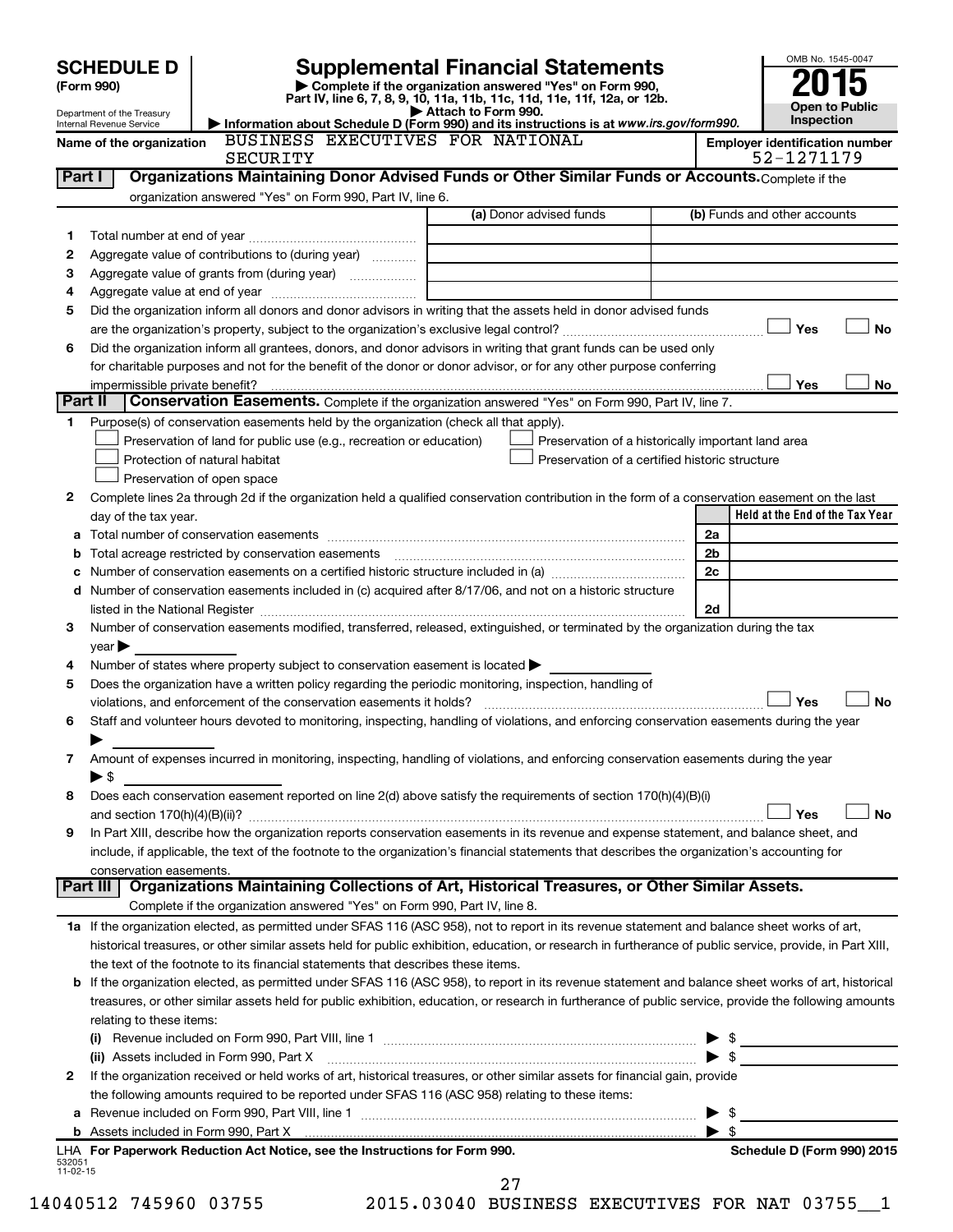| BUSINESS EXECUTIVES FOR NATIONAL |  |
|----------------------------------|--|
|                                  |  |

|               | SECURITY<br>Schedule D (Form 990) 2015                                                                                                                                                                                         |                    |                |                   |                                                                                                                                                                                                                               |                      |                     | 52-1271179 Page 2 |
|---------------|--------------------------------------------------------------------------------------------------------------------------------------------------------------------------------------------------------------------------------|--------------------|----------------|-------------------|-------------------------------------------------------------------------------------------------------------------------------------------------------------------------------------------------------------------------------|----------------------|---------------------|-------------------|
|               | Part III   Organizations Maintaining Collections of Art, Historical Treasures, or Other Similar Assets (continued)                                                                                                             |                    |                |                   |                                                                                                                                                                                                                               |                      |                     |                   |
| 3             | Using the organization's acquisition, accession, and other records, check any of the following that are a significant use of its collection items                                                                              |                    |                |                   |                                                                                                                                                                                                                               |                      |                     |                   |
|               | (check all that apply):                                                                                                                                                                                                        |                    |                |                   |                                                                                                                                                                                                                               |                      |                     |                   |
| a             | Public exhibition                                                                                                                                                                                                              | d                  |                |                   | Loan or exchange programs                                                                                                                                                                                                     |                      |                     |                   |
| b             | Scholarly research                                                                                                                                                                                                             | е                  |                |                   | Other and the contract of the contract of the contract of the contract of the contract of the contract of the contract of the contract of the contract of the contract of the contract of the contract of the contract of the |                      |                     |                   |
| c             | Preservation for future generations                                                                                                                                                                                            |                    |                |                   |                                                                                                                                                                                                                               |                      |                     |                   |
| 4             | Provide a description of the organization's collections and explain how they further the organization's exempt purpose in Part XIII.                                                                                           |                    |                |                   |                                                                                                                                                                                                                               |                      |                     |                   |
| 5             | During the year, did the organization solicit or receive donations of art, historical treasures, or other similar assets                                                                                                       |                    |                |                   |                                                                                                                                                                                                                               |                      |                     |                   |
|               |                                                                                                                                                                                                                                |                    |                |                   |                                                                                                                                                                                                                               |                      | Yes                 | No                |
|               | Part IV<br>Escrow and Custodial Arrangements. Complete if the organization answered "Yes" on Form 990, Part IV, line 9, or                                                                                                     |                    |                |                   |                                                                                                                                                                                                                               |                      |                     |                   |
|               | reported an amount on Form 990, Part X, line 21.                                                                                                                                                                               |                    |                |                   |                                                                                                                                                                                                                               |                      |                     |                   |
|               | 1a Is the organization an agent, trustee, custodian or other intermediary for contributions or other assets not included                                                                                                       |                    |                |                   |                                                                                                                                                                                                                               |                      |                     |                   |
|               |                                                                                                                                                                                                                                |                    |                |                   |                                                                                                                                                                                                                               |                      | Yes                 | <b>No</b>         |
|               | b If "Yes," explain the arrangement in Part XIII and complete the following table:                                                                                                                                             |                    |                |                   |                                                                                                                                                                                                                               |                      |                     |                   |
|               |                                                                                                                                                                                                                                |                    |                |                   |                                                                                                                                                                                                                               |                      | Amount              |                   |
|               | c Beginning balance measurements and the contract of the contract of the contract of the contract of the contract of the contract of the contract of the contract of the contract of the contract of the contract of the contr |                    |                |                   |                                                                                                                                                                                                                               | 1c                   |                     |                   |
|               |                                                                                                                                                                                                                                |                    |                |                   |                                                                                                                                                                                                                               | 1d                   |                     |                   |
|               | e Distributions during the year manufactured and contain an account of the year manufactured and the year manufactured and the year manufactured and the year manufactured and the year manufactured and the year manufactured |                    |                |                   |                                                                                                                                                                                                                               | 1e                   |                     |                   |
|               | Ending balance with a construction of the construction of the construction of the construction of the construction of the construction of the construction of the construction of the construction of the construction of the  |                    |                |                   |                                                                                                                                                                                                                               | 1f                   |                     |                   |
|               | 2a Did the organization include an amount on Form 990, Part X, line 21, for escrow or custodial account liability?                                                                                                             |                    |                |                   |                                                                                                                                                                                                                               |                      | Yes                 | No                |
| <b>Part V</b> | <b>b</b> If "Yes," explain the arrangement in Part XIII. Check here if the explanation has been provided on Part XIII<br>Endowment Funds. Complete if the organization answered "Yes" on Form 990, Part IV, line 10.           |                    |                |                   |                                                                                                                                                                                                                               |                      |                     |                   |
|               |                                                                                                                                                                                                                                | (a) Current year   | (b) Prior year |                   | (c) Two years back                                                                                                                                                                                                            | (d) Three years back | (e) Four years back |                   |
|               | 1a Beginning of year balance                                                                                                                                                                                                   |                    |                |                   |                                                                                                                                                                                                                               |                      |                     |                   |
|               |                                                                                                                                                                                                                                |                    |                |                   |                                                                                                                                                                                                                               |                      |                     |                   |
| с             | Net investment earnings, gains, and losses                                                                                                                                                                                     |                    |                |                   |                                                                                                                                                                                                                               |                      |                     |                   |
|               |                                                                                                                                                                                                                                |                    |                |                   |                                                                                                                                                                                                                               |                      |                     |                   |
|               | <b>e</b> Other expenditures for facilities                                                                                                                                                                                     |                    |                |                   |                                                                                                                                                                                                                               |                      |                     |                   |
|               | and programs                                                                                                                                                                                                                   |                    |                |                   |                                                                                                                                                                                                                               |                      |                     |                   |
| f.            |                                                                                                                                                                                                                                |                    |                |                   |                                                                                                                                                                                                                               |                      |                     |                   |
| g             |                                                                                                                                                                                                                                |                    |                |                   |                                                                                                                                                                                                                               |                      |                     |                   |
| 2             | Provide the estimated percentage of the current year end balance (line 1g, column (a)) held as:                                                                                                                                |                    |                |                   |                                                                                                                                                                                                                               |                      |                     |                   |
| а             | Board designated or quasi-endowment                                                                                                                                                                                            |                    | %              |                   |                                                                                                                                                                                                                               |                      |                     |                   |
| b             | Permanent endowment                                                                                                                                                                                                            | %                  |                |                   |                                                                                                                                                                                                                               |                      |                     |                   |
| c             | Temporarily restricted endowment                                                                                                                                                                                               | %                  |                |                   |                                                                                                                                                                                                                               |                      |                     |                   |
|               | The percentages on lines 2a, 2b, and 2c should equal 100%.                                                                                                                                                                     |                    |                |                   |                                                                                                                                                                                                                               |                      |                     |                   |
|               | 3a Are there endowment funds not in the possession of the organization that are held and administered for the organization                                                                                                     |                    |                |                   |                                                                                                                                                                                                                               |                      |                     |                   |
|               | by:                                                                                                                                                                                                                            |                    |                |                   |                                                                                                                                                                                                                               |                      |                     | Yes<br>No         |
|               | (i)                                                                                                                                                                                                                            |                    |                |                   |                                                                                                                                                                                                                               |                      | 3a(i)               |                   |
|               |                                                                                                                                                                                                                                |                    |                |                   |                                                                                                                                                                                                                               |                      | 3a(ii)              |                   |
|               |                                                                                                                                                                                                                                |                    |                |                   |                                                                                                                                                                                                                               |                      | 3b                  |                   |
| 4             | Describe in Part XIII the intended uses of the organization's endowment funds.                                                                                                                                                 |                    |                |                   |                                                                                                                                                                                                                               |                      |                     |                   |
|               | Part VI   Land, Buildings, and Equipment.                                                                                                                                                                                      |                    |                |                   |                                                                                                                                                                                                                               |                      |                     |                   |
|               | Complete if the organization answered "Yes" on Form 990, Part IV, line 11a. See Form 990, Part X, line 10.                                                                                                                     |                    |                |                   |                                                                                                                                                                                                                               |                      |                     |                   |
|               | Description of property                                                                                                                                                                                                        | (a) Cost or other  |                | (b) Cost or other |                                                                                                                                                                                                                               | (c) Accumulated      | (d) Book value      |                   |
|               |                                                                                                                                                                                                                                | basis (investment) |                | basis (other)     |                                                                                                                                                                                                                               | depreciation         |                     |                   |
|               |                                                                                                                                                                                                                                |                    |                |                   |                                                                                                                                                                                                                               |                      |                     |                   |
|               |                                                                                                                                                                                                                                |                    |                |                   |                                                                                                                                                                                                                               |                      |                     |                   |
|               |                                                                                                                                                                                                                                |                    |                |                   | 37,879.                                                                                                                                                                                                                       | 22,977.              |                     | 14,902.           |
|               |                                                                                                                                                                                                                                |                    |                |                   | 117,572.                                                                                                                                                                                                                      | 115,094.             |                     | 2,478.            |
|               |                                                                                                                                                                                                                                |                    |                |                   | 103, 243.                                                                                                                                                                                                                     | 100, 444.            |                     | 2,799.            |
|               | Total. Add lines 1a through 1e. (Column (d) must equal Form 990, Part X, column (B), line 10c.)                                                                                                                                |                    |                |                   |                                                                                                                                                                                                                               |                      |                     | 20, 179.          |

**Schedule D (Form 990) 2015**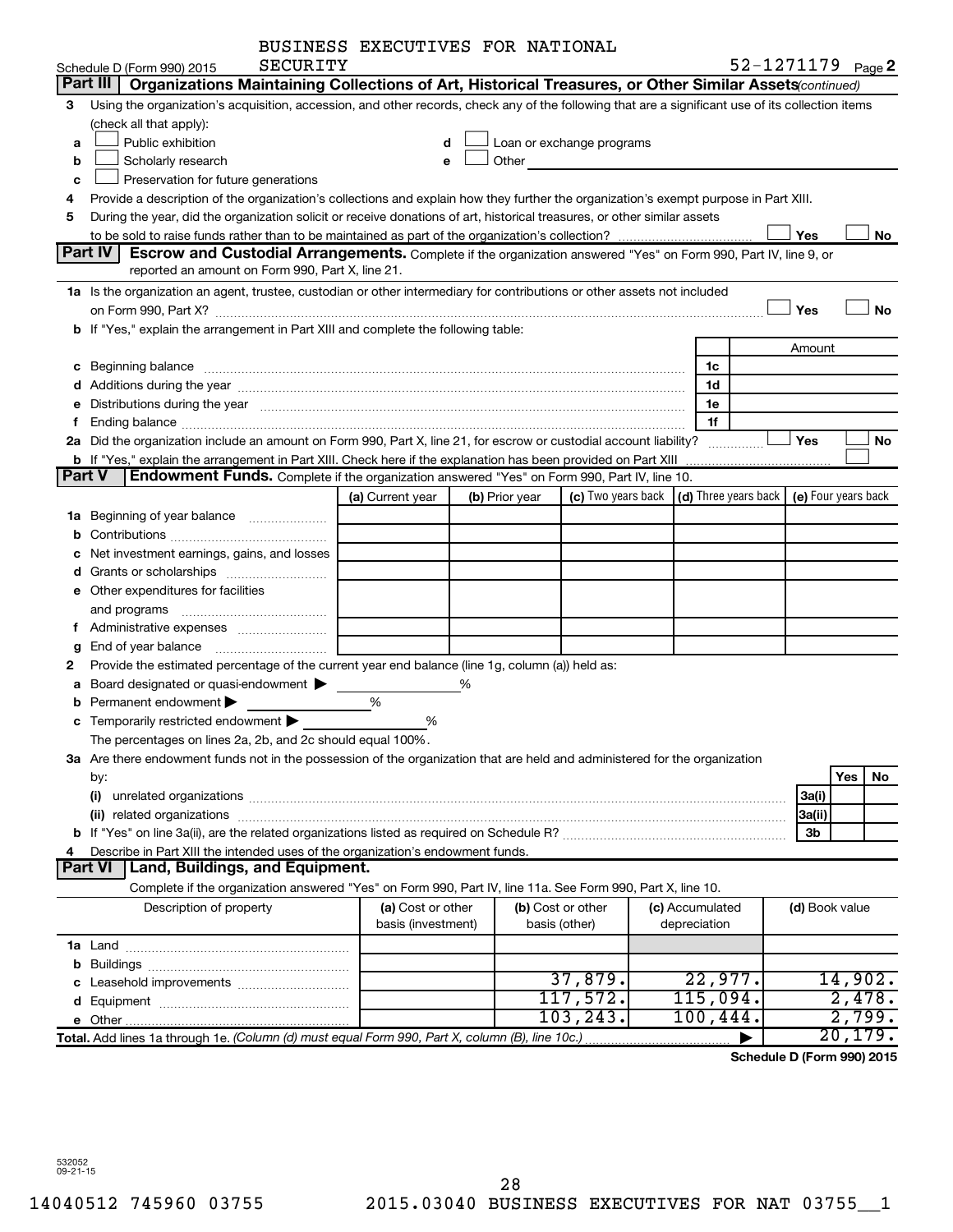| BUSINESS EXECUTIVES FOR NATIONAL |  |
|----------------------------------|--|
|                                  |  |

| Schedule D (Form 990) 2015                                                                                                                        |                 |                | 52-1271179<br>Page                                        |
|---------------------------------------------------------------------------------------------------------------------------------------------------|-----------------|----------------|-----------------------------------------------------------|
| Part VII Investments - Other Securities.                                                                                                          |                 |                |                                                           |
| Complete if the organization answered "Yes" on Form 990, Part IV, line 11b. See Form 990, Part X, line 12.                                        |                 |                |                                                           |
| (a) Description of security or category (including name of security)                                                                              | (b) Book value  |                | (c) Method of valuation: Cost or end-of-year market value |
| (1) Financial derivatives                                                                                                                         |                 |                |                                                           |
|                                                                                                                                                   |                 |                |                                                           |
| (3) Other                                                                                                                                         |                 |                |                                                           |
| (A)                                                                                                                                               |                 |                |                                                           |
| (B)                                                                                                                                               |                 |                |                                                           |
| (C)                                                                                                                                               |                 |                |                                                           |
| (D)                                                                                                                                               |                 |                |                                                           |
| (E)                                                                                                                                               |                 |                |                                                           |
| (F)                                                                                                                                               |                 |                |                                                           |
| (G)                                                                                                                                               |                 |                |                                                           |
| (H)                                                                                                                                               |                 |                |                                                           |
| Total. (Col. (b) must equal Form 990, Part X, col. (B) line 12.) $\blacktriangleright$                                                            |                 |                |                                                           |
| Part VIII Investments - Program Related.                                                                                                          |                 |                |                                                           |
| Complete if the organization answered "Yes" on Form 990, Part IV, line 11c. See Form 990, Part X, line 13.<br>(a) Description of investment       | (b) Book value  |                | (c) Method of valuation: Cost or end-of-year market value |
|                                                                                                                                                   |                 |                |                                                           |
| (1)                                                                                                                                               |                 |                |                                                           |
| (2)                                                                                                                                               |                 |                |                                                           |
| (3)                                                                                                                                               |                 |                |                                                           |
| (4)                                                                                                                                               |                 |                |                                                           |
| (5)                                                                                                                                               |                 |                |                                                           |
| (6)                                                                                                                                               |                 |                |                                                           |
| (7)                                                                                                                                               |                 |                |                                                           |
| (8)                                                                                                                                               |                 |                |                                                           |
| (9)<br>Total. (Col. (b) must equal Form 990, Part X, col. (B) line $13.$ )                                                                        |                 |                |                                                           |
|                                                                                                                                                   |                 |                |                                                           |
|                                                                                                                                                   |                 |                |                                                           |
| Part IX<br><b>Other Assets.</b>                                                                                                                   |                 |                |                                                           |
| Complete if the organization answered "Yes" on Form 990, Part IV, line 11d. See Form 990, Part X, line 15.                                        |                 |                |                                                           |
|                                                                                                                                                   | (a) Description |                | (b) Book value                                            |
| (1)                                                                                                                                               |                 |                |                                                           |
| (2)                                                                                                                                               |                 |                |                                                           |
| (3)                                                                                                                                               |                 |                |                                                           |
| (4)                                                                                                                                               |                 |                |                                                           |
| (5)                                                                                                                                               |                 |                |                                                           |
| (6)                                                                                                                                               |                 |                |                                                           |
| (7)                                                                                                                                               |                 |                |                                                           |
| (8)                                                                                                                                               |                 |                |                                                           |
| (9)                                                                                                                                               |                 |                |                                                           |
| <b>Other Liabilities.</b><br>Part X                                                                                                               |                 |                |                                                           |
|                                                                                                                                                   |                 |                |                                                           |
| Complete if the organization answered "Yes" on Form 990, Part IV, line 11e or 11f. See Form 990, Part X, line 25.<br>(a) Description of liability |                 | (b) Book value |                                                           |
| (1)                                                                                                                                               |                 |                |                                                           |
| Federal income taxes<br>DEFERRED RENT ABATEMENT<br>(2)                                                                                            |                 | 265,517.       |                                                           |
|                                                                                                                                                   |                 |                |                                                           |
| (3)                                                                                                                                               |                 |                |                                                           |
| (4)                                                                                                                                               |                 |                |                                                           |
| Total. (Column (b) must equal Form 990, Part X, col. (B) line 15.)<br>1.<br>(5)                                                                   |                 |                |                                                           |
| (6)<br>(7)                                                                                                                                        |                 |                |                                                           |
| (8)                                                                                                                                               |                 |                |                                                           |
| (9)                                                                                                                                               |                 |                |                                                           |
| Total. (Column (b) must equal Form 990, Part X, col. (B) line 25.)                                                                                |                 | 265,517.       |                                                           |

**Schedule D (Form 990) 2015**

532053 09-21-15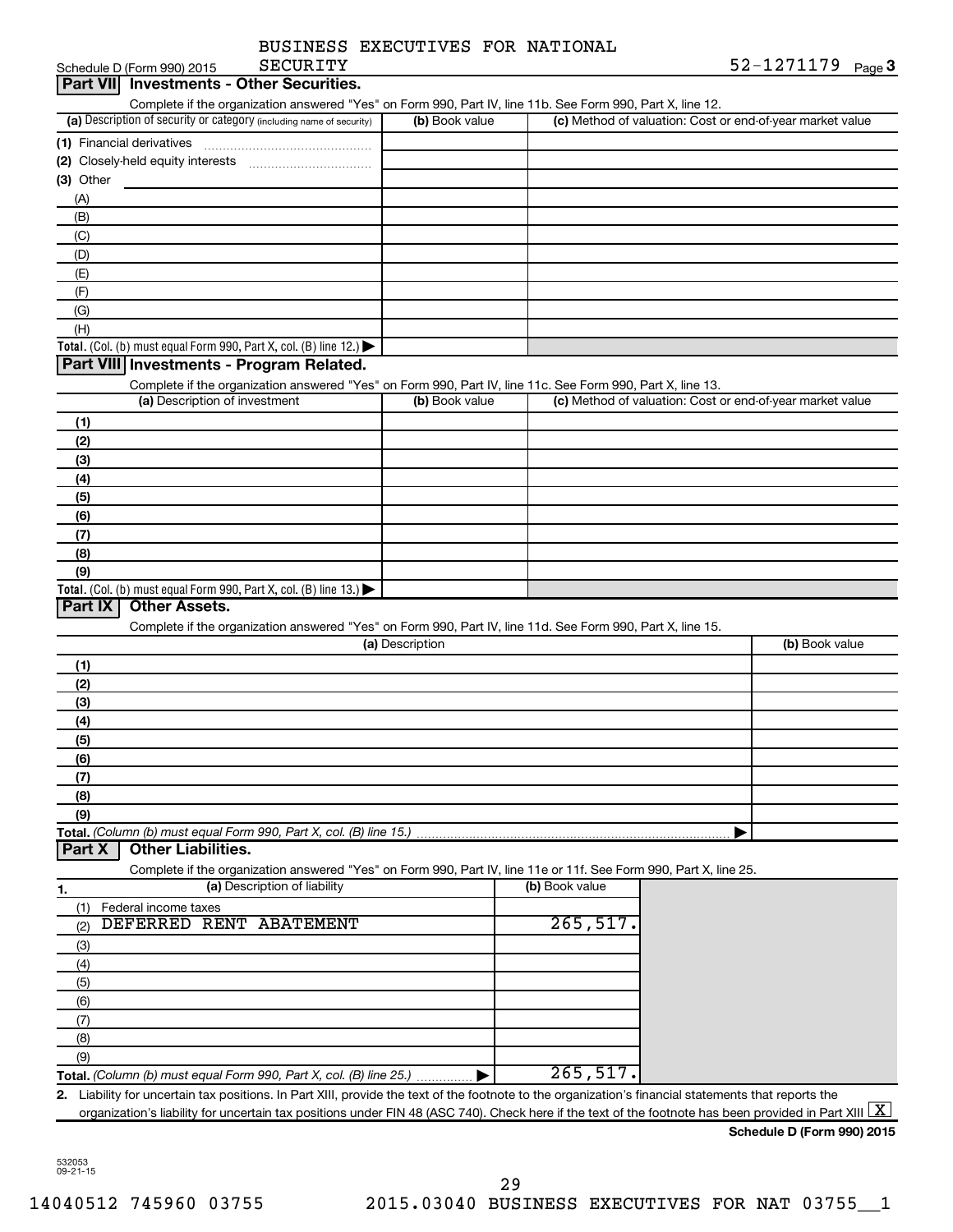|    | <b>SECURITY</b><br>Schedule D (Form 990) 2015                                                                         |                |             |                | $52 - 1271179$ Page 4 |
|----|-----------------------------------------------------------------------------------------------------------------------|----------------|-------------|----------------|-----------------------|
|    | Reconciliation of Revenue per Audited Financial Statements With Revenue per Return.<br>Part XI                        |                |             |                |                       |
|    | Complete if the organization answered "Yes" on Form 990, Part IV, line 12a.                                           |                |             |                |                       |
| 1  | Total revenue, gains, and other support per audited financial statements                                              |                |             | $\blacksquare$ | 6,470,688.            |
| 2  | Amounts included on line 1 but not on Form 990, Part VIII, line 12:                                                   |                |             |                |                       |
| a  |                                                                                                                       | 2a             | $-273,380.$ |                |                       |
| b  |                                                                                                                       | 2 <sub>b</sub> |             |                |                       |
|    |                                                                                                                       | 2c             |             |                |                       |
| d  |                                                                                                                       | 2d             | 337,239.    |                |                       |
| е  | Add lines 2a through 2d                                                                                               |                |             | 2е             | 63,859.               |
| 3  |                                                                                                                       |                |             | 3              | 6,406,829.            |
| 4  | Amounts included on Form 990, Part VIII, line 12, but not on line 1:                                                  |                |             |                |                       |
| a  | Investment expenses not included on Form 990, Part VIII, line 7b [11, 111, 120]                                       | 4a             |             |                |                       |
|    |                                                                                                                       | 4 <sub>h</sub> |             |                |                       |
| c. | Add lines 4a and 4b                                                                                                   |                |             | 4с             | υ.                    |
|    |                                                                                                                       |                |             | $5\phantom{1}$ | 6,406,829.            |
|    | Part XII   Reconciliation of Expenses per Audited Financial Statements With Expenses per Return.                      |                |             |                |                       |
|    | Complete if the organization answered "Yes" on Form 990, Part IV, line 12a.                                           |                |             |                |                       |
| 1  |                                                                                                                       |                |             | $\blacksquare$ | 5,908,709.            |
| 2  | Amounts included on line 1 but not on Form 990, Part IX, line 25:                                                     |                |             |                |                       |
| a  |                                                                                                                       | 2a             |             |                |                       |
| b  |                                                                                                                       | 2 <sub>b</sub> |             |                |                       |
| с  | Other losses                                                                                                          | 2 <sub>c</sub> |             |                |                       |
| d  |                                                                                                                       | 2d             | 337,239.    |                |                       |
| е  |                                                                                                                       |                |             | 2e             | 337,239.              |
| З  |                                                                                                                       |                |             | 3              | 5,571,470.            |
|    | Amounts included on Form 990, Part IX, line 25, but not on line 1:                                                    |                |             |                |                       |
| a  |                                                                                                                       | 4a             |             |                |                       |
| b  |                                                                                                                       | 4 <sub>b</sub> |             |                |                       |
|    | Add lines 4a and 4b                                                                                                   |                |             | 4c             | 0.                    |
| 5  |                                                                                                                       |                |             | 5              | 5,571,470.            |
|    | Part XIII Supplemental Information.                                                                                   |                |             |                |                       |
|    | <b>USING A PARTIA PLANE AND A PARTICULAR A PARTICULAR AND A PARTICULAR AND A PARTICULAR A PARTICULAR A PARTICULAR</b> |                |             |                |                       |

Provide the descriptions required for Part II, lines 3, 5, and 9; Part III, lines 1a and 4; Part IV, lines 1b and 2b; Part V, line 4; Part X, line 2; Part XI, lines 2d and 4b; and Part XII, lines 2d and 4b. Also complete this part to provide any additional information.

PART X, LINE 2:

FOR THE YEAR ENDED DECEMBER 31, 2015, BENS HAS DOCUMENTED ITS

CONSIDERATION OF FASB ASC 740-10, INCOME TAXES, THAT PROVIDES GUIDANCE FOR

REPORTING UNCERTAINTY IN INCOME TAXES AND HAS DETERMINED THAT NO MATERIAL

UNCERTAIN TAX POSITIONS QUALIFY FOR EITHER RECOGNITION OR DISCLOSURE IN

THE FINANCIAL STATEMENTS.

PART XI, LINE 2D - OTHER ADJUSTMENTS:

SPECIAL EVENT EXPENSES SHOWN AS EXPENSE ON THE FINANCIAL 337,239.

STATEMENTS AND NETTED AGAINST REVENUE ON FORM 990, PART VIII, LINE 8B.

| PART XII,                |  |  | LINE 2D - OTHER ADJUSTMENTS: |    |                                              |  |                            |  |
|--------------------------|--|--|------------------------------|----|----------------------------------------------|--|----------------------------|--|
| 532054<br>$09 - 21 - 15$ |  |  |                              |    |                                              |  | Schedule D (Form 990) 2015 |  |
| 14040512 745960 03755    |  |  |                              | 30 | 2015.03040 BUSINESS EXECUTIVES FOR NAT 03755 |  |                            |  |
|                          |  |  |                              |    |                                              |  |                            |  |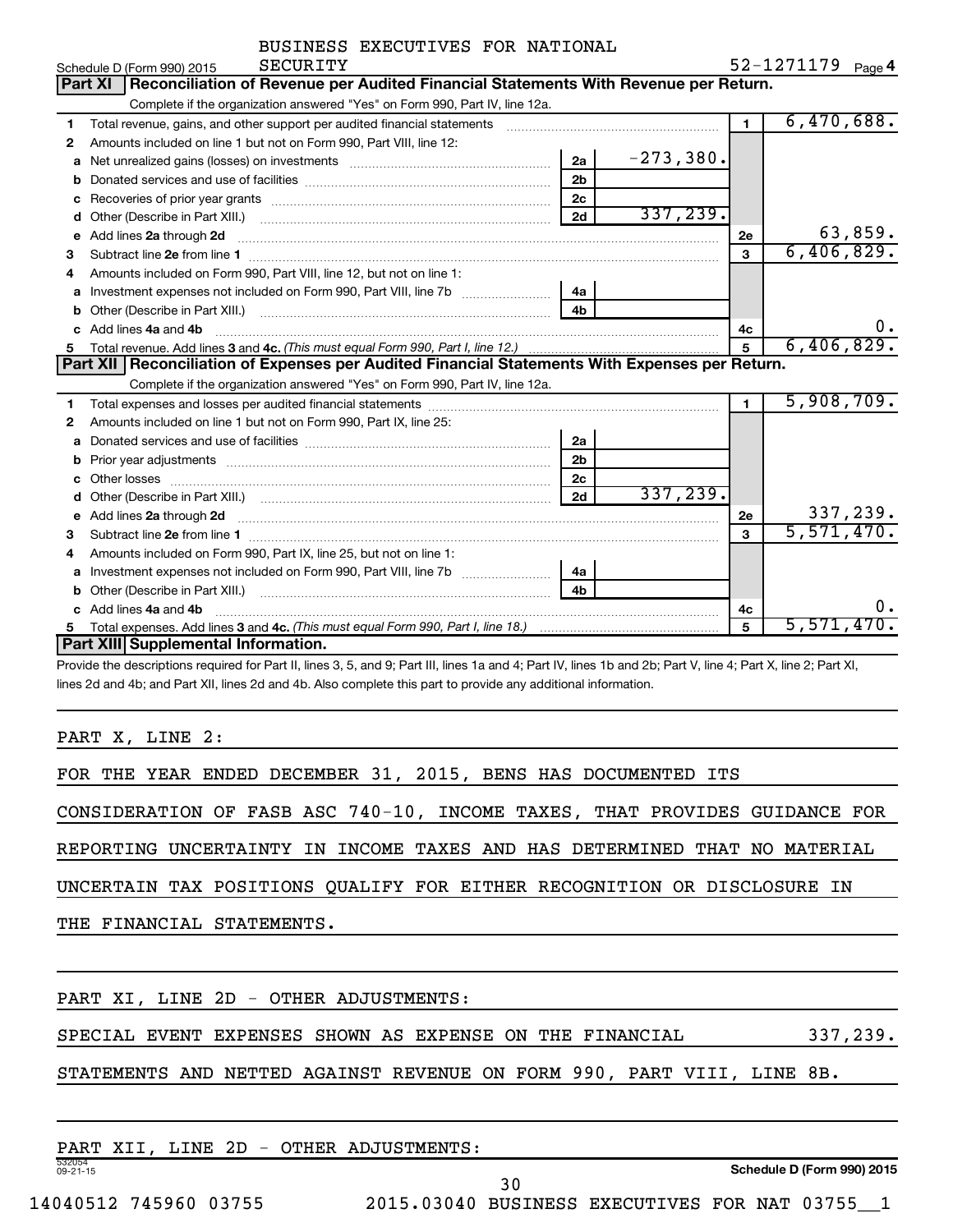| Schedule D (Form 990) 2015<br><b>Part XIII Supplemental Information (continued)</b> |  |  | BUSINESS EXECUTIVES FOR NATIONAL<br><b>SECURITY</b> |  |    |  |  | 52-1271179 Page 5          |          |  |
|-------------------------------------------------------------------------------------|--|--|-----------------------------------------------------|--|----|--|--|----------------------------|----------|--|
| SPECIAL EVENT EXPENSES SHOWN AS EXPENSE ON THE FINANCIAL                            |  |  |                                                     |  |    |  |  |                            | 337,239. |  |
| STATEMENTS AND NETTED AGAINST REVENUE ON FORM 990, PART VIII, LINE 8B.              |  |  |                                                     |  |    |  |  |                            |          |  |
|                                                                                     |  |  |                                                     |  |    |  |  |                            |          |  |
|                                                                                     |  |  |                                                     |  |    |  |  |                            |          |  |
|                                                                                     |  |  |                                                     |  |    |  |  |                            |          |  |
|                                                                                     |  |  |                                                     |  |    |  |  |                            |          |  |
|                                                                                     |  |  |                                                     |  |    |  |  |                            |          |  |
|                                                                                     |  |  |                                                     |  |    |  |  |                            |          |  |
|                                                                                     |  |  |                                                     |  |    |  |  |                            |          |  |
|                                                                                     |  |  |                                                     |  |    |  |  |                            |          |  |
|                                                                                     |  |  |                                                     |  |    |  |  |                            |          |  |
|                                                                                     |  |  |                                                     |  |    |  |  |                            |          |  |
|                                                                                     |  |  |                                                     |  |    |  |  |                            |          |  |
|                                                                                     |  |  |                                                     |  |    |  |  |                            |          |  |
|                                                                                     |  |  |                                                     |  |    |  |  |                            |          |  |
|                                                                                     |  |  |                                                     |  |    |  |  |                            |          |  |
|                                                                                     |  |  |                                                     |  |    |  |  |                            |          |  |
|                                                                                     |  |  |                                                     |  |    |  |  |                            |          |  |
|                                                                                     |  |  |                                                     |  |    |  |  |                            |          |  |
|                                                                                     |  |  |                                                     |  |    |  |  |                            |          |  |
|                                                                                     |  |  |                                                     |  |    |  |  |                            |          |  |
|                                                                                     |  |  |                                                     |  |    |  |  |                            |          |  |
|                                                                                     |  |  |                                                     |  |    |  |  |                            |          |  |
|                                                                                     |  |  |                                                     |  |    |  |  |                            |          |  |
|                                                                                     |  |  |                                                     |  |    |  |  |                            |          |  |
|                                                                                     |  |  |                                                     |  |    |  |  |                            |          |  |
|                                                                                     |  |  |                                                     |  |    |  |  |                            |          |  |
|                                                                                     |  |  |                                                     |  |    |  |  |                            |          |  |
| 532055<br>$09 - 21 - 15$                                                            |  |  |                                                     |  | 31 |  |  | Schedule D (Form 990) 2015 |          |  |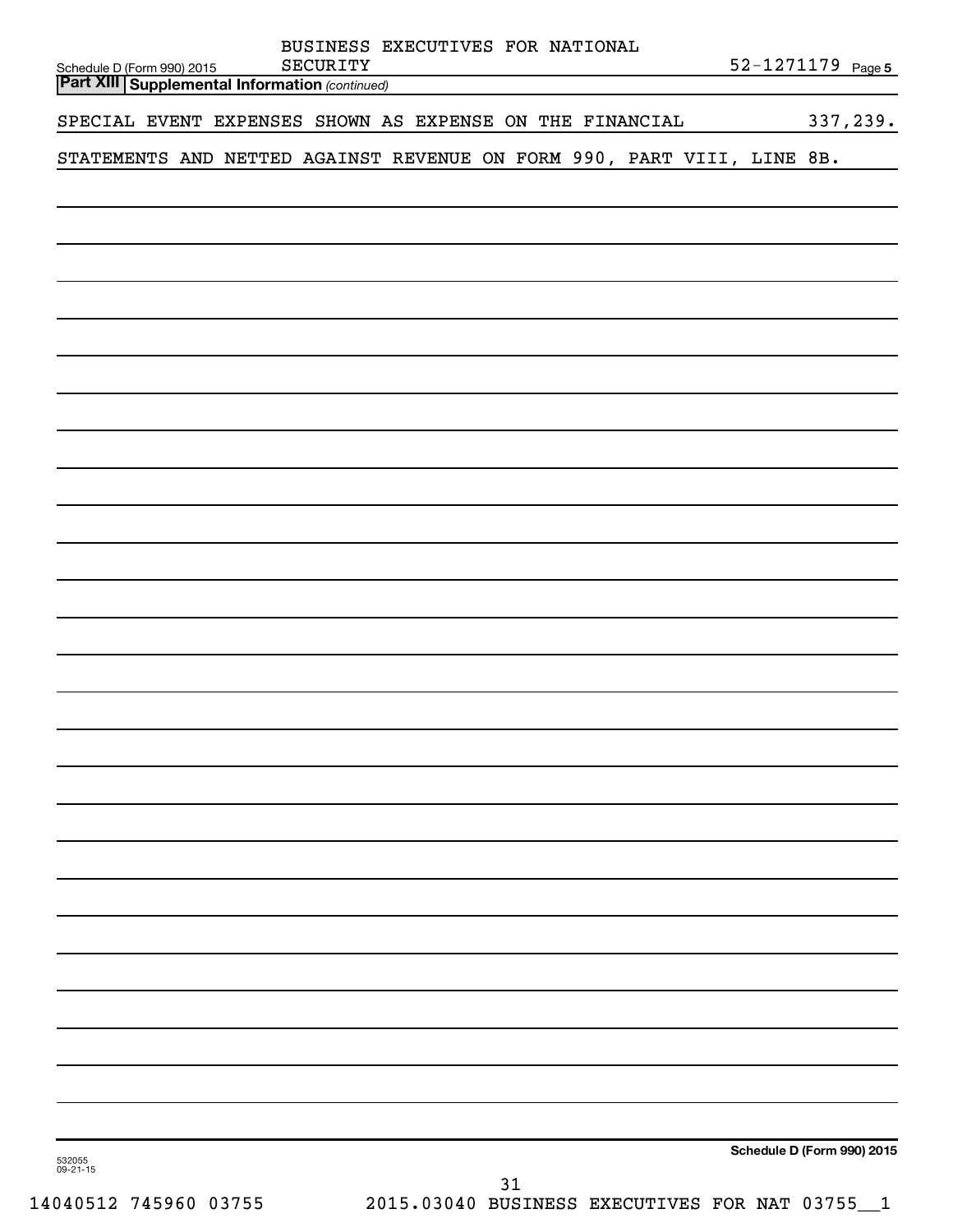| <b>SCHEDULE G</b><br><b>Supplemental Information Regarding Fundraising or Gaming Activities</b><br>(Form 990 or 990-EZ)<br>Complete if the organization answered "Yes" on Form 990, Part IV, lines 17, 18, or 19, or if the<br>organization entered more than \$15,000 on Form 990-EZ, line 6a.<br>Department of the Treasury<br>Internal Revenue Service                                                                                                                                                                                                                                                             |                                                                                                                                                          | OMB No. 1545-0047<br><b>Open to Public</b><br>Inspection                   |    |                                                                            |  |                                                                            |                                                         |  |  |  |  |  |
|-----------------------------------------------------------------------------------------------------------------------------------------------------------------------------------------------------------------------------------------------------------------------------------------------------------------------------------------------------------------------------------------------------------------------------------------------------------------------------------------------------------------------------------------------------------------------------------------------------------------------|----------------------------------------------------------------------------------------------------------------------------------------------------------|----------------------------------------------------------------------------|----|----------------------------------------------------------------------------|--|----------------------------------------------------------------------------|---------------------------------------------------------|--|--|--|--|--|
| Information about Schedule G (Form 990 or 990-EZ) and its instructions is at www.irs.gov/form990.<br>BUSINESS EXECUTIVES FOR NATIONAL<br><b>Employer identification number</b><br>Name of the organization<br>52-1271179<br>SECURITY                                                                                                                                                                                                                                                                                                                                                                                  |                                                                                                                                                          |                                                                            |    |                                                                            |  |                                                                            |                                                         |  |  |  |  |  |
| Fundraising Activities. Complete if the organization answered "Yes" on Form 990, Part IV, line 17. Form 990-EZ filers are not<br>Part I                                                                                                                                                                                                                                                                                                                                                                                                                                                                               |                                                                                                                                                          |                                                                            |    |                                                                            |  |                                                                            |                                                         |  |  |  |  |  |
| required to complete this part.<br>1 Indicate whether the organization raised funds through any of the following activities. Check all that apply.<br>Mail solicitations<br>a<br>Internet and email solicitations<br>b<br>Phone solicitations<br>с<br>In-person solicitations<br>d<br>2 a Did the organization have a written or oral agreement with any individual (including officers, directors, trustees or<br><b>b</b> If "Yes," list the ten highest paid individuals or entities (fundraisers) pursuant to agreements under which the fundraiser is to be<br>compensated at least \$5,000 by the organization. | е<br>f<br>Special fundraising events<br>g<br>key employees listed in Form 990, Part VII) or entity in connection with professional fundraising services? |                                                                            |    | Solicitation of non-government grants<br>Solicitation of government grants |  | Yes                                                                        | No                                                      |  |  |  |  |  |
| (i) Name and address of individual<br>or entity (fundraiser)                                                                                                                                                                                                                                                                                                                                                                                                                                                                                                                                                          | (ii) Activity                                                                                                                                            | (iii) Did<br>fundraiser<br>have custody<br>or control of<br>contributions? |    | (iv) Gross receipts<br>from activity                                       |  | (v) Amount paid<br>to (or retained by)<br>fundraiser<br>listed in col. (i) | (vi) Amount paid<br>to (or retained by)<br>organization |  |  |  |  |  |
|                                                                                                                                                                                                                                                                                                                                                                                                                                                                                                                                                                                                                       |                                                                                                                                                          | Yes                                                                        | No |                                                                            |  |                                                                            |                                                         |  |  |  |  |  |
|                                                                                                                                                                                                                                                                                                                                                                                                                                                                                                                                                                                                                       |                                                                                                                                                          |                                                                            |    |                                                                            |  |                                                                            |                                                         |  |  |  |  |  |
|                                                                                                                                                                                                                                                                                                                                                                                                                                                                                                                                                                                                                       |                                                                                                                                                          |                                                                            |    |                                                                            |  |                                                                            |                                                         |  |  |  |  |  |
|                                                                                                                                                                                                                                                                                                                                                                                                                                                                                                                                                                                                                       |                                                                                                                                                          |                                                                            |    |                                                                            |  |                                                                            |                                                         |  |  |  |  |  |
|                                                                                                                                                                                                                                                                                                                                                                                                                                                                                                                                                                                                                       |                                                                                                                                                          |                                                                            |    |                                                                            |  |                                                                            |                                                         |  |  |  |  |  |
|                                                                                                                                                                                                                                                                                                                                                                                                                                                                                                                                                                                                                       |                                                                                                                                                          |                                                                            |    |                                                                            |  |                                                                            |                                                         |  |  |  |  |  |
|                                                                                                                                                                                                                                                                                                                                                                                                                                                                                                                                                                                                                       |                                                                                                                                                          |                                                                            |    |                                                                            |  |                                                                            |                                                         |  |  |  |  |  |
|                                                                                                                                                                                                                                                                                                                                                                                                                                                                                                                                                                                                                       |                                                                                                                                                          |                                                                            |    |                                                                            |  |                                                                            |                                                         |  |  |  |  |  |
|                                                                                                                                                                                                                                                                                                                                                                                                                                                                                                                                                                                                                       |                                                                                                                                                          |                                                                            |    |                                                                            |  |                                                                            |                                                         |  |  |  |  |  |
|                                                                                                                                                                                                                                                                                                                                                                                                                                                                                                                                                                                                                       |                                                                                                                                                          |                                                                            |    |                                                                            |  |                                                                            |                                                         |  |  |  |  |  |
|                                                                                                                                                                                                                                                                                                                                                                                                                                                                                                                                                                                                                       |                                                                                                                                                          |                                                                            |    |                                                                            |  |                                                                            |                                                         |  |  |  |  |  |
| Total<br>3 List all states in which the organization is registered or licensed to solicit contributions or has been notified it is exempt from registration                                                                                                                                                                                                                                                                                                                                                                                                                                                           |                                                                                                                                                          |                                                                            |    |                                                                            |  |                                                                            |                                                         |  |  |  |  |  |
| or licensing.                                                                                                                                                                                                                                                                                                                                                                                                                                                                                                                                                                                                         |                                                                                                                                                          |                                                                            |    |                                                                            |  |                                                                            |                                                         |  |  |  |  |  |
|                                                                                                                                                                                                                                                                                                                                                                                                                                                                                                                                                                                                                       |                                                                                                                                                          |                                                                            |    |                                                                            |  |                                                                            |                                                         |  |  |  |  |  |
|                                                                                                                                                                                                                                                                                                                                                                                                                                                                                                                                                                                                                       |                                                                                                                                                          |                                                                            |    |                                                                            |  |                                                                            |                                                         |  |  |  |  |  |
|                                                                                                                                                                                                                                                                                                                                                                                                                                                                                                                                                                                                                       |                                                                                                                                                          |                                                                            |    |                                                                            |  |                                                                            |                                                         |  |  |  |  |  |
|                                                                                                                                                                                                                                                                                                                                                                                                                                                                                                                                                                                                                       |                                                                                                                                                          |                                                                            |    |                                                                            |  |                                                                            |                                                         |  |  |  |  |  |
|                                                                                                                                                                                                                                                                                                                                                                                                                                                                                                                                                                                                                       |                                                                                                                                                          |                                                                            |    |                                                                            |  |                                                                            |                                                         |  |  |  |  |  |

**For Paperwork Reduction Act Notice, see the Instructions for Form 990 or 990-EZ. Schedule G (Form 990 or 990-EZ) 2015** LHA

532081 09-14-15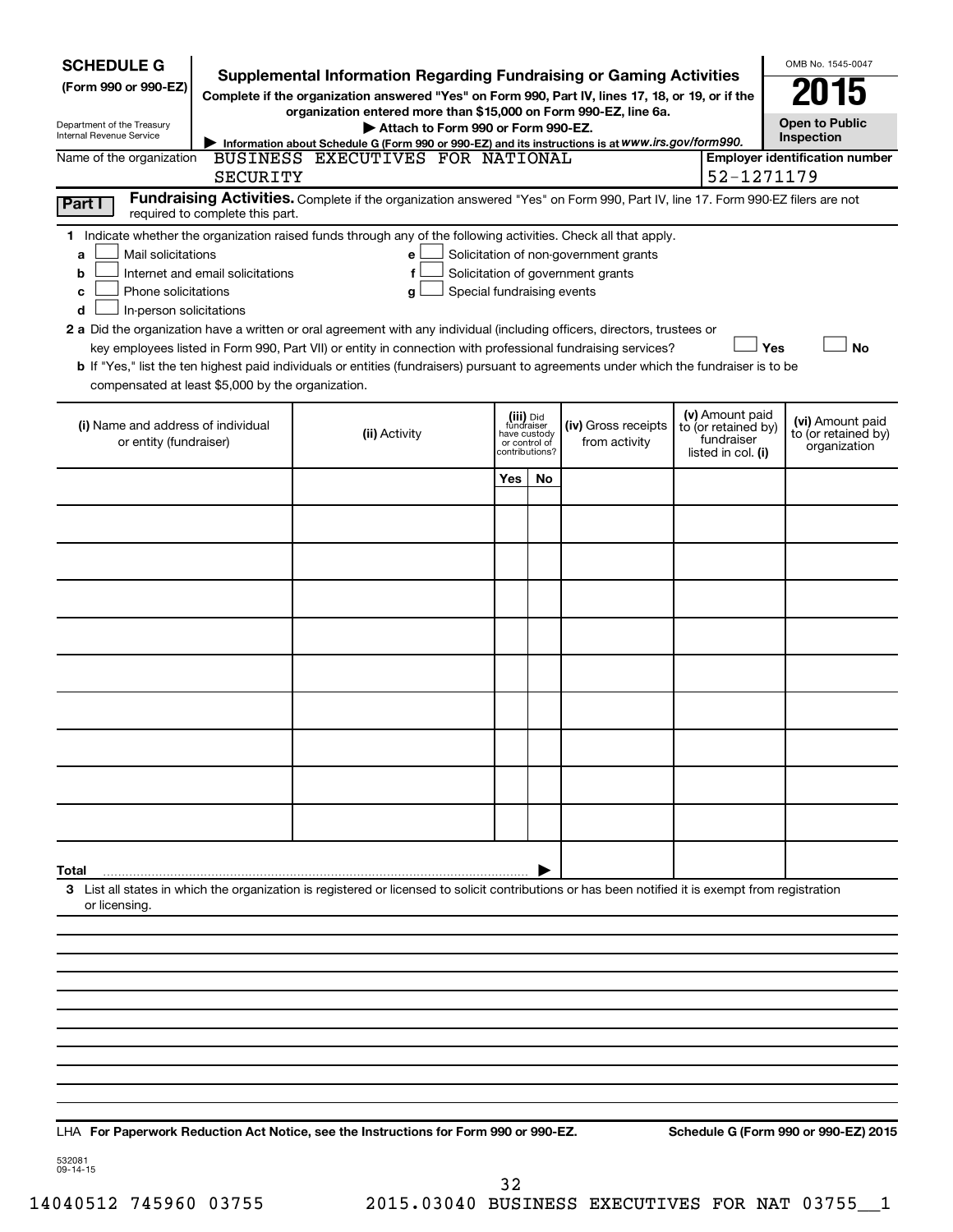### Schedule G (Form 990 or 990-EZ) 2015  ${\tt SECURITY}$ BUSINESS EXECUTIVES FOR NATIONAL

#### **2** SECURITY 52-1271179

Part II | Fundraising Events. Complete if the organization answered "Yes" on Form 990, Part IV, line 18, or reported more than \$15,000 of fundraising event contributions and gross income on Form 990-EZ, lines 1 and 6b. List events with gross receipts greater than \$5,000.  $(a)$  Event #1  $(b)$  Event #2 (c) Other events **(d)**  Total events (add col. (a) through DC DINNER NY DINNER 1 col. **(c)**) (event type) (event type) (total number) Revenue 721,781. 913,246. 1,635,027. **1** Gross receipts ~~~~~~~~~~~~~~ 584,381. 797,146. 1,381,527. **2** Less: Contributions ~~~~~~~~~~~ 137,400. 116,100. 253,500. **3** Gross income (line 1 minus line 2) . . . . . . . . . . . . **4** Cash prizes ~~~~~~~~~~~~~~~ **5** Noncash prizes ~~~~~~~~~~~~~ Direct Expenses Direct Expenses **6** Rent/facility costs ~~~~~~~~~~~~ 120,611. 131,560. 252,171. **7** Food and beverages **with the State Proof 8** Entertainment ~~~~~~~~~~~~~~ 19,586. 65,482. 85,068. **9** Other direct expenses  $\ldots$  **............................** 337,239. **10** Direct expense summary. Add lines 4 through 9 in column (d) ~~~~~~~~~~~~~~~~~~~~~~~~ | -83,739. **11** Net income summary. Subtract line 10 from line 3, column (d) | Part III | Gaming. Complete if the organization answered "Yes" on Form 990, Part IV, line 19, or reported more than \$15,000 on Form 990-EZ, line 6a. (b) Pull tabs/instant (d) Total gaming (add Revenue **(a)** Bingo **a b**ingo/progressive bingo **(c)** Other gaming bingo/progressive bingo col. (a) through col. (c)) Gross revenue **1 2** Cash prizes ~~~~~~~~~~~~~~~ Expenses Direct Expenses **3** Noncash prizes ~~~~~~~~~~~~~ Direct **4** Rent/facility costs ~~~~~~~~~~~~ **5** Other direct expenses  $|\Box$  Yes  $\qquad \%$   $|\Box$  Yes  $\qquad \%$   $|\Box$ **Yes Yes Yes** % % %  $|\Box$  No  $|\Box$  No  $|\Box$ **6** Volunteer labor ~~~~~~~~~~~~~ **No No No 7** Direct expense summary. Add lines 2 through 5 in column (d) ~~~~~~~~~~~~~~~~~~~~~~~~ | **8** Net gaming income summary. Subtract line 7 from line 1, column (d) | **9** Enter the state(s) in which the organization conducts gaming activities:  $|$  Yes **Yes No a** Is the organization licensed to conduct gaming activities in each of these states? ~~~~~~~~~~~~~~~~~~~~ **b** If "No," explain: **10 a** Were any of the organization's gaming licenses revoked, suspended or terminated during the tax year? ~~~~~~~~~ † † **Yes No b** If "Yes," explain: **Schedule G (Form 990 or 990-EZ) 2015** 532082 09-14-15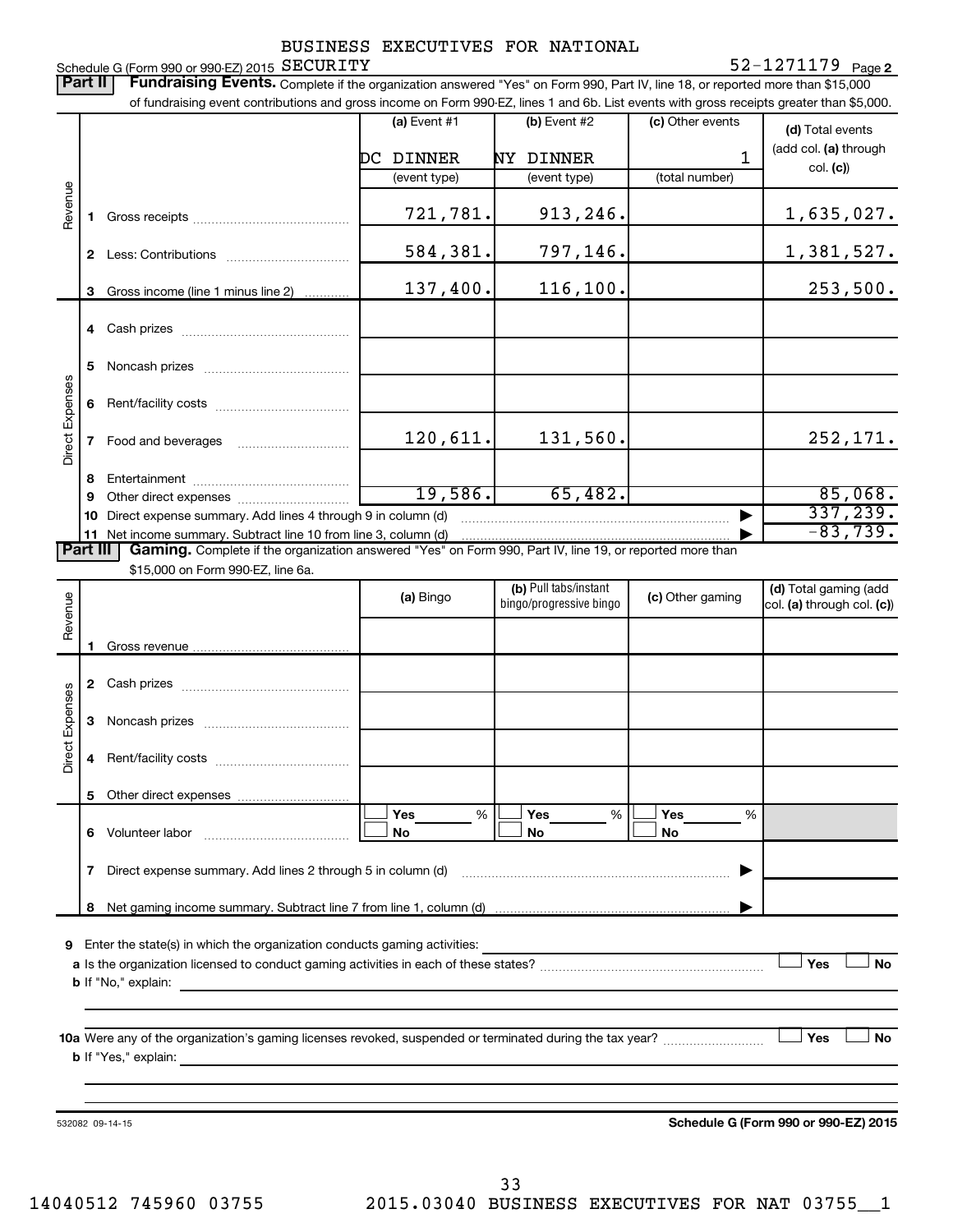| BUSINESS EXECUTIVES FOR NATIONAL                                                                                                                                                                                                                              |                   |           |
|---------------------------------------------------------------------------------------------------------------------------------------------------------------------------------------------------------------------------------------------------------------|-------------------|-----------|
| Schedule G (Form 990 or 990-EZ) 2015 SECURITY                                                                                                                                                                                                                 | 52-1271179 Page 3 |           |
|                                                                                                                                                                                                                                                               | Yes               | No        |
| 12 Is the organization a grantor, beneficiary or trustee of a trust or a member of a partnership or other entity formed                                                                                                                                       | $\Box$ Yes        | No        |
| 13 Indicate the percentage of gaming activity conducted in:                                                                                                                                                                                                   |                   |           |
|                                                                                                                                                                                                                                                               | 1За               | %         |
| b An outside facility www.communications.com/news/communications.com/news/communications.com/news/communicatio                                                                                                                                                | 13b l             | $\%$      |
| 14 Enter the name and address of the person who prepares the organization's gaming/special events books and records:                                                                                                                                          |                   |           |
| Name $\blacktriangleright$<br>the control of the control of the control of the control of the control of the control of the control of the control of the control of the control of the control of the control of the control of the control of the control   |                   |           |
|                                                                                                                                                                                                                                                               |                   |           |
|                                                                                                                                                                                                                                                               |                   | <b>No</b> |
| of gaming revenue retained by the third party $\triangleright$ \$ __________________.                                                                                                                                                                         |                   |           |
| c If "Yes," enter name and address of the third party:                                                                                                                                                                                                        |                   |           |
| Name $\blacktriangleright$<br><u> 1989 - Johann John Stein, markin fan it ferstjer fan de ferstjer fan it ferstjer fan it ferstjer fan it fers</u>                                                                                                            |                   |           |
| Address $\blacktriangleright$                                                                                                                                                                                                                                 |                   |           |
| <b>16</b> Gaming manager information:                                                                                                                                                                                                                         |                   |           |
| Name $\blacktriangleright$<br><u> 1989 - Johann Barbara, martxa alemaniar arg</u>                                                                                                                                                                             |                   |           |
| Gaming manager compensation > \$                                                                                                                                                                                                                              |                   |           |
| Description of services provided states and the contract of the contract of the contract of the contract of the contract of the contract of the contract of the contract of the contract of the contract of the contract of th                                |                   |           |
|                                                                                                                                                                                                                                                               |                   |           |
| Director/officer<br>Employee<br>Independent contractor                                                                                                                                                                                                        |                   |           |
| 17 Mandatory distributions:                                                                                                                                                                                                                                   |                   |           |
| a Is the organization required under state law to make charitable distributions from the gaming proceeds to<br>retain the state gaming license?                                                                                                               | Yes               | No        |
| <b>b</b> Enter the amount of distributions required under state law to be distributed to other exempt organizations or spent in the                                                                                                                           |                   |           |
| organization's own exempt activities during the tax year $\triangleright$ \$                                                                                                                                                                                  |                   |           |
| <b>Part IV</b><br>Supplemental Information. Provide the explanations required by Part I, line 2b, columns (iii) and (v); and Part III, lines 9, 9b, 10b, 15b,<br>15c, 16, and 17b, as applicable. Also provide any additional information (see instructions). |                   |           |
|                                                                                                                                                                                                                                                               |                   |           |
|                                                                                                                                                                                                                                                               |                   |           |
|                                                                                                                                                                                                                                                               |                   |           |
|                                                                                                                                                                                                                                                               |                   |           |
|                                                                                                                                                                                                                                                               |                   |           |
|                                                                                                                                                                                                                                                               |                   |           |
|                                                                                                                                                                                                                                                               |                   |           |
|                                                                                                                                                                                                                                                               |                   |           |
|                                                                                                                                                                                                                                                               |                   |           |
|                                                                                                                                                                                                                                                               |                   |           |
|                                                                                                                                                                                                                                                               |                   |           |
|                                                                                                                                                                                                                                                               |                   |           |
|                                                                                                                                                                                                                                                               |                   |           |
|                                                                                                                                                                                                                                                               |                   |           |
| Schedule G (Form 990 or 990-EZ) 2015<br>532083 09-14-15<br>34                                                                                                                                                                                                 |                   |           |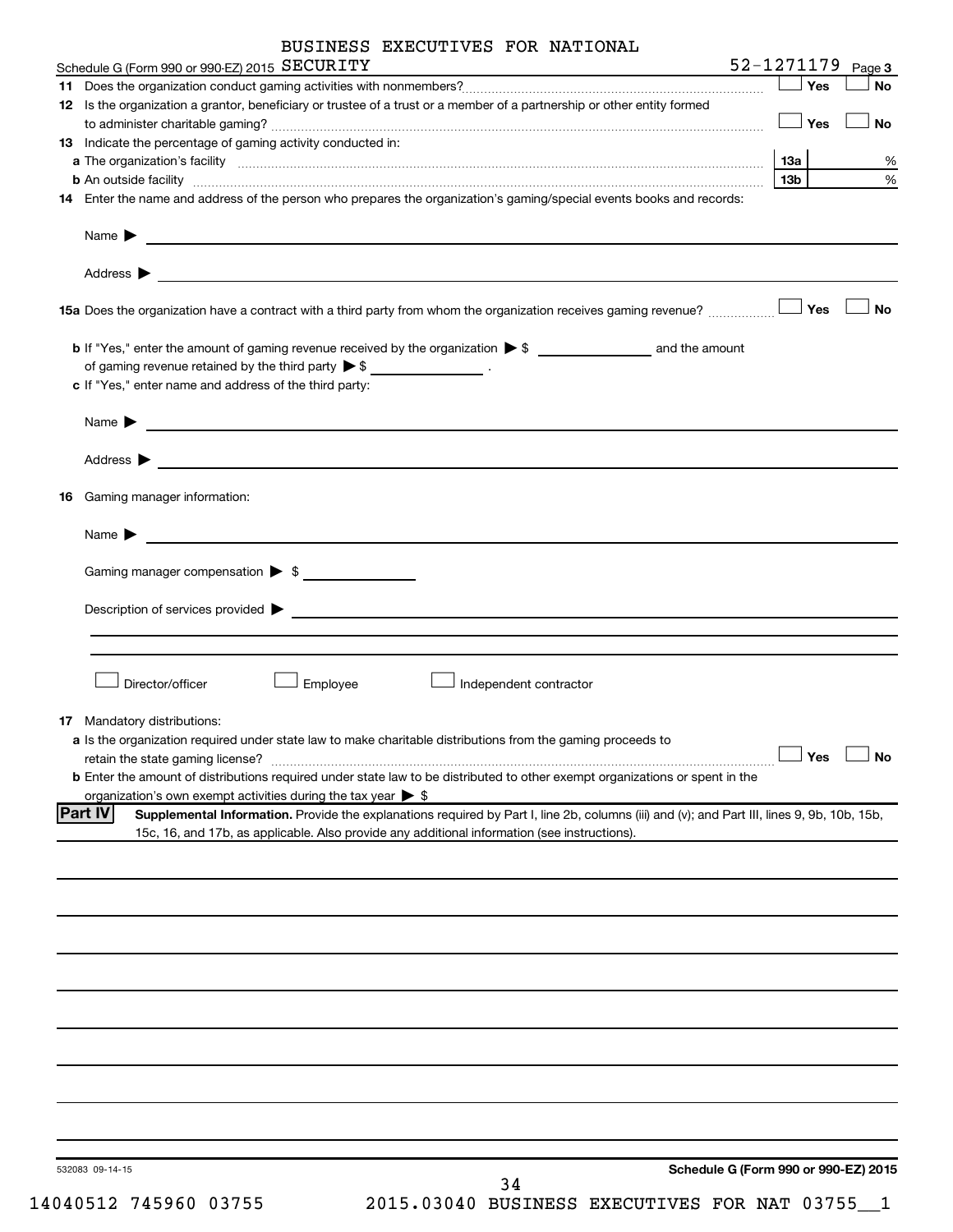|                                                                                                   | SECURITY | BUSINESS EXECUTIVES FOR NATIONAL | 52-1271179 Page 4               |
|---------------------------------------------------------------------------------------------------|----------|----------------------------------|---------------------------------|
| Schedule G (Form 990 or 990-EZ) SECURITY<br><b>Part IV   Supplemental Information</b> (continued) |          |                                  |                                 |
|                                                                                                   |          |                                  |                                 |
|                                                                                                   |          |                                  |                                 |
|                                                                                                   |          |                                  |                                 |
|                                                                                                   |          |                                  |                                 |
|                                                                                                   |          |                                  |                                 |
|                                                                                                   |          |                                  |                                 |
|                                                                                                   |          |                                  |                                 |
|                                                                                                   |          |                                  |                                 |
|                                                                                                   |          |                                  |                                 |
|                                                                                                   |          |                                  |                                 |
|                                                                                                   |          |                                  |                                 |
|                                                                                                   |          |                                  |                                 |
|                                                                                                   |          |                                  |                                 |
|                                                                                                   |          |                                  |                                 |
|                                                                                                   |          |                                  |                                 |
|                                                                                                   |          |                                  |                                 |
|                                                                                                   |          |                                  |                                 |
|                                                                                                   |          |                                  |                                 |
|                                                                                                   |          |                                  |                                 |
|                                                                                                   |          |                                  |                                 |
|                                                                                                   |          |                                  |                                 |
|                                                                                                   |          |                                  |                                 |
|                                                                                                   |          |                                  |                                 |
|                                                                                                   |          |                                  |                                 |
|                                                                                                   |          |                                  |                                 |
|                                                                                                   |          |                                  |                                 |
|                                                                                                   |          |                                  |                                 |
|                                                                                                   |          |                                  |                                 |
|                                                                                                   |          |                                  |                                 |
|                                                                                                   |          |                                  |                                 |
|                                                                                                   |          |                                  |                                 |
|                                                                                                   |          |                                  |                                 |
|                                                                                                   |          |                                  |                                 |
|                                                                                                   |          |                                  |                                 |
|                                                                                                   |          |                                  |                                 |
|                                                                                                   |          |                                  |                                 |
|                                                                                                   |          |                                  |                                 |
|                                                                                                   |          |                                  |                                 |
|                                                                                                   |          |                                  |                                 |
|                                                                                                   |          |                                  |                                 |
|                                                                                                   |          |                                  |                                 |
|                                                                                                   |          |                                  |                                 |
|                                                                                                   |          |                                  |                                 |
|                                                                                                   |          |                                  | Schedule G (Form 990 or 990-EZ) |
| 532084<br>04-01-15                                                                                |          |                                  |                                 |
|                                                                                                   |          | $35$                             |                                 |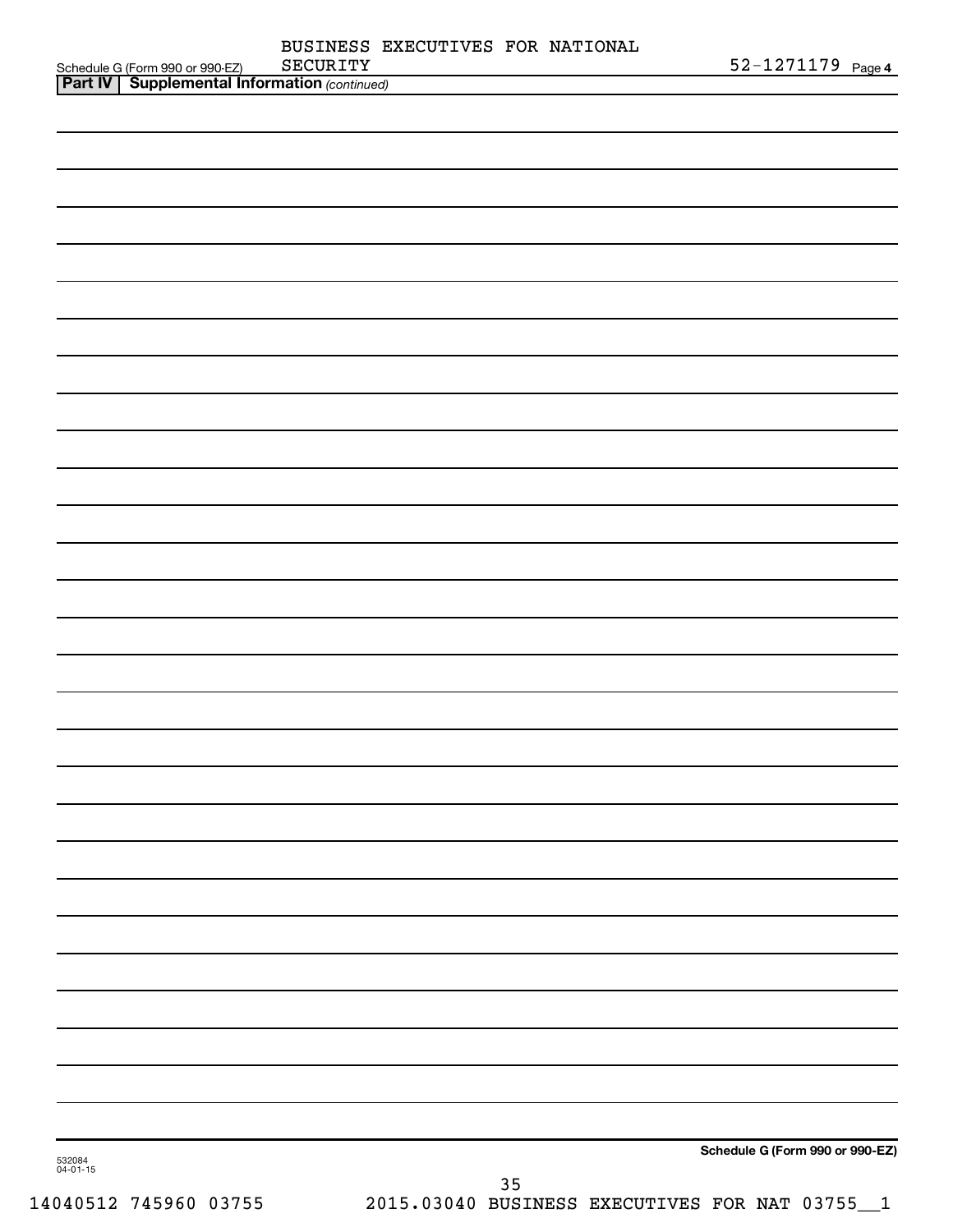|                                                                                                               | <b>SCHEDULE J</b>                                                                                                               | <b>Compensation Information</b>                                                                                           |                                       | OMB No. 1545-0047          |     |                              |
|---------------------------------------------------------------------------------------------------------------|---------------------------------------------------------------------------------------------------------------------------------|---------------------------------------------------------------------------------------------------------------------------|---------------------------------------|----------------------------|-----|------------------------------|
| (Form 990)                                                                                                    |                                                                                                                                 | For certain Officers, Directors, Trustees, Key Employees, and Highest                                                     |                                       | 2015                       |     |                              |
|                                                                                                               |                                                                                                                                 | <b>Compensated Employees</b>                                                                                              |                                       |                            |     |                              |
|                                                                                                               | Complete if the organization answered "Yes" on Form 990, Part IV, line 23.<br>Attach to Form 990.<br>Department of the Treasury |                                                                                                                           |                                       | <b>Open to Public</b>      |     |                              |
|                                                                                                               | Internal Revenue Service                                                                                                        | Information about Schedule J (Form 990) and its instructions is at www.irs.gov/form990.                                   |                                       | <b>Inspection</b>          |     |                              |
|                                                                                                               | Name of the organization                                                                                                        | BUSINESS EXECUTIVES FOR NATIONAL                                                                                          | <b>Employer identification number</b> |                            |     |                              |
|                                                                                                               |                                                                                                                                 | <b>SECURITY</b>                                                                                                           |                                       | 52-1271179                 |     |                              |
|                                                                                                               | Part I                                                                                                                          | <b>Questions Regarding Compensation</b>                                                                                   |                                       |                            |     |                              |
|                                                                                                               |                                                                                                                                 |                                                                                                                           |                                       |                            | Yes | No                           |
|                                                                                                               |                                                                                                                                 | Check the appropriate box(es) if the organization provided any of the following to or for a person listed on Form 990,    |                                       |                            |     |                              |
|                                                                                                               |                                                                                                                                 | Part VII, Section A, line 1a. Complete Part III to provide any relevant information regarding these items.                |                                       |                            |     |                              |
|                                                                                                               | First-class or charter travel                                                                                                   | Housing allowance or residence for personal use                                                                           |                                       |                            |     |                              |
|                                                                                                               | Travel for companions                                                                                                           | Payments for business use of personal residence                                                                           |                                       |                            |     |                              |
|                                                                                                               |                                                                                                                                 | Health or social club dues or initiation fees<br>Tax indemnification and gross-up payments                                |                                       |                            |     |                              |
|                                                                                                               |                                                                                                                                 | Discretionary spending account<br>Personal services (e.g., maid, chauffeur, chef)                                         |                                       |                            |     |                              |
|                                                                                                               |                                                                                                                                 |                                                                                                                           |                                       |                            |     |                              |
|                                                                                                               |                                                                                                                                 | <b>b</b> If any of the boxes on line 1a are checked, did the organization follow a written policy regarding payment or    |                                       |                            |     |                              |
|                                                                                                               |                                                                                                                                 |                                                                                                                           |                                       | 1b                         |     |                              |
| 2                                                                                                             |                                                                                                                                 | Did the organization require substantiation prior to reimbursing or allowing expenses incurred by all directors,          |                                       |                            |     |                              |
|                                                                                                               |                                                                                                                                 |                                                                                                                           |                                       | $\overline{2}$             |     |                              |
|                                                                                                               |                                                                                                                                 |                                                                                                                           |                                       |                            |     |                              |
| З                                                                                                             |                                                                                                                                 | Indicate which, if any, of the following the filing organization used to establish the compensation of the organization's |                                       |                            |     |                              |
|                                                                                                               |                                                                                                                                 | CEO/Executive Director. Check all that apply. Do not check any boxes for methods used by a related organization to        |                                       |                            |     |                              |
|                                                                                                               |                                                                                                                                 | establish compensation of the CEO/Executive Director, but explain in Part III.                                            |                                       |                            |     |                              |
|                                                                                                               | Compensation committee                                                                                                          | Written employment contract                                                                                               |                                       |                            |     |                              |
|                                                                                                               |                                                                                                                                 | $ \mathbf{X} $ Compensation survey or study<br>Independent compensation consultant                                        |                                       |                            |     |                              |
|                                                                                                               |                                                                                                                                 | $\mathbf{X}$ Approval by the board or compensation committee<br>Form 990 of other organizations                           |                                       |                            |     |                              |
|                                                                                                               |                                                                                                                                 |                                                                                                                           |                                       |                            |     |                              |
| 4                                                                                                             |                                                                                                                                 | During the year, did any person listed on Form 990, Part VII, Section A, line 1a, with respect to the filing              |                                       |                            |     |                              |
|                                                                                                               | organization or a related organization:                                                                                         |                                                                                                                           |                                       |                            |     |                              |
| а                                                                                                             |                                                                                                                                 | Receive a severance payment or change-of-control payment?                                                                 |                                       | 4a                         |     | x<br>$\overline{\mathbf{X}}$ |
| b                                                                                                             |                                                                                                                                 |                                                                                                                           |                                       | 4b                         |     | X                            |
|                                                                                                               |                                                                                                                                 |                                                                                                                           |                                       | 4c                         |     |                              |
| If "Yes" to any of lines 4a-c, list the persons and provide the applicable amounts for each item in Part III. |                                                                                                                                 |                                                                                                                           |                                       |                            |     |                              |
|                                                                                                               |                                                                                                                                 |                                                                                                                           |                                       |                            |     |                              |
|                                                                                                               |                                                                                                                                 | Only section 501(c)(3), 501(c)(4), and 501(c)(29) organizations must complete lines 5-9.                                  |                                       |                            |     |                              |
|                                                                                                               |                                                                                                                                 | For persons listed on Form 990, Part VII, Section A, line 1a, did the organization pay or accrue any compensation         |                                       |                            |     |                              |
|                                                                                                               | contingent on the revenues of:                                                                                                  |                                                                                                                           |                                       |                            |     | x                            |
| a                                                                                                             |                                                                                                                                 |                                                                                                                           |                                       | 5a                         |     | $\overline{\mathtt{x}}$      |
|                                                                                                               |                                                                                                                                 |                                                                                                                           |                                       | 5b                         |     |                              |
|                                                                                                               |                                                                                                                                 | If "Yes" to line 5a or 5b, describe in Part III.                                                                          |                                       |                            |     |                              |
|                                                                                                               |                                                                                                                                 | 6 For persons listed on Form 990, Part VII, Section A, line 1a, did the organization pay or accrue any compensation       |                                       |                            |     |                              |
|                                                                                                               | contingent on the net earnings of:                                                                                              |                                                                                                                           |                                       |                            |     | x                            |
| a                                                                                                             |                                                                                                                                 |                                                                                                                           | 6a                                    |                            | X   |                              |
|                                                                                                               |                                                                                                                                 |                                                                                                                           |                                       | 6b                         |     |                              |
|                                                                                                               |                                                                                                                                 | If "Yes" on line 6a or 6b, describe in Part III.                                                                          |                                       |                            |     |                              |
|                                                                                                               |                                                                                                                                 | 7 For persons listed on Form 990, Part VII, Section A, line 1a, did the organization provide any non-fixed payments       |                                       |                            |     |                              |
|                                                                                                               |                                                                                                                                 |                                                                                                                           |                                       | $\overline{7}$             | х   |                              |
| 8                                                                                                             | Were any amounts reported on Form 990, Part VII, paid or accrued pursuant to a contract that was subject to the                 |                                                                                                                           |                                       |                            |     |                              |
|                                                                                                               |                                                                                                                                 | 8                                                                                                                         |                                       | x                          |     |                              |
| 9                                                                                                             |                                                                                                                                 | If "Yes" to line 8, did the organization also follow the rebuttable presumption procedure described in                    |                                       |                            |     |                              |
|                                                                                                               |                                                                                                                                 |                                                                                                                           |                                       | 9                          |     |                              |
|                                                                                                               |                                                                                                                                 | LHA For Paperwork Reduction Act Notice, see the Instructions for Form 990.                                                |                                       | Schedule J (Form 990) 2015 |     |                              |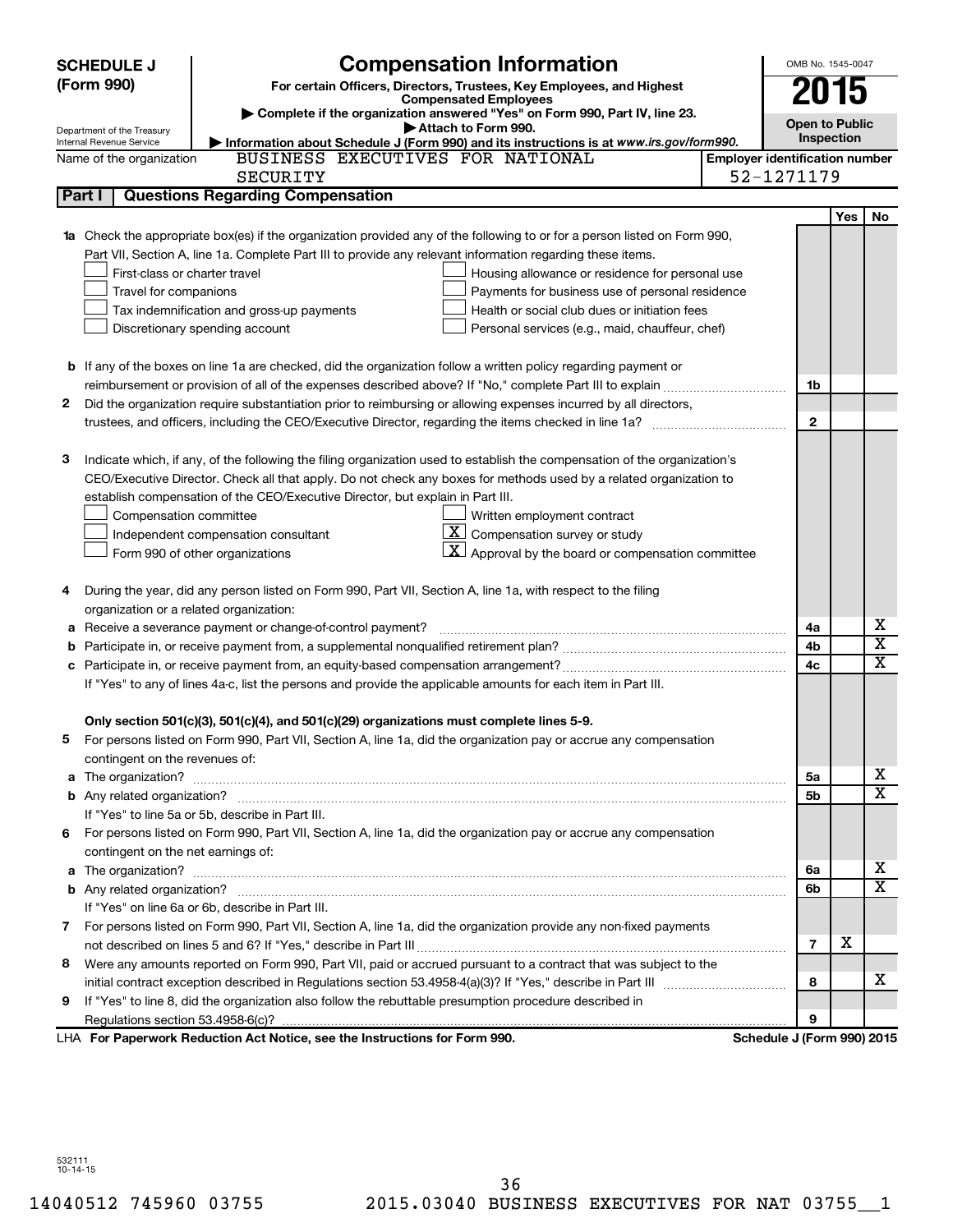Schedule J (Form 990) 2015 **Page SECURITY** 

SECURITY 52-1271179

**2**

Part II | Officers, Directors, Trustees, Key Employees, and Highest Compensated Employees. Use duplicate copies if additional space is needed.

For each individual whose compensation must be reported on Schedule J, report compensation from the organization on row (i) and from related organizations, described in the instructions, on row (ii). Do not list any individuals that are not listed on Form 990, Part VII.

Note: The sum of columns (B)(i)-(iii) for each listed individual must equal the total amount of Form 990, Part VII, Section A, line 1a, applicable column (D) and (E) amounts for that individual.

| (A) Name and Title            |      |                           | (B) Breakdown of W-2 and/or 1099-MISC compensation |                                           | (C) Retirement and             | (D) Nontaxable | (E) Total of columns | (F) Compensation                                           |  |
|-------------------------------|------|---------------------------|----------------------------------------------------|-------------------------------------------|--------------------------------|----------------|----------------------|------------------------------------------------------------|--|
|                               |      | (i) Base<br>compensation  | (ii) Bonus &<br>incentive<br>compensation          | (iii) Other<br>reportable<br>compensation | other deferred<br>compensation | benefits       | $(B)(i)-(D)$         | in column (B)<br>reported as deferred<br>on prior Form 990 |  |
| NORTON SCHWARTZ<br>(1)        | (i)  | 409,042.                  | 4,000.                                             | $\overline{0}$ .                          | 10,600.                        | 31,044.        | 454,686.             | $\overline{0}$ .                                           |  |
| PRESIDENT & CEO               | (ii) | 0.                        | $\Omega$ .                                         | $\overline{0}$ .                          | $\overline{\mathfrak{o}}$ .    | $\mathbf 0$ .  | 0.                   | $\overline{0}$ .                                           |  |
| HENRY HINTON<br>(2)           | (i)  | 164,581.                  | 2,430.                                             | $\overline{0}$ .                          | 6,406.                         | 21, 335.       | 194,752.             | $\overline{0}$ .                                           |  |
| COO & SECRETARY               | (ii) | $\overline{0}$ .          | $\mathbf 0$ .                                      | $\overline{0}$ .                          | о.                             | 0.             | 0.                   | $\overline{\mathbf{0}}$ .                                  |  |
| STEVEN W. LOWE<br>(3)         | (i)  | 130, 221.                 | 1,785.                                             | $\overline{0}$ .                          | 5,090.                         | 24,120         | 161, 216.            | $\overline{0}$ .                                           |  |
| CFO & TREASURER               | (ii) | $\overline{\mathbf{0}}$ . | 0.                                                 | $\overline{0}$ .                          | σ.                             | 0.             | 0.                   | $\overline{0}$ .                                           |  |
| GENEVIEVE MOONIS<br>(4)       | (i)  | 128,506.                  | 5,000.                                             | $\overline{0}$ .                          | 4,222.                         | 26,868.        | 164,596.             | $\overline{0}$ .                                           |  |
| SR. VICE PRESIDENT            | (ii) | 0.                        | 0.                                                 | $\overline{0}$ .                          | о.                             | 0.             | 0.                   | $\overline{0}$ .                                           |  |
| SUSAN MAYBAUMWISNIESKI<br>(5) | (i)  | 131,980.                  | 1,875.                                             | σ.                                        | 5,288.                         | 20,570.        | 159,713.             | $\overline{0}$ .                                           |  |
| SR. VICE PRESIDENT            | (ii) | $\overline{0}$ .          | $\overline{\mathfrak{o}}$ .                        | $\overline{0}$ .                          | $\overline{\mathfrak{o}}$ .    | 0.             | $\overline{0}$ .     | $\overline{0}$ .                                           |  |
|                               | (i)  |                           |                                                    |                                           |                                |                |                      |                                                            |  |
|                               | (ii) |                           |                                                    |                                           |                                |                |                      |                                                            |  |
|                               | (i)  |                           |                                                    |                                           |                                |                |                      |                                                            |  |
|                               | (ii) |                           |                                                    |                                           |                                |                |                      |                                                            |  |
|                               | (i)  |                           |                                                    |                                           |                                |                |                      |                                                            |  |
|                               | (ii) |                           |                                                    |                                           |                                |                |                      |                                                            |  |
|                               | (i)  |                           |                                                    |                                           |                                |                |                      |                                                            |  |
|                               | (ii) |                           |                                                    |                                           |                                |                |                      |                                                            |  |
|                               | (i)  |                           |                                                    |                                           |                                |                |                      |                                                            |  |
|                               | (ii) |                           |                                                    |                                           |                                |                |                      |                                                            |  |
|                               | (i)  |                           |                                                    |                                           |                                |                |                      |                                                            |  |
|                               | (ii) |                           |                                                    |                                           |                                |                |                      |                                                            |  |
|                               | (i)  |                           |                                                    |                                           |                                |                |                      |                                                            |  |
|                               | (ii) |                           |                                                    |                                           |                                |                |                      |                                                            |  |
|                               | (i)  |                           |                                                    |                                           |                                |                |                      |                                                            |  |
|                               | (ii) |                           |                                                    |                                           |                                |                |                      |                                                            |  |
|                               | (i)  |                           |                                                    |                                           |                                |                |                      |                                                            |  |
|                               | (ii) |                           |                                                    |                                           |                                |                |                      |                                                            |  |
|                               | (i)  |                           |                                                    |                                           |                                |                |                      |                                                            |  |
|                               | (ii) |                           |                                                    |                                           |                                |                |                      |                                                            |  |
|                               | (i)  |                           |                                                    |                                           |                                |                |                      |                                                            |  |
|                               | (ii) |                           |                                                    |                                           |                                |                |                      |                                                            |  |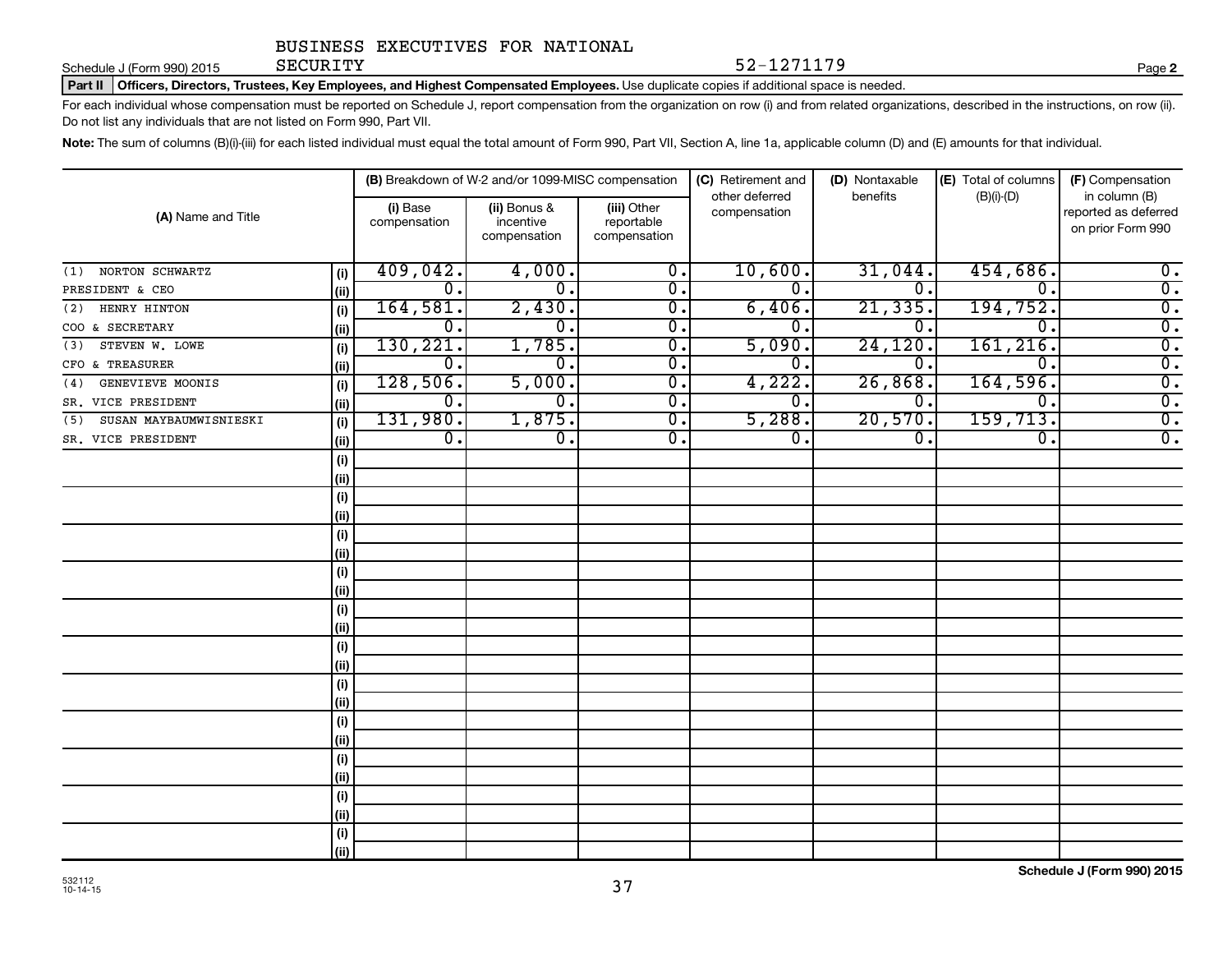Schedule J (Form 990) 2015 SECURITY

**3** SECURITY 52-1271179

### **Part III Supplemental Information**

Provide the information, explanation, or descriptions required for Part I, lines 1a, 1b, 3, 4a, 4b, 4c, 5a, 5b, 6a, 6b, 7, and 8, and for Part II. Also complete this part for any additional information.

#### PART I, LINE 7:

|                         | THE FOLLOWING INDIVIDUALS RECEIVED BONUS COMPENSATION: |
|-------------------------|--------------------------------------------------------|
| NORTON SCHWARTZ         | 4,000                                                  |
| HENRY HINTON            | 2,430                                                  |
| STEVEN LOWE             | 1,785                                                  |
| GENEVIEVE MOONIS        | 5,000                                                  |
| SUSAN MAYBAUMWISNIEWSKI | 1,875                                                  |
| KATERINE KENNING        | 5,000                                                  |
| DEBORAH MCCARTHY        | 1,800                                                  |
| VICTORIA MCGRATH        | 1,800                                                  |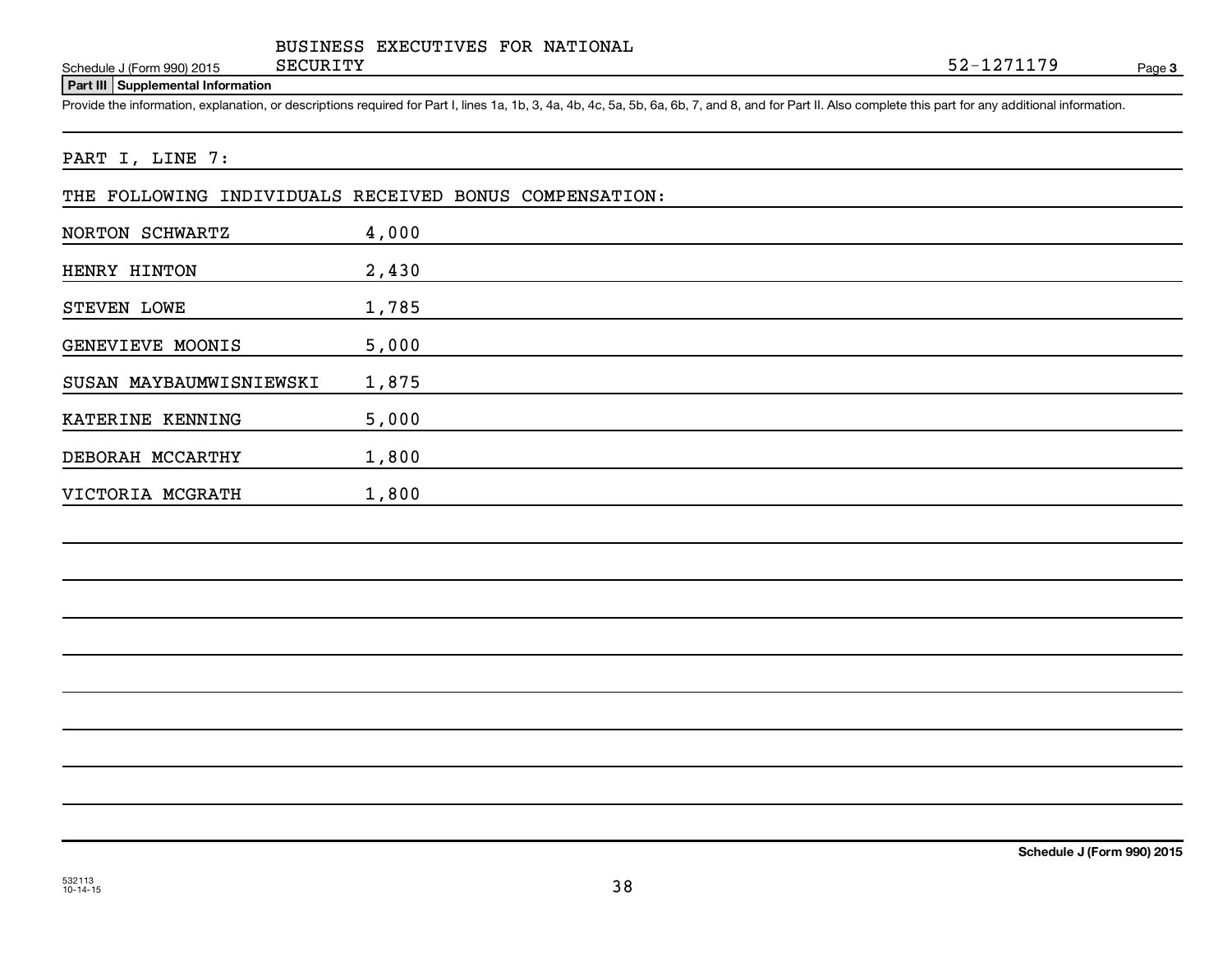| <b>SCHEDULE M</b> |  |
|-------------------|--|
| (Form 990)        |  |

## **Noncash Contributions**

OMB No. 1545-0047

| Department of the Treasury |
|----------------------------|
| Internal Revenue Service   |

◆ Complete if the organizations answered "Yes" on Form 990, Part IV, lines 29 or 30.<br>▶ Complete if the organizations answered "Yes" on Form 990, Part IV, lines 29 or 30. **Attach to Form 990.** J

**Open To Public Inspection**

|--|

**Information about Schedule M (Form 990) and its instructions is at www.irs.gov/form990.** BUSINESS EXECUTIVES FOR NATIONAL

**Employer identification number**

| $N$ anic VI the Viganization | DU. |
|------------------------------|-----|
|                              | SF  |

 $S$ CURITY  $52-1271179$ 

| Part I | <b>Types of Property</b>                                                                                                       |                               |                                      |                                                                                                      |             |                                                              |            |     |    |
|--------|--------------------------------------------------------------------------------------------------------------------------------|-------------------------------|--------------------------------------|------------------------------------------------------------------------------------------------------|-------------|--------------------------------------------------------------|------------|-----|----|
|        |                                                                                                                                | (a)<br>Check if<br>applicable | (b)<br>Number of<br>contributions or | (c)<br>Noncash contribution<br>amounts reported on<br>items contributed Form 990, Part VIII, line 1g |             | (d)<br>Method of determining<br>noncash contribution amounts |            |     |    |
| 1.     |                                                                                                                                |                               |                                      |                                                                                                      |             |                                                              |            |     |    |
| 2      |                                                                                                                                |                               |                                      |                                                                                                      |             |                                                              |            |     |    |
| З      |                                                                                                                                |                               |                                      |                                                                                                      |             |                                                              |            |     |    |
| 4      |                                                                                                                                |                               |                                      |                                                                                                      |             |                                                              |            |     |    |
| 5      | Clothing and household goods                                                                                                   |                               |                                      |                                                                                                      |             |                                                              |            |     |    |
| 6      |                                                                                                                                |                               |                                      |                                                                                                      |             |                                                              |            |     |    |
| 7      |                                                                                                                                |                               |                                      |                                                                                                      |             |                                                              |            |     |    |
| 8      |                                                                                                                                |                               |                                      |                                                                                                      |             |                                                              |            |     |    |
| 9      | Securities - Publicly traded                                                                                                   | $\overline{\text{x}}$         | 8                                    |                                                                                                      | 161,967.FMV |                                                              |            |     |    |
| 10     | Securities - Closely held stock                                                                                                |                               |                                      |                                                                                                      |             |                                                              |            |     |    |
| 11     | Securities - Partnership, LLC, or                                                                                              |                               |                                      |                                                                                                      |             |                                                              |            |     |    |
|        | trust interests                                                                                                                |                               |                                      |                                                                                                      |             |                                                              |            |     |    |
| 12     | Securities - Miscellaneous                                                                                                     |                               |                                      |                                                                                                      |             |                                                              |            |     |    |
| 13     | Qualified conservation contribution -                                                                                          |                               |                                      |                                                                                                      |             |                                                              |            |     |    |
|        |                                                                                                                                |                               |                                      |                                                                                                      |             |                                                              |            |     |    |
| 14     | Qualified conservation contribution - Other                                                                                    |                               |                                      |                                                                                                      |             |                                                              |            |     |    |
| 15     | Real estate - Residential                                                                                                      |                               |                                      |                                                                                                      |             |                                                              |            |     |    |
| 16     | Real estate - Commercial                                                                                                       |                               |                                      |                                                                                                      |             |                                                              |            |     |    |
| 17     |                                                                                                                                |                               |                                      |                                                                                                      |             |                                                              |            |     |    |
| 18     |                                                                                                                                |                               |                                      |                                                                                                      |             |                                                              |            |     |    |
| 19     |                                                                                                                                |                               |                                      |                                                                                                      |             |                                                              |            |     |    |
| 20     | Drugs and medical supplies                                                                                                     |                               |                                      |                                                                                                      |             |                                                              |            |     |    |
| 21     |                                                                                                                                |                               |                                      |                                                                                                      |             |                                                              |            |     |    |
| 22     |                                                                                                                                |                               |                                      |                                                                                                      |             |                                                              |            |     |    |
| 23     |                                                                                                                                |                               |                                      |                                                                                                      |             |                                                              |            |     |    |
| 24     |                                                                                                                                |                               |                                      |                                                                                                      |             |                                                              |            |     |    |
| 25     | ( EVENT COSTS<br>Other $\blacktriangleright$                                                                                   | $\overline{\mathbf{X}}$       | 61                                   |                                                                                                      | 43,048.FMV  |                                                              |            |     |    |
| 26     | Other $\blacktriangleright$<br>$\overline{\phantom{a}}$ )                                                                      |                               |                                      |                                                                                                      |             |                                                              |            |     |    |
| 27     | Other $\blacktriangleright$                                                                                                    |                               |                                      |                                                                                                      |             |                                                              |            |     |    |
| 28     | Other $\blacktriangleright$                                                                                                    |                               |                                      |                                                                                                      |             |                                                              |            |     |    |
| 29     | Number of Forms 8283 received by the organization during the tax year for contributions                                        |                               |                                      |                                                                                                      |             |                                                              |            |     |    |
|        | for which the organization completed Form 8283, Part IV, Donee Acknowledgement                                                 |                               |                                      |                                                                                                      | 29          |                                                              |            | 0   |    |
|        |                                                                                                                                |                               |                                      |                                                                                                      |             |                                                              |            | Yes | No |
|        | 30a During the year, did the organization receive by contribution any property reported in Part I, lines 1 through 28, that it |                               |                                      |                                                                                                      |             |                                                              |            |     |    |
|        | must hold for at least three years from the date of the initial contribution, and which is not required to be used for         |                               |                                      |                                                                                                      |             |                                                              |            |     |    |
|        |                                                                                                                                |                               |                                      |                                                                                                      |             |                                                              | <b>30a</b> |     | х  |
|        | <b>b</b> If "Yes," describe the arrangement in Part II.                                                                        |                               |                                      |                                                                                                      |             |                                                              |            |     |    |
| 31     | X<br>Does the organization have a gift acceptance policy that requires the review of any non-standard contributions?<br>31     |                               |                                      |                                                                                                      |             |                                                              |            |     |    |
|        | 32a Does the organization hire or use third parties or related organizations to solicit, process, or sell noncash              |                               |                                      |                                                                                                      |             |                                                              |            |     |    |
|        | x<br>contributions?<br>32a                                                                                                     |                               |                                      |                                                                                                      |             |                                                              |            |     |    |
|        | <b>b</b> If "Yes," describe in Part II.                                                                                        |                               |                                      |                                                                                                      |             |                                                              |            |     |    |
| 33     | If the organization did not report an amount in column (c) for a type of property for which column (a) is checked,             |                               |                                      |                                                                                                      |             |                                                              |            |     |    |
|        | describe in Part II.                                                                                                           |                               |                                      |                                                                                                      |             |                                                              |            |     |    |
| LHA    | For Paperwork Reduction Act Notice, see the Instructions for Form 990.                                                         |                               |                                      |                                                                                                      |             | Schedule M (Form 990) (2015)                                 |            |     |    |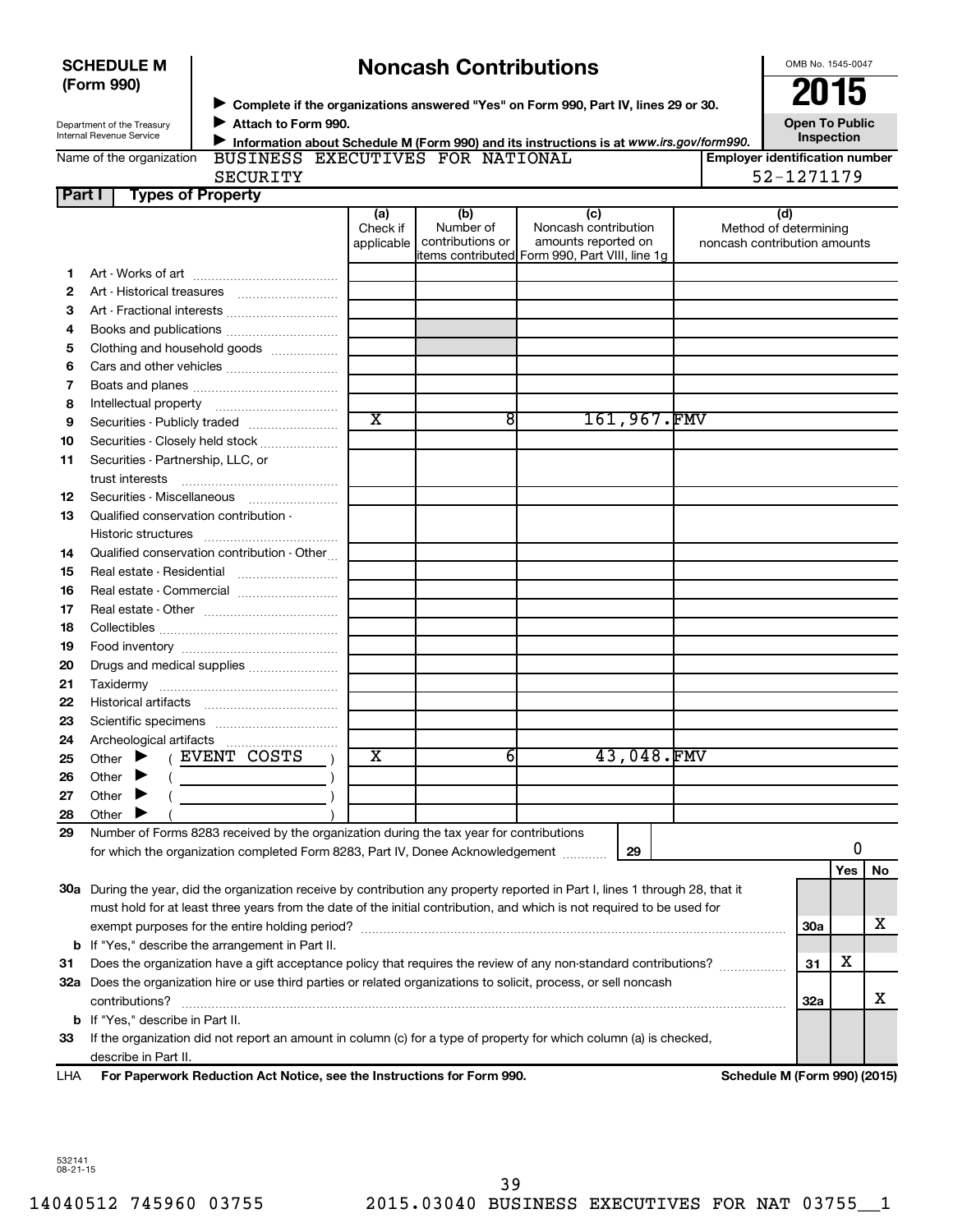|                                                                    | BUSINESS EXECUTIVES FOR NATIONAL                                                                                                                                                                                                                                                                                  |  |            |                              |
|--------------------------------------------------------------------|-------------------------------------------------------------------------------------------------------------------------------------------------------------------------------------------------------------------------------------------------------------------------------------------------------------------|--|------------|------------------------------|
| Schedule M (Form 990) (2015) SECURITY<br>Part II                   |                                                                                                                                                                                                                                                                                                                   |  | 52-1271179 | Page 2                       |
|                                                                    | Supplemental Information. Provide the information required by Part I, lines 30b, 32b, and 33, and whether the organization<br>is reporting in Part I, column (b), the number of contributions, the number of items received, or a combination of both. Also complete<br>this part for any additional information. |  |            |                              |
| SCHEDULE M, PART I, COLUMN (B):                                    |                                                                                                                                                                                                                                                                                                                   |  |            |                              |
| THE NUMBER OF CONTRIBUTIONS HAS BEEN REPORTED ON PART I, COLUMN B. |                                                                                                                                                                                                                                                                                                                   |  |            |                              |
|                                                                    |                                                                                                                                                                                                                                                                                                                   |  |            |                              |
|                                                                    |                                                                                                                                                                                                                                                                                                                   |  |            |                              |
|                                                                    |                                                                                                                                                                                                                                                                                                                   |  |            |                              |
|                                                                    |                                                                                                                                                                                                                                                                                                                   |  |            |                              |
|                                                                    |                                                                                                                                                                                                                                                                                                                   |  |            |                              |
|                                                                    |                                                                                                                                                                                                                                                                                                                   |  |            |                              |
|                                                                    |                                                                                                                                                                                                                                                                                                                   |  |            |                              |
|                                                                    |                                                                                                                                                                                                                                                                                                                   |  |            |                              |
|                                                                    |                                                                                                                                                                                                                                                                                                                   |  |            |                              |
|                                                                    |                                                                                                                                                                                                                                                                                                                   |  |            |                              |
|                                                                    |                                                                                                                                                                                                                                                                                                                   |  |            |                              |
|                                                                    |                                                                                                                                                                                                                                                                                                                   |  |            |                              |
|                                                                    |                                                                                                                                                                                                                                                                                                                   |  |            |                              |
|                                                                    |                                                                                                                                                                                                                                                                                                                   |  |            |                              |
|                                                                    |                                                                                                                                                                                                                                                                                                                   |  |            |                              |
|                                                                    |                                                                                                                                                                                                                                                                                                                   |  |            |                              |
|                                                                    |                                                                                                                                                                                                                                                                                                                   |  |            |                              |
|                                                                    |                                                                                                                                                                                                                                                                                                                   |  |            |                              |
|                                                                    |                                                                                                                                                                                                                                                                                                                   |  |            |                              |
|                                                                    |                                                                                                                                                                                                                                                                                                                   |  |            |                              |
|                                                                    |                                                                                                                                                                                                                                                                                                                   |  |            |                              |
|                                                                    |                                                                                                                                                                                                                                                                                                                   |  |            |                              |
|                                                                    |                                                                                                                                                                                                                                                                                                                   |  |            |                              |
| 532142 08-21-15                                                    |                                                                                                                                                                                                                                                                                                                   |  |            | Schedule M (Form 990) (2015) |

14040512 745960 03755 2015.03040 BUSINESS EXECUTIVES FOR NAT 03755\_\_1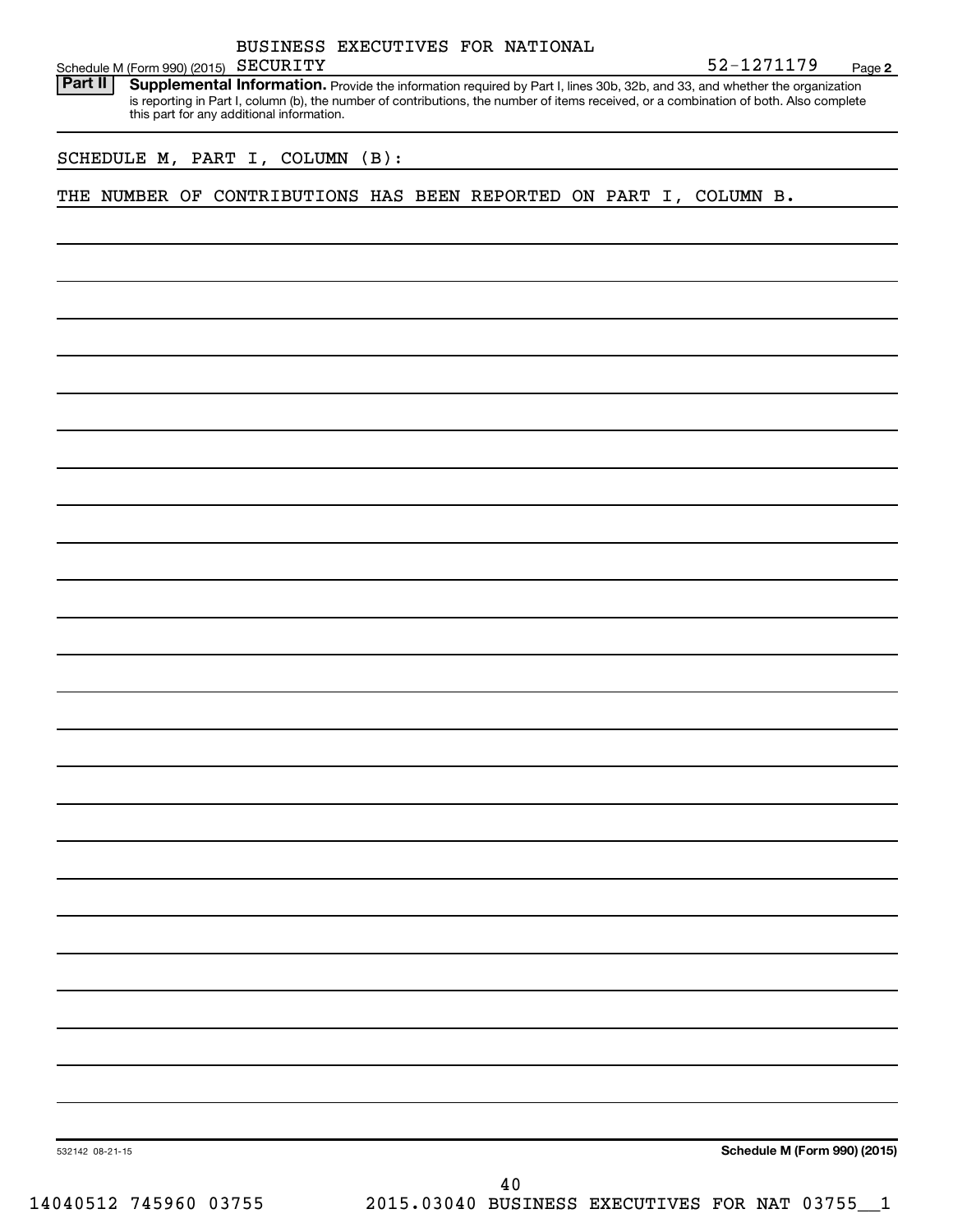**(Form 990 or 990-EZ)**

Department of the Treasury Internal Revenue Service Name of the organization

SCHEDULE O **Supplemental Information to Form 990 or 990-EZ 2015**<br>(Form 990 or 990-EZ) Complete to provide information for responses to specific questions on

**Information about Schedule O (Form 990 or 990-EZ) and its instructions is at WWW.irs.gov/form990. Complete to provide information for responses to specific questions on Form 990 or 990-EZ or to provide any additional information. | Attach to Form 990 or 990-EZ.**

BUSINESS EXECUTIVES FOR NATIONAL



OMB No. 1545-0047

**Employer identification number** SECURITY 52-1271179

#### FORM 990, PART VI, SECTION B, LINE 11:

THE FORM 990 WAS PREPARED BY THE OUTSIDE ACCOUNTANTS AND REVIEWED BY THE CFO, CEO, COO, OUTSIDE LEGAL COUNSEL, RMTG (CPA), AND WITH THE AUDIT COMMITTEE. A FINAL COPY OF THE 990 WAS SENT TO THE ENTIRE BOARD BEFORE FILING.

FORM 990, PART VI, SECTION B, LINE 12C:

COPY OF THE CONFLICT OF INTEREST POLICY IS REVIEWED AND FOLLOWED BY ALL DIRECTORS, EMPLOYEES, AND OFFICERS. UNDER THE CONFLICT OF INTEREST RULES DESCRIBED IN THE BENS BYLAWS AND IN ITS EMPLOYEE HANDBOOK, AFFECTED PERSONS ARE REQUIRED TO AFFIRMATIVELY DISCLOSE ANY INTERESTS THAT COULD GIVE RISE TO A CONFLICT, NOT JUST ANNUALLY, BUT AT THE VERY TIME THE PERSON BECOMES AWARE THAT A POTENTIAL CONFLICT ARISES. ALL DIRECTORS ARE REMINDED OF THE ORGANIZATION'S CONFLICT OF INTEREST AT EACH MEETING OF THE BOARD. IN ADDITION, BEFORE ANY PROJECT IS UNDERTAKEN WITH U.S. GOVERNMENT PARTNERS, BENS MEMBERS AND STAFF WORKING ON THE PROJECT ARE REMINDED IN WRITING OF THE BENS CONFLICT OF INTEREST REQUIREMENTS. SENIOR BENS STAFF REGULARLY MONITOR PROJECTS AND ACTIVITIES TO HELP FURTHER AVOID ANY POTENTIAL CONFLICT OF INTEREST SITUATIONS. THE SECRETARY OF THE BENS BOARD OF DIRECTORS RECEIVES REPORTS OF POTENTIAL CONFLICTS OF INTEREST AND, AFTER REVIEWING AND CONSULTING WITH THE CHAIR OF THE GOVERNANCE COMMITTEE, DETERMINES APPROPRIATE ACTION. ALL BOARD MEMBERS AND STAFF SIGN A CONFLICT OF INTEREST STATEMENT ANNUALLY.

#### FORM 990, PART VI, SECTION B, LINE 15A:

532211  $09 - 02 - 15$ LHA For Paperwork Reduction Act Notice, see the Instructions for Form 990 or 990-EZ. Schedule O (Form 990 or 990-EZ) (2015) THE EXECUTIVE COMMITTEE, WHOSE MEMBERS ARE CURRENT OR RETIRED SENIOR